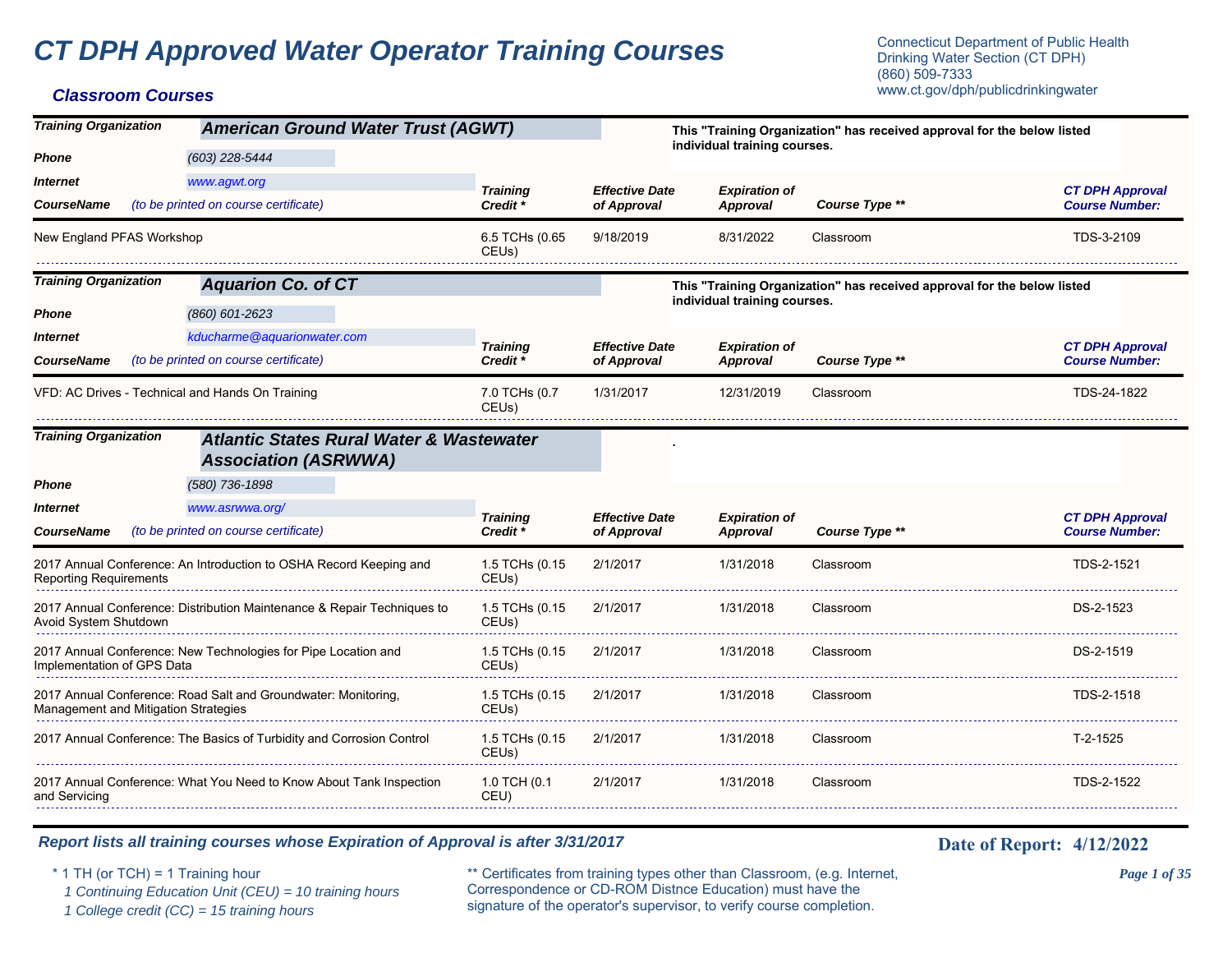| 2017 Annual Conference: What's New at USDA RD in Water and<br><b>Wastewater Programs</b>                                          | 1.0 TCH (0.1<br>CEU)                 | 2/1/2017   | 1/31/2018 | Classroom | TDS-2-1524 |
|-----------------------------------------------------------------------------------------------------------------------------------|--------------------------------------|------------|-----------|-----------|------------|
| 2017 CT Fall Conference: Available EPA Resources for Water & Wastewater<br>Utilities in Preparation for Water Related Emergencies | 1.0 TCH (0.1<br>CEU)                 | 10/25/2017 | 9/30/2018 | Classroom | TDS-2-1891 |
| 2017 CT Fall Conference: Best Practices for Maintaining Emergency<br>Generators                                                   | 1.5 TCHs (0.15<br>CEU <sub>s</sub> ) | 10/25/2017 | 9/30/2018 | Classroom | TDS-2-1894 |
| 2017 CT Fall Conference: Call Before You Dig: Excavation Safety and the<br>Law                                                    | 1.0 TCH (0.1<br>CEU)                 | 10/25/2017 | 9/30/2018 | Classroom | DS-2-1890  |
| 2017 CT Fall Conference: Corrosion Evaluation & Control for Operators                                                             | 1.5 TCHs (0.15<br>CEUs)              | 10/25/2017 | 9/30/2018 | Classroom | TDS-2-1893 |
| 2017 CT Fall Conference: Maintenance of Water Wells & Pumping Systems                                                             | 1.5 TCHs (0.15<br>CEU <sub>s</sub> ) | 10/25/2017 | 9/30/2018 | Classroom | TDS-2-1889 |
| 2017 CT Fall Conference: Sustainalble Management for Water &<br>Wastewater Systems                                                | 1.0 TCH (0.1<br>CEU)                 | 10/25/2017 | 9/30/2018 | Classroom | TDS-2-1897 |
| 2017 CT Fall Conference: Wastewater & Drinking Water System Climate<br>Resilience, Adaptation, and Storm Preparedness             | 1.5 TCHs (0.15<br>CEU <sub>s</sub> ) | 10/25/2017 | 9/30/2018 | Classroom | TDS-2-1892 |
| 2018 AS RWWA CT Conf. Pipe Locating Overview                                                                                      | 1.5 TCHs (0.15<br>CEUs)              | 10/24/2018 | 9/30/2021 | Classroom | DS-2-1984  |
| 2018 AS RWWA CT Conf: Reporting Incidents with DamageAccess                                                                       | 1.0 TCHs (0.1<br>CEUs)               | 10/24/2018 | 9/30/2021 | Classroom | TDS-2-1985 |
| 2018 AS RWWA CT Conf: Work Zone Safety                                                                                            | 1.5 TCHs (0.15<br>CEUs)              | 10/24/2018 | 9/30/2021 | Classroom | TDS-2-2008 |
| 2018 ASRWWA CT C onf: Cost Effectively Maintaining and Rehabilitating a<br>80 MGD Pump Station                                    | 1.5 TCHs (0.15<br>CEU <sub>s</sub> ) | 10/24/2018 | 9/30/2021 | Classroom | TDS-2-1982 |
| 2018 ASRWWA CT C onf: Getting Started w.Asset Management on the<br>Cheap Tools and Tips                                           | 1.5 TCHs (0.15<br>CEUs)              | 10/24/2018 | 9/30/2021 | Classroom | TDS-2-1983 |
| 2018 ASRWWA CT Conf: Controls of Hazardous Energy (LOTO)                                                                          | 1.5 TCHs (0.15<br>CEUs)              | 10/24/2018 | 9/30/2021 | Classroom | TDS-2-1981 |
| 2019 Annual ASRWWA CT Conference: Can You Hear Me Now - Acoustics<br>and Leak Detection                                           | 1.5 TCHs (0.15<br>CEUs)              | 10/23/2019 | 9/30/2022 | Classroom | DS-2-2086  |
| 2019 Annual ASRWWA CT Conference: Setting Water Rates: Automatic<br>Control Valves-What do you know about them?                   | 1.0 TCHs (0.1<br>CEU <sub>s</sub> )  | 10/23/2019 | 9/30/2022 | Classroom | TDS-2-2082 |
| 2019 Annual ASRWWA CT Conference: Setting Water Rates: Structures &<br><b>Strategies</b>                                          | 1.5 TCHs (0.15<br>CEUs)              | 10/23/2019 | 9/30/2022 | Classroom | TDS-2-2081 |
|                                                                                                                                   |                                      |            |           |           |            |

\* 1 TH (or TCH) = 1 Training hour \*\* Certificates from training types other than Classroom, (e.g. Internet, *Page 2 of 35* Correspondence or CD-ROM Distnce Education) must have the 1 Continuing Education Unit (CEU) = 10 training hours Correspondence or CD-ROM Distnee Education) must have the 1 College credit (CC) = 15 training hours signature of the operator's supervisor, to verify course completion.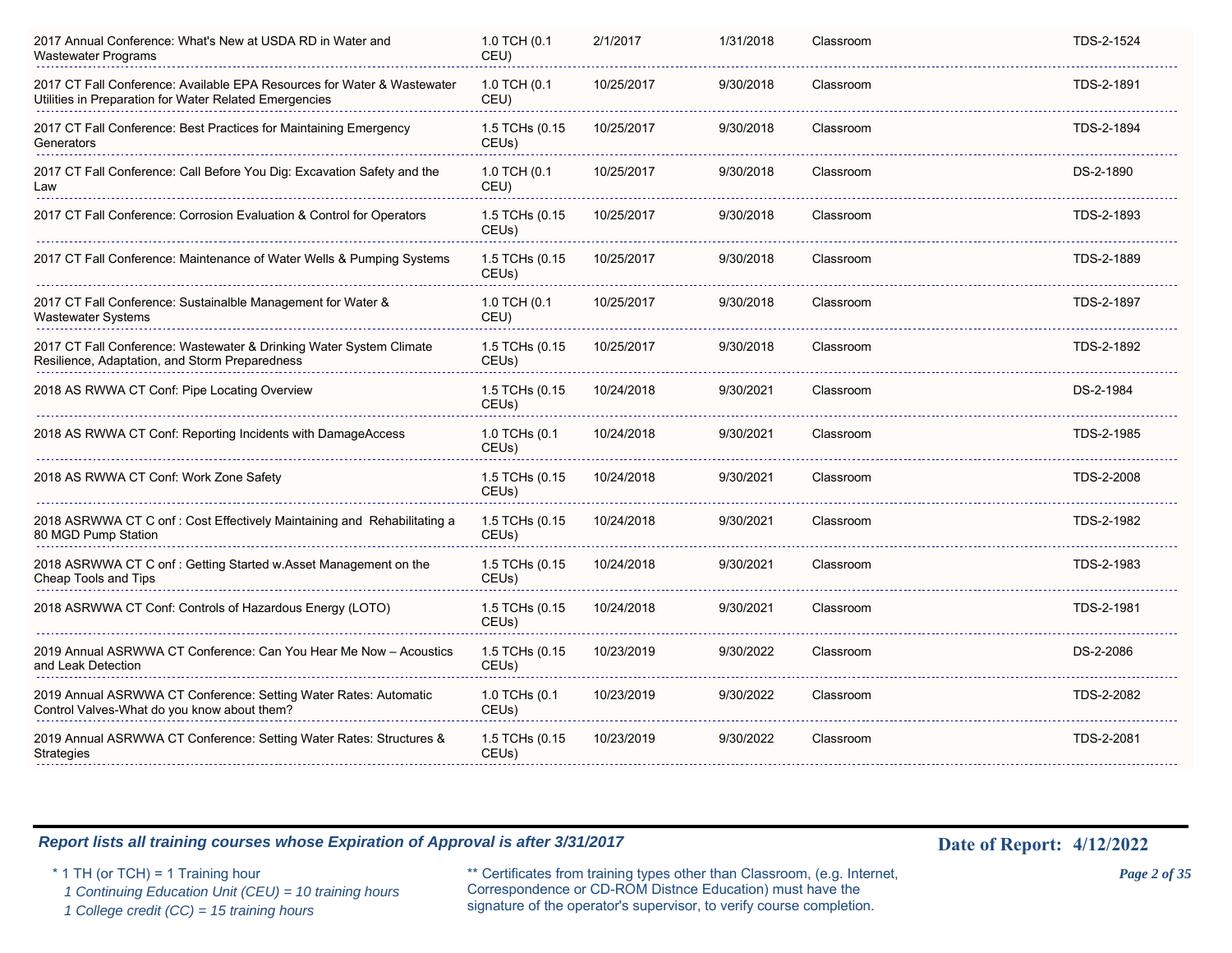| 2019 Annual ASRWWA CT Conference: The Devil We Know and Some We<br>Don't: Treatment of Naturally Occurring and Emerging Man-<br>Made Groundwater Contaminants | 1.0 TCHs (0.1<br>CEUs)               | 10/23/2019 | 9/30/2022  | Classroom | T-2-2084        |
|---------------------------------------------------------------------------------------------------------------------------------------------------------------|--------------------------------------|------------|------------|-----------|-----------------|
| 2019 Annual ASRWWA CT Conference: USDA RURAL DEVELOPMENT-<br>WATER & WASTEWATER PROGRAM and COMMUNITY FACILITY<br><b>PROGRAM</b>                              | 1.0 TCHs (0.1<br>CEUs)               | 10/23/2019 | 9/30/2022  | Classroom | TDS-2-2083      |
| 2019 Annual ASRWWA CT Conference: Where's the Water? (Disaster<br>Management)                                                                                 | 1.5 TCHs (0.15<br>CEUs)              | 10/23/2019 | 9/30/2022  | Classroom | TDS-2-2085      |
| A Generic Approach to Understanding Pipe and Leak Locators                                                                                                    | 4.0 TCHs (0.4<br>CEUs)               | 6/14/2016  | 5/30/2019  | Classroom | DS-2-1473       |
| A PFAS PRESENTATION                                                                                                                                           | 4.0 TCHs (0.4<br>CEUs)               | 6/15/2021  | 5/30/2024  | Classroom | TDS-2-2257      |
| APPLIED MATH FO OPERATORS (4.0 TCHs)                                                                                                                          | 4.0 TCHs (0.4<br>CEUs)               | 12/1/2021  | 11/30/2024 | Classroom | TDS-2-2288      |
| <b>BASIC MATH</b><br>.                                                                                                                                        | 6.0 TCHs                             | 4/8/2020   | 3/31/2023  | Classroom | TDS-2-2126<br>. |
| Basic Math for Water & Wastewater Operators                                                                                                                   | 5.0 TCHs (0.5<br>CEU <sub>s</sub> )  | 1/1/2015   | 5/31/2018  | Classroom | TDS-2-1433      |
| <b>Confined Space Training Water Wastewater</b>                                                                                                               | 6.5 TCHs (0.65<br>CEU <sub>s</sub> ) | 6/15/2021  | 5/31/2024  | Classroom | TDS-2-2275      |
| Effective Utility Manangement Workshop for Water Systems                                                                                                      | 6.0 TCHs (0.6<br>CEUs)               | 6/26/2018  | 5/31/2021  | Classroom | TDS-2-1952      |
| Fall Protection Training for Water Wastewater Operators                                                                                                       | 3.5 TCHs (0.35<br>CEUs)              | 6/15/2021  | 5/31/2024  | Classroom | TDS-2-2259      |
| Introduction to SCADA                                                                                                                                         | 4.0 TCHs (0.4<br>CEUs)               | 9/12/2017  | 8/31/2020  | Classroom | TDS-2-1887      |
| Making Water Visible - accouting for almost every drop                                                                                                        | 4.0 TCHs (0.4<br>CEUs)               | 4/21/2016  | 3/30/2019  | Classroom | TDS-2-1465      |
| Regulatory Update: Revised Total Coliform Rule & Ground Water Rule                                                                                            | 4.0 TCHs (0.4<br>CEUs)               | 5/12/2016  | 4/30/2019  | Classroom | TDS-2-1468      |
| Source Water Protection for Ground Water Systems                                                                                                              | 3.0 TCHs (0.3<br>CEUs)               | 6/28/2016  | 5/30/2019  | Classroom | TDS-2-1474      |
| Temorary Traffic Control for Utility Operations                                                                                                               | 3.5 TCHs (0.35<br>CEUs)              | 6/15/2021  | 5/31/2024  | Classroom | DS-2-2260       |
| Total Coliform Sampling, Coding, Chain of Custody                                                                                                             | 4.0 TCHs (0.4<br>CEUs)               | 5/3/2017   | 4/30/2020  | Classroom | TDS-2-1851      |
|                                                                                                                                                               |                                      |            |            |           |                 |

\* 1 TH (or TCH) = 1 Training hour \*\* Certificates from training types other than Classroom, (e.g. Internet, *Page 3 of 35* Correspondence or CD-ROM Distnce Education) must have the 1 Continuing Education Unit (CEU) = 10 training hours Correspondence or CD-ROM Distnce Education) must have the 1 College credit (CC) = 15 training hours signature of the operator's supervisor, to verify course completion.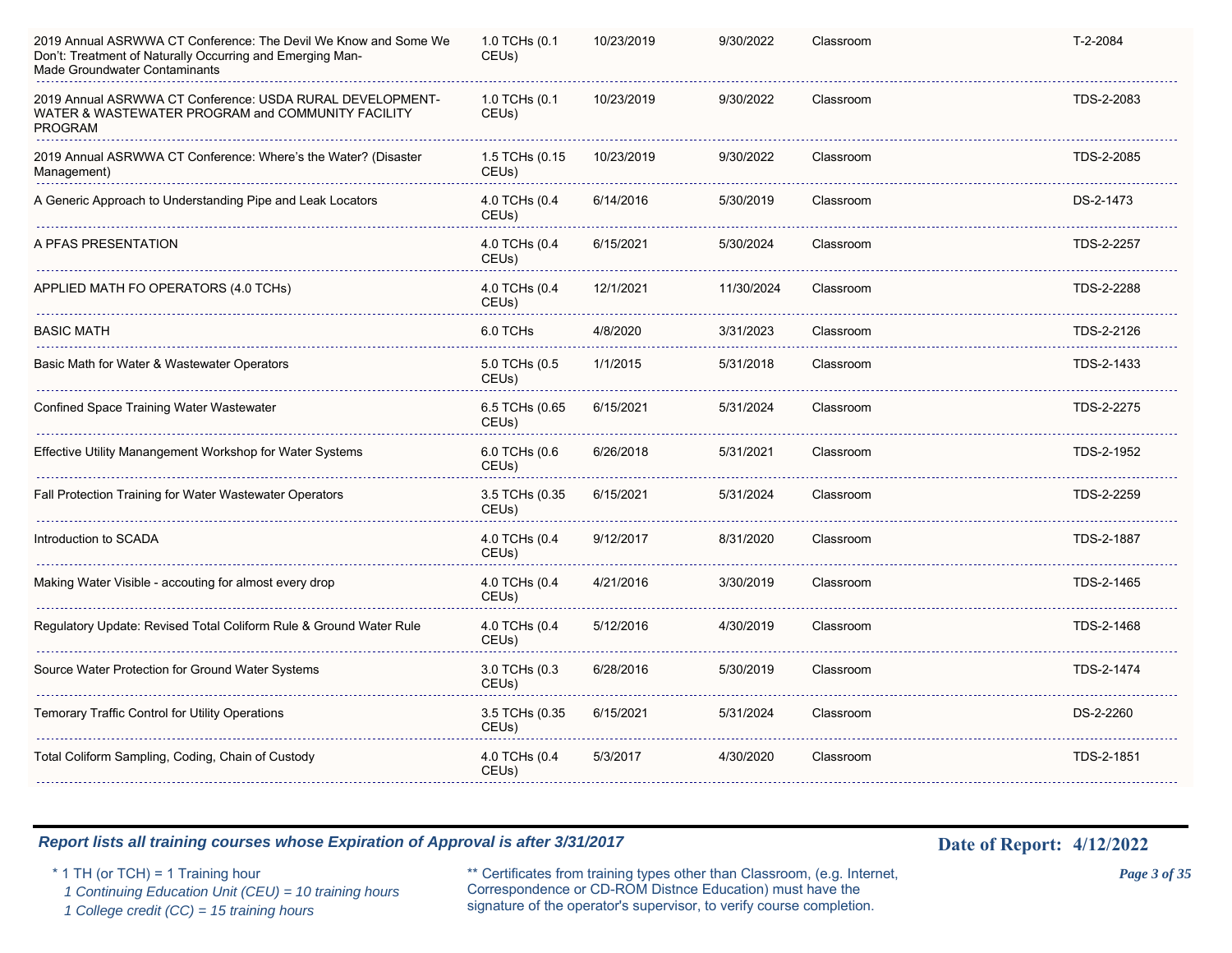| <b>Trenching Safety Awareness</b>           |                                                               | 3.5 TCHs (0.35<br>CEUs)     | 6/15/2021                            | 5/31/2024                               | Classroom                                                               | DS-2-2261                                       |
|---------------------------------------------|---------------------------------------------------------------|-----------------------------|--------------------------------------|-----------------------------------------|-------------------------------------------------------------------------|-------------------------------------------------|
|                                             | Understanding Chlorine & Exploring Alternative Disinfectior   | 5.0 TCHs (0.5<br>CEUs)      | 4/25/2019                            | 3/31/2022                               | Classroom                                                               | TD-2-2034                                       |
| Water Chemistry Basics                      |                                                               | 4.0 TCHs (0.4<br>CEUs)      | 10/4/2017                            | 9/30/2020                               | Classroom                                                               | TD-2-1888                                       |
| <b>Training Organization</b>                | <b>Boston Safety Training, Inc.</b>                           |                             |                                      |                                         |                                                                         |                                                 |
| Phone                                       | $(508)$ 272-8815                                              |                             |                                      |                                         |                                                                         |                                                 |
| <i><b>Internet</b></i><br><b>CourseName</b> | (to be printed on course certificate)                         | <b>Training</b><br>Credit * | <b>Effective Date</b><br>of Approval | <b>Expiration of</b><br><b>Approval</b> | Course Type **                                                          | <b>CT DPH Approval</b><br><b>Course Number:</b> |
| Confined Space Entry/Rescue                 |                                                               | 7.0 TCHs (0.7<br>CEUs)      | 6/8/2016                             | 5/30/2019                               | Classroom                                                               | TDS-115-1470                                    |
| Electrical Safety for Qualified Persons     |                                                               | 7.0 TCHs (0.7<br>CEUs)      | 10/7/2021                            | 9/30/2024                               | Classroom                                                               | TDS-115-2290                                    |
| <b>Training Organization</b>                | <b>Bristol Water Department</b>                               |                             |                                      |                                         | This "Training Organization" has received approval for the below listed |                                                 |
| Phone                                       | (860) 582-7431                                                |                             |                                      | individual training courses.            |                                                                         |                                                 |
| Internet                                    | www.bristolwaterdept.org                                      | <b>Training</b>             | <b>Effective Date</b>                | <b>Expiration of</b>                    |                                                                         | <b>CT DPH Approval</b>                          |
| <b>CourseName</b>                           | (to be printed on course certificate)                         | Credit <sup>*</sup>         | of Approval                          | <b>Approval</b>                         | Course Type **                                                          | <b>Course Number:</b>                           |
| OSHA 10                                     |                                                               | 10 TCHs (1.0<br>CEUs)       | 3/12/2020                            | 2/28/2023                               | Classroom                                                               | TDS-98-2133                                     |
| <b>Training Organization</b>                | <b>Connecticut Environmental Health Association</b><br>(CEHA) |                             |                                      | individual training courses.            | This "Training Organization" has received approval for the below listed |                                                 |
| Phone                                       | (860) 989-9582                                                |                             |                                      |                                         |                                                                         |                                                 |
| <b>Internet</b>                             | www.cteha.org                                                 | <b>Training</b>             | <b>Effective Date</b>                | <b>Expiration of</b>                    |                                                                         | <b>CT DPH Approval</b>                          |
| <b>CourseName</b>                           | (to be printed on course certificate)                         | Credit *                    | of Approval                          | <b>Approval</b>                         | Course Type **                                                          | <b>Course Number:</b>                           |
| 2018 CEHA Fall Chloride Workshop            |                                                               | 5.0 TCHs (0.5<br>CEUs)      | 11/14/2018                           | 10/31/2021                              | Classroom                                                               | TDS-92-2009                                     |
| 2021 Yankee Conference - Desalination       |                                                               | 1.0 TCH'S (0.1              | 9/23/2021                            | 8/31/2024                               | Classroom                                                               | T-92-2270                                       |
|                                             |                                                               | CEIs)                       |                                      |                                         |                                                                         |                                                 |
|                                             | 2021 Yankee Conference - Ground Water & Public Health         | 1.0 TCH'S (0.1<br>CEIs)     | 9/23/2021                            | 8/31/2024                               | Classroom                                                               | TDS-92-2268                                     |

\* 1 TH (or TCH) = 1 Training hour \*\* Certificates from training types other than Classroom, (e.g. Internet, *Page 4 of 35* Correspondence or CD-ROM Distnce Education) must have the 1 Continuing Education Unit (CEU) = 10 training hours Correspondence or CD-ROM Distnee Education) must have the 1 College credit (CC) = 15 training hours signature of the operator's supervisor, to verify course completion.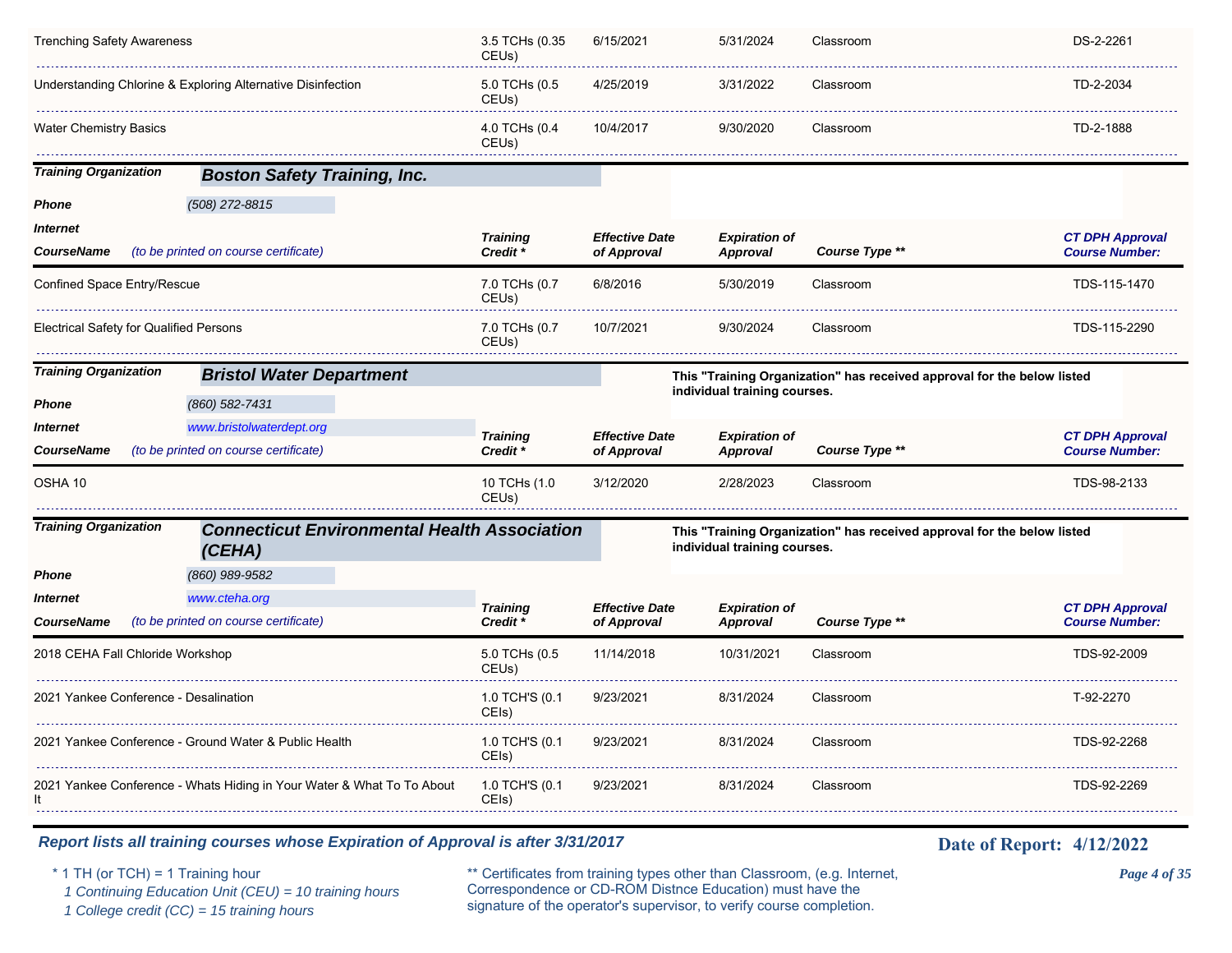| CEHA Water Workshop - May 1, 2018                                             |                                                                              | 5.0 TCHs (0.5<br>CEUs)              | 5/1/2018                             | 4/30/2019                               | Classroom                                                               | TDS-92-1951                                     |
|-------------------------------------------------------------------------------|------------------------------------------------------------------------------|-------------------------------------|--------------------------------------|-----------------------------------------|-------------------------------------------------------------------------|-------------------------------------------------|
| Yankee Conference 2016- Water Training Track - Thursday September 22,<br>2016 |                                                                              | 5.0 TCHs (0.5<br>CEUs)              | 9/21/2016                            | 8/31/2017                               | Classroom                                                               | TDS-92-1504                                     |
| 21, 2016                                                                      | Yankee Conference 2016- Water Training Track - Wednesday September           | 5.5 TCHs (0.55<br>CEUs)             | 9/21/2016                            | 8/31/2017                               | Classroom                                                               | TDS-92-1503                                     |
| <b>Training Organization</b>                                                  | <b>Connecticut Institute for Resilience and Climate</b><br><b>Adaptation</b> |                                     |                                      |                                         |                                                                         |                                                 |
| <b>Phone</b>                                                                  | (860) 405-9228                                                               |                                     |                                      |                                         |                                                                         |                                                 |
| <b>Internet</b><br>CourseName                                                 | (to be printed on course certificate)                                        | <b>Training</b><br>Credit*          | <b>Effective Date</b><br>of Approval | <b>Expiration of</b><br><b>Approval</b> | Course Type **                                                          | <b>CT DPH Approval</b><br><b>Course Number:</b> |
|                                                                               | Workshop: Implementing a Drinking Water Resilience Plan for Connecticut      | 4.0 TCHs (0.4<br>CEUs)              | 4/6/2018                             | 3/31/2019                               | Classroom                                                               | TDS-122-1946                                    |
| <b>Training Organization</b><br>Phone                                         | <b>Connecticut Section AWWA (CTAWWA)</b><br>(860) 604-8996                   |                                     |                                      | individual training courses.            | This "Training Organization" has received approval for the below listed |                                                 |
| <i><b>Internet</b></i>                                                        |                                                                              | <b>Training</b>                     | <b>Effective Date</b>                | <b>Expiration of</b>                    |                                                                         | <b>CT DPH Approval</b>                          |
| CourseName                                                                    | (to be printed on course certificate)                                        | Credit*                             | of Approval                          | <b>Approval</b>                         | Course Type **                                                          | <b>Course Number:</b>                           |
|                                                                               | 2015 CT AWWA/CWWA Joint Annual Conference - Session A                        | 2.0 TCHs (0.2<br>CEUs)              | 5/20/2015                            | 4/30/2018                               | Classroom                                                               | TD-20-1367                                      |
|                                                                               | 2015 CT AWWA/CWWA Joint Annual Conference - Session B                        | 2.0 TCHs (0.2<br>CEUs)              | 5/20/2015                            | 4/30/2018                               | Classroom                                                               | TD-20-1368                                      |
|                                                                               | 2016 CT AWWA/CWWA Annual Conference - Session A - May 25                     | 2.0 TCHs (0.2<br>CEUs)              | 5/25/2016                            | 4/30/2017                               | Classroom                                                               | TD-20-1478                                      |
|                                                                               | 2016 CT AWWA/CWWA Annual Conference - Session B - May 26                     | 2.0 TCHs (0.2<br>CEU <sub>s</sub> ) | 5/25/2016                            | 4/30/2017                               | Classroom                                                               | TD-20-1479                                      |
| 2016 Water Quality & Treatment Symposium                                      |                                                                              | 5.0 TCHs (0.5<br>CEU <sub>s</sub> ) | 11/15/2016                           | 10/31/2017                              | Classroom                                                               | TD-20-1530                                      |
| 2017 Water Quality & Treatment Symposium                                      |                                                                              | 5.5 TCHs (0.55<br>CEUs)             | 11/8/2017                            | 10/31/2018                              | Classroom                                                               | TD-20-1905                                      |
|                                                                               | 2018 CT AWWA ATCAVE - Distribution and Storage B1                            | 2.0 TCHs (0.2<br>CEUs)              | 2/27/2018                            | 1/31/2019                               | Classroom                                                               | DS-20-1939                                      |
|                                                                               | 2018 CT AWWA ATCAVE - Distribution and Storage B2                            | 2.0 TCHs (0.2<br>CEUs)              | 2/27/2018                            | 1/31/2019                               | Classroom                                                               | TDS-20-1940                                     |
|                                                                               |                                                                              |                                     |                                      |                                         |                                                                         |                                                 |

\* 1 TH (or TCH) = 1 Training hour \*\* Certificates from training types other than Classroom, (e.g. Internet, *Page 5 of 35* Correspondence or CD-ROM Distnce Education) must have the 1 Continuing Education Unit (CEU) = 10 training hours Correspondence or CD-ROM Distnee Education) must have the 1 College credit (CC) = 15 training hours signature of the operator's supervisor, to verify course completion.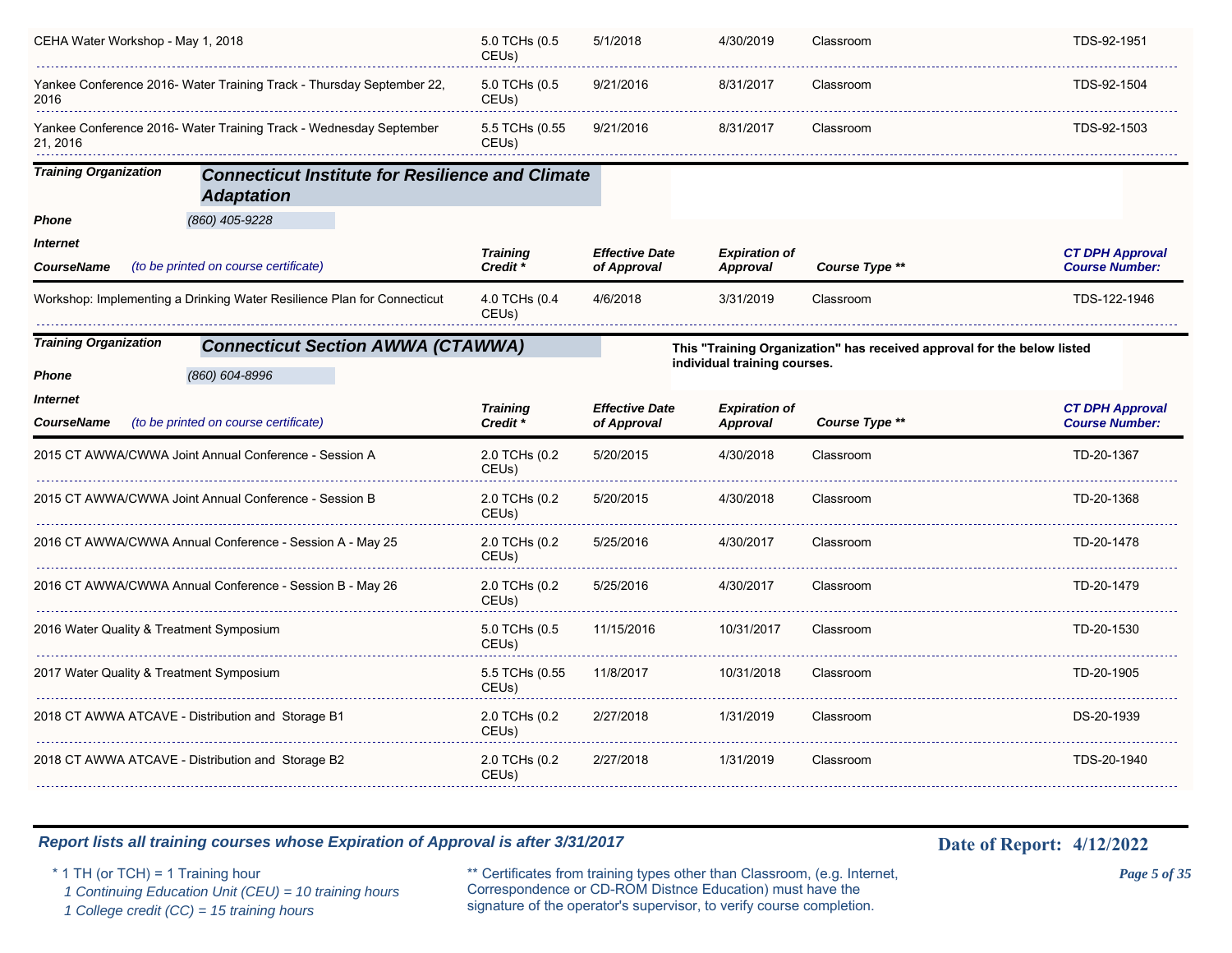| 2018 CT AWWA ATCAVE - Management C1                                                    | 2.0 TCHs (0.2<br>CEU <sub>s</sub> ) | 2/27/2018  | 1/31/2019  | Classroom | TD-20-1941  |
|----------------------------------------------------------------------------------------|-------------------------------------|------------|------------|-----------|-------------|
| 2018 CT AWWA ATCAVE - Management C2                                                    | 2.0 TCHs (0.2<br>CEUs)              | 2/27/2018  | 1/31/2019  | Classroom | TDS-20-1942 |
| 2018 CT AWWA ATCAVE - Water Quality and Treatment A1                                   | 2.0 TCHs (0.2<br>CEUs)              | 2/27/2018  | 1/31/2019  | Classroom | TDS-20-1937 |
| 2018 CT AWWA ATCAVE - Water Quality and Treatment A2                                   | 2.0 TCHs (0.2<br>CEUs)              | 2/27/2018  | 1/31/2019  | Classroom | TD-20-1938  |
| 2018 Water Quality & Treatment Symposium                                               | 5.5 TCHs (0.5<br>CEU <sub>s</sub> ) | 11/29/2018 | 10/31/2021 | Classroom | TD-20-2011  |
| 7th Annual Water Quality & Treatment Symposium                                         | 4.5 TCHs (0.45<br>CEUs)             | 11/30/2021 | 10/31/2024 | Classroom | T-20-2294   |
| AWWA RCAP Small System Operator Training- Achieve and Maintain<br>Compliance with SDWA | 6.0 TCHs (0.6<br>CEUs)              | 10/17/2019 | 9/30/2022  | Classroom | TD-20-2112  |
| AWWA/RCAP Full Day SDWA Workshop                                                       | 7.0 TCHs (0.7<br>CEU <sub>s</sub> ) | 9/27/2017  | 8/31/2020  | Classroom | TDS-20-1899 |
| AWWAUSDA Optimizing Performance & Accessing Funding to Improve<br>Small System         | 5.5 TCHs (0.55<br>CEUs)             | 10/3/2019  | 9/30/2022  | Classroom | TDS-20-2080 |
| Call Before You Dig Regulations and Line Locating                                      | 4.0 TCHs (0.4<br>CEUs)              | 6/8/2017   | 5/31/2020  | Classroom | DS-20-1874  |
| Chlorine Gas to Sodium Hypochlorite Conversion                                         | 3.0 TCHs (0.3<br>CEUs)              | 6/20/2017  | 5/31/2020  | Classroom | T-20-1886   |
| Control Valve Operation & Trouble Shooting                                             | 3.0 TCHs (0.3<br>CEUs)              | 10/5/2018  | 8/30/2021  | Classroom | TDS-20-1990 |
| <b>Cross Connection Workshop</b>                                                       | 6.5 TCHs (0.65<br>CEUs)             | 10/11/2017 | 9/30/2020  | Classroom | TDS-20-1904 |
| CTAWWA & CWWA 46 th Annual Joint Conference Session A                                  | 1.5 TCHs (0.15<br>CEUs)             | 5/24/2017  | 4/30/2018  | Classroom | TD-20-1877  |
| CTAWWA & CWWA 46 th Annual Joint Conference Session B                                  | 2.0 TCHs (0.2<br>CEUs)              | 5/24/2017  | 4/30/2018  | Classroom | TD-20-1878  |
| CTAWWA & CWWA 46 th Annual Joint Conference Session C                                  | 2.0 TCHs (0.2<br>CEUs)              | 5/24/2017  | 4/30/2018  | Classroom | TDS-20-1879 |
| CTAWWA & CWWA 46 th Annual Joint Conference Session D                                  | 2.0 TCHs (0.2<br>CEUs)              | 5/24/2017  | 4/30/2018  | Classroom | TDS-20-1880 |
| CTAWWA & CWWA 47th Annual Joint Conference -Session A                                  | 2.0 TCHs (0.2<br>CEUs)              | 5/3/2018   | 4/30/2021  | Classroom | TD-20-1988  |
|                                                                                        |                                     |            |            |           |             |

\* 1 TH (or TCH) = 1 Training hour \*\* Certificates from training types other than Classroom, (e.g. Internet, *Page 6 of 35* Correspondence or CD-ROM Distnce Education) must have the 1 Continuing Education Unit (CEU) = 10 training hours Correspondence or CD-ROM Distnee Education) must have the 1 College credit (CC) = 15 training hours signature of the operator's supervisor, to verify course completion.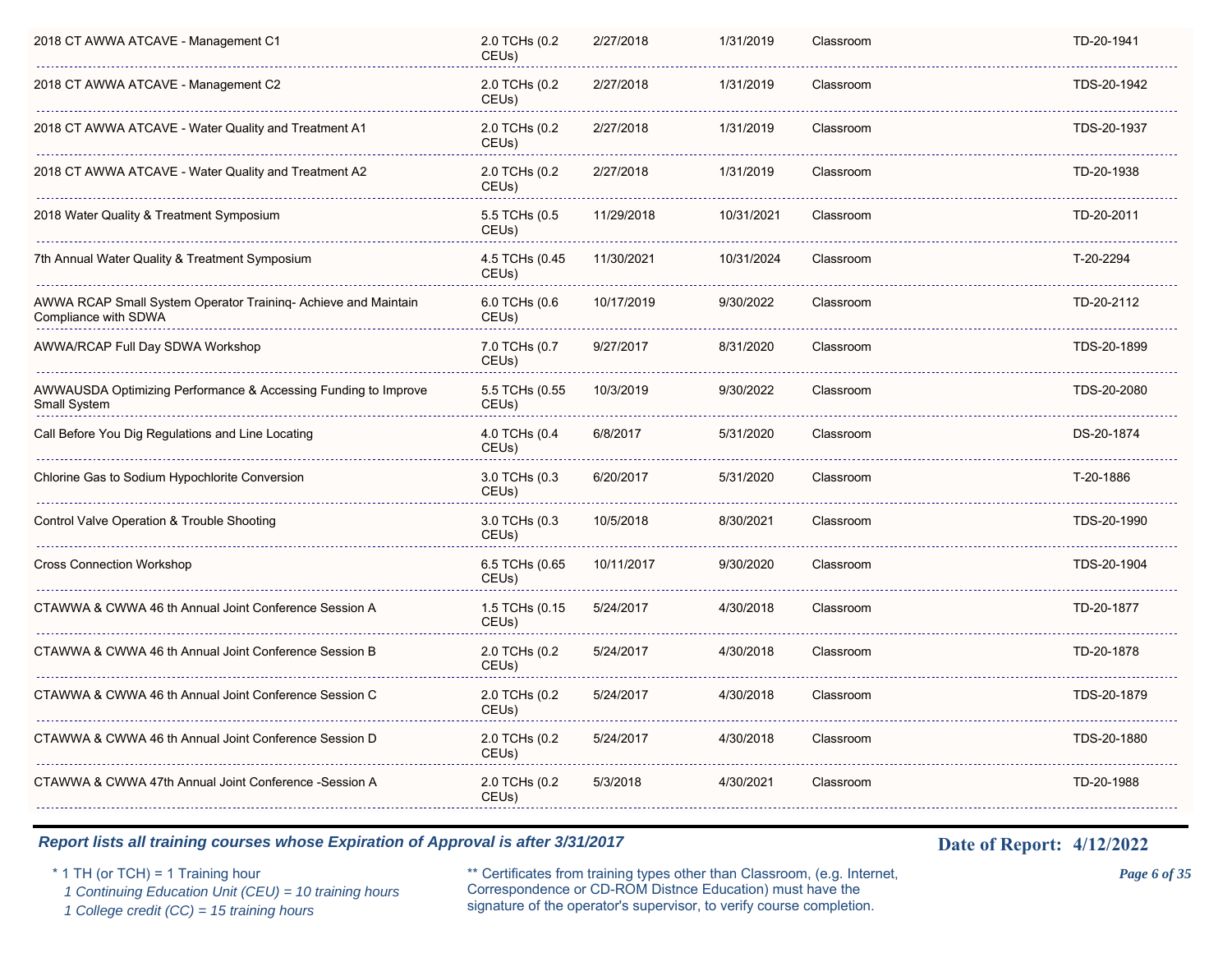| CTAWWA & CWWA 47th Annual Joint Conference -Session B  | 3.0 TCHs<br>(0.3CEUs)               | 5/23/2018 | 4/30/2021 | Classroom | TD-20-1987  |  |
|--------------------------------------------------------|-------------------------------------|-----------|-----------|-----------|-------------|--|
| CTAWWA & CWWA 47th Annual Joint Conference -Session C  | 2.0 TCHs (0.2<br>CEU <sub>s</sub> ) | 5/23/2018 | 4/30/2021 | Classroom | TDS-20-1986 |  |
| CTAWWA & CWWA 48th Annual Joint Conference - Session A | 2.0 TCHs (0.2<br>CEUs)              | 5/22/2019 | 4/30/2022 | Classroom | TDS-20-2056 |  |
| CTAWWA & CWWA 48th Annual Joint Conference - Session B | 2.5 TCHs (0.25<br>CEUs)             | 5/23/2019 | 4/30/2022 | Classroom | TD-20-2057  |  |
| CTAWWA & CWWA 48th Annual Joint Conference - Session C | 1.5 TCHs (0.15<br>CEUs)             | 5/24/2019 | 4/30/2022 | Classroom | TDS-20-2058 |  |
| CTAWWA 2019 ATCAVE-Distribution and Storage B1         | 2.0 TCHs (0.2<br>CEU <sub>s</sub> ) | 2/26/2019 | 1/31/2022 | Classroom | DS-20-2027  |  |
| CTAWWA 2019 ATCAVE-Distribution and Storage B2         | 2.0 TCHs (0.2<br>CEU <sub>s</sub> ) | 2/26/2019 | 1/31/2022 | Classroom | DS-20-2028  |  |
| CTAWWA 2019 ATCAVE-Management C1                       | 2.0 TCHs (0.2<br>CEU <sub>s</sub> ) | 2/26/2019 | 1/31/2022 | Classroom | TDS-20-2029 |  |
| CTAWWA 2019 ATCAVE-Management C2                       | 2.0 TCHs (0.2<br>CEUs)              | 2/26/2019 | 1/31/2022 | Classroom | TDS-20-2030 |  |
| CTAWWA 2019 ATCAVE-Water Quality and Treatment A1      | 2.0 TCHs (0.2<br>CEUs)              | 2/26/2019 | 1/31/2022 | Classroom | TD-20-2025  |  |
| CTAWWA 2019 ATCAVE-Water Quality and Treatment A2      | 2.0 TCHs (0.2<br>CEUs)              | 2/26/2019 | 1/31/2022 | Classroom | TDS-20-2026 |  |
| CTAWWA 2020 ATCAVE-Management A1                       | 2.0 TCHs (0.2<br>CEU <sub>s</sub> ) | 2/25/2020 | 1/31/2023 | Classroom | TDS-20-2125 |  |
| CTAWWA 2020 ATCAVE-Management A2                       | 2.0 TCHs (0.2<br>CEU <sub>s</sub> ) | 2/25/2020 | 1/31/2023 | Classroom | T-20-2124   |  |
| CTAWWA 2020 ATCAVE-Management B1                       | 2.0 TCHs (0.2<br>CEUs)              | 2/25/2020 | 1/31/2023 | Classroom | TDS-20-2123 |  |
| CTAWWA 2020 ATCAVE-Management B2                       | 2.0 TCHs (0.2<br>CEUs)              | 2/25/2020 | 1/31/2023 | Classroom | D-20-2122   |  |
| CTAWWA 2020 ATCAVE-Management C1                       | 2.0 TCHs (0.2<br>CEUs)              | 2/25/2020 | 1/31/2023 | Classroom | TDS-20-2121 |  |
| CTAWWA 2020 ATCAVE-Management C2                       | 2.0 TCHs (0.2<br>CEU <sub>s</sub> ) | 2/25/2020 | 1/31/2023 | Classroom | TDS-20-2120 |  |
| CTAWWA 2022 ATCAVE-DISTRIBUTION AND STORAGE B1         | 2.0 TCHs (0.2<br>CEUs)              | 3/3/2022  | 2/28/2025 | Classroom | DS-20-2331  |  |
|                                                        |                                     |           |           |           |             |  |

\* 1 TH (or TCH) = 1 Training hour \*\* Certificates from training types other than Classroom, (e.g. Internet, *Page 7 of 35* Correspondence or CD-ROM Distnce Education) must have the 1 Continuing Education Unit (CEU) = 10 training hours Correspondence or CD-ROM Distnee Education) must have the 1 College credit (CC) = 15 training hours signature of the operator's supervisor, to verify course completion.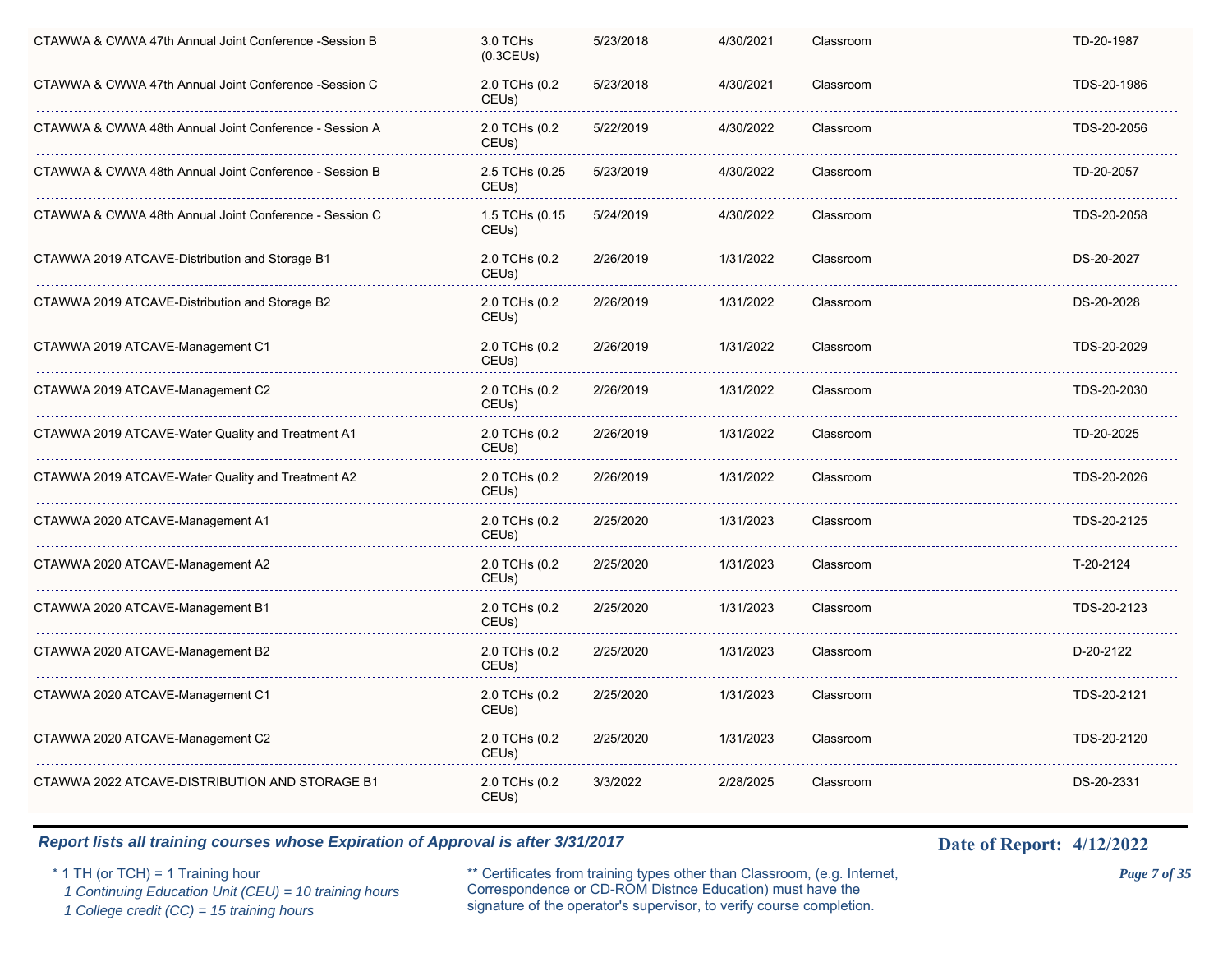| CTAWWA 2022 ATCAVE-DISTRIBUTION AND STORAGE B2                                                             | 2.0 TCHs (0.2<br>CEUs)              | 3/3/2022   | 2/28/2025  | Classroom | TDS-20-2332 |
|------------------------------------------------------------------------------------------------------------|-------------------------------------|------------|------------|-----------|-------------|
| CTAWWA 2022 ATCAVE-MANAGEMENT C1                                                                           | 2.0 TCHs (0.2<br>CEU <sub>s</sub> ) | 3/3/2022   | 2/28/2025  | Classroom | TDS-20-2333 |
| CTAWWA 2022 ATCAVE-MANAGEMENT C1                                                                           | 2.0 TCHs (0.2<br>CEUs)              | 3/3/2022   | 2/28/2025  | Classroom | TDS-20-2334 |
| CTAWWA 2022 ATCAVE-WATER SUPPLY AND TREATMENT A1                                                           | 2.0 TCHs (0.2<br>CEUs)              | 3/3/2022   | 2/28/2025  | Classroom | T-20-2329   |
| CTAWWA 2022 ATCAVE-WATER SUPPLY AND TREATMENT A2                                                           | 2.5 TCHs (0.25<br>CEUs)             | 3/3/2022   | 2/28/2025  | Classroom | T-20-2330   |
| CTAWWA ATCAVE 2017 - Distribution and Storage Session B-1                                                  | 2.0 TCHs (0.2<br>CEU <sub>s</sub> ) | 2/28/2017  | 1/31/2018  | Classroom | DS-20-1825  |
| CTAWWA ATCAVE 2017 - Distribution and Storage Session B-2                                                  | 2.0 TCHs (0.2<br>CEUs)              | 2/28/2017  | 1/31/2018  | Classroom | TDS-20-1826 |
| CTAWWA ATCAVE 2017 - Distribution and Storage Session C-1                                                  | 2.0 TCHs (0.2<br>CEU <sub>s</sub> ) | 2/28/2017  | 1/31/2018  | Classroom | TDS-20-1827 |
| CTAWWA ATCAVE 2017 - Distribution and Storage Session C-2                                                  | 2.0 TCHs (0.2<br>CEUs)              | 2/28/2017  | 1/31/2018  | Classroom | TDS-20-1828 |
| CTAWWA ATCAVE 2017 - Water Supply and Treatment Session A-1                                                | 2.0 TCHs (0.2<br>CEUs)              | 2/28/2017  | 1/31/2018  | Classroom | TDS-20-1823 |
| CTAWWA ATCAVE 2017 - Water Supply and Treatment Session A-2                                                | 2.0 TCHs (0.2<br>CEUs)              | 2/28/2017  | 1/31/2018  | Classroom | T-20-1824   |
| <b>CtWARN Seminar and Tabletop Exercise 2014</b>                                                           | 5.0 TCHs (0.5<br>CEU <sub>s</sub> ) | 12/1/2014  | 11/30/2017 | Classroom | TDS-20-1329 |
| Design, Construction, and Operation of the Connecticut Water Company<br>Rockville Water Treatment Facility | 2.0 TCHs (0.2<br>CEU <sub>s</sub> ) | 4/12/2018  | 3/31/2021  | Classroom | T-20-1953   |
| Health and Safety at Water Treatment Facilities                                                            | 4.0 TCHs (0.4<br>CEUs)              | 1/12/2015  | 12/31/2017 | Classroom | T-20-1370   |
| ICS/NRF Training Workshop - ICS 300                                                                        | 14.0 TCHs (1.4<br>CEUs)             | 6/1/2014   | 5/31/2017  | Classroom | TD-20-1297  |
| ICS/NRF Training Workshop - ICS 400                                                                        | 7.0 TCHs (0.7<br>CEUs)              | 6/1/2014   | 5/31/2017  | Classroom | TD-20-1298  |
| Knowledge Management and Sucession Planning                                                                | 6.0 TCHs (0.6<br>CEU <sub>s</sub> ) | 10/20/2014 | 9/30/2017  | Classroom | TDS-20-1319 |
| Pump and Pump Operations in Water Utility Operations                                                       | 6.0 TCHs (0.6<br>CEUs)              | 9/30/2014  | 8/31/2017  | Classroom | TDS-20-1313 |

\* 1 TH (or TCH) = 1 Training hour \*\* Certificates from training types other than Classroom, (e.g. Internet, *Page 8 of 35* Correspondence or CD-ROM Distnce Education) must have the 1 Continuing Education Unit (CEU) = 10 training hours Correspondence or CD-ROM Distnee Education) must have the 1 College credit (CC) = 15 training hours signature of the operator's supervisor, to verify course completion.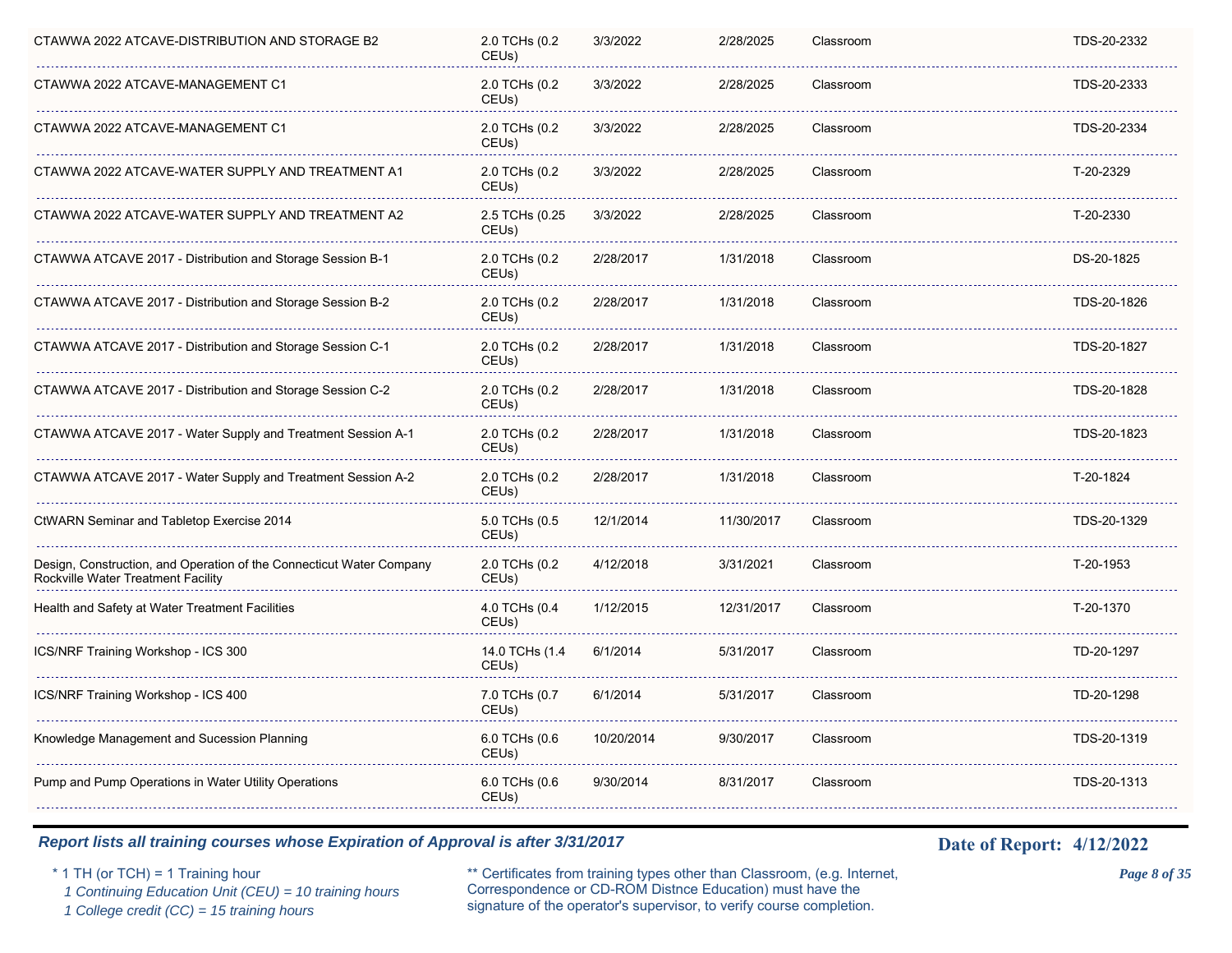| Small System Operator Training:<br>Achieve/Maintain Compliance with the SDWA |                                                                          | 6.0 TCHs (0.6<br>CEUs)                 | 2/24/2015                            | 1/31/2018                        | Classroom                                                               | TDS-20-1343                                     |
|------------------------------------------------------------------------------|--------------------------------------------------------------------------|----------------------------------------|--------------------------------------|----------------------------------|-------------------------------------------------------------------------|-------------------------------------------------|
|                                                                              | Using Dones to Improve Safety, Security & Water Quality in Your System   | 6.0 TCHs (0.6<br>CEUs)                 | 9/12/2019                            | 8/31/2022                        | Classroom                                                               | TD-20-2108                                      |
| Water Quality & Treatment Symposium 2019                                     |                                                                          | 6.0 TCHs (0.6<br>CEUs)                 | 11/21/2019                           | 10/31/2022                       | Classroom                                                               | TDS-20-2118                                     |
| Water Storage Tank-Inspection through Operation                              |                                                                          | 4.0 TCHs (0.4<br>CEUs)                 | 9/14/2017                            | 8/31/2020                        | Classroom                                                               | TDS-20-1852                                     |
| Water Sustainability Workshop                                                |                                                                          | 5.5 TCHs (0.55<br>CEUs)                | 9/24/2018                            | 8/31/2021                        | Classroom                                                               | TDS-20-1980                                     |
| Water Sustainability Workshop- 2019                                          |                                                                          | 5.0 TCHS (0.5<br>CEU <sub>s</sub> )    | 6/20/2019                            | 5/31/2022                        | Classroom                                                               | TDS-20-2062                                     |
| Water System Operation and Optimizations                                     |                                                                          | 4.0 TCHs (0.4<br>CEUs)                 | 5/6/2015                             | 4/30/2018                        | Classroom                                                               | TD-20-1366                                      |
| <b>Training Organization</b>                                                 | <b>Connecticut Water Company (CTWC)</b>                                  |                                        |                                      |                                  | This "Training Organization" has received approval for the below listed |                                                 |
| Phone                                                                        | (860) 510-8887                                                           |                                        |                                      | individual training courses.     |                                                                         |                                                 |
| <i><b>Internet</b></i>                                                       | www.ter.com                                                              | <b>Training</b>                        | <b>Effective Date</b>                | <b>Expiration of</b>             |                                                                         | <b>CT DPH Approval</b>                          |
| <b>CourseName</b>                                                            | (to be printed on course certificate)                                    | Credit *                               | of Approval                          | <b>Approval</b>                  | Course Type **                                                          | <b>Course Number:</b>                           |
|                                                                              | Emergency Spill Response - Operations Level Training                     | 5.5 TCHs (0.55<br>CEUs)                | 12/2/2015                            | 11/30/2018                       | Classroom                                                               | TDS-13-1403                                     |
|                                                                              | Emergencv Spill Response- Awareness Level Training                       | 5.5 TCHs (0.55<br>CEUs)                | 7/1/2016                             | 6/30/2019                        | Classroom                                                               | TDS-13-1475                                     |
|                                                                              | Respiratory Protection and Confined Space Training for the Water Utility | 4.5 TCHs (0.45<br>CEUs)                | 9/10/2014                            | 8/31/2017                        | Classroom                                                               | TDS-13-1310                                     |
| Spill Prevention, Control and Countermeasure                                 |                                                                          | 3.0 TCHs (0.3<br>CEU <sub>s</sub> )    | 3/14/2022                            | 2/28/2025                        | Classroom                                                               | TDS-13-2315                                     |
| <b>Training Organization</b>                                                 | <b>Connecticut Water Well Association (CTWWA)</b>                        |                                        |                                      |                                  | This "Training Organization" has received approval for the below listed |                                                 |
| Phone                                                                        | (203) 879-9230                                                           |                                        |                                      | individual training courses.     |                                                                         |                                                 |
| Internet                                                                     |                                                                          |                                        |                                      |                                  |                                                                         |                                                 |
| <b>CourseName</b>                                                            | (to be printed on course certificate)                                    | <b>Training</b><br>Credit <sup>*</sup> | <b>Effective Date</b><br>of Approval | <b>Expiration of</b><br>Approval | Course Type **                                                          | <b>CT DPH Approval</b><br><b>Course Number:</b> |
|                                                                              | Connecticut Water Well Association - Fall Training 2021                  | 3.0 TCHs (0.3<br>CEUs)                 | 12/4/2021                            | 11/30/2024                       | Classroom                                                               | TDS-44-2287                                     |
| Ct Water Well Association Fall Workshop 2019                                 |                                                                          | 5.5 TCHs (0.55<br>CEUs)                | 10/29/2019                           | 9/30/2022                        | Classroom                                                               | TDS-44-2116                                     |
|                                                                              |                                                                          |                                        |                                      |                                  |                                                                         |                                                 |

\* 1 TH (or TCH) = 1 Training hour \*\* Certificates from training types other than Classroom, (e.g. Internet, *Page 9 of 35* Correspondence or CD-ROM Distnce Education) must have the 1 Continuing Education Unit (CEU) = 10 training hours Correspondence or CD-ROM Distnee Education) must have the 1 College credit (CC) = 15 training hours signature of the operator's supervisor, to verify course completion.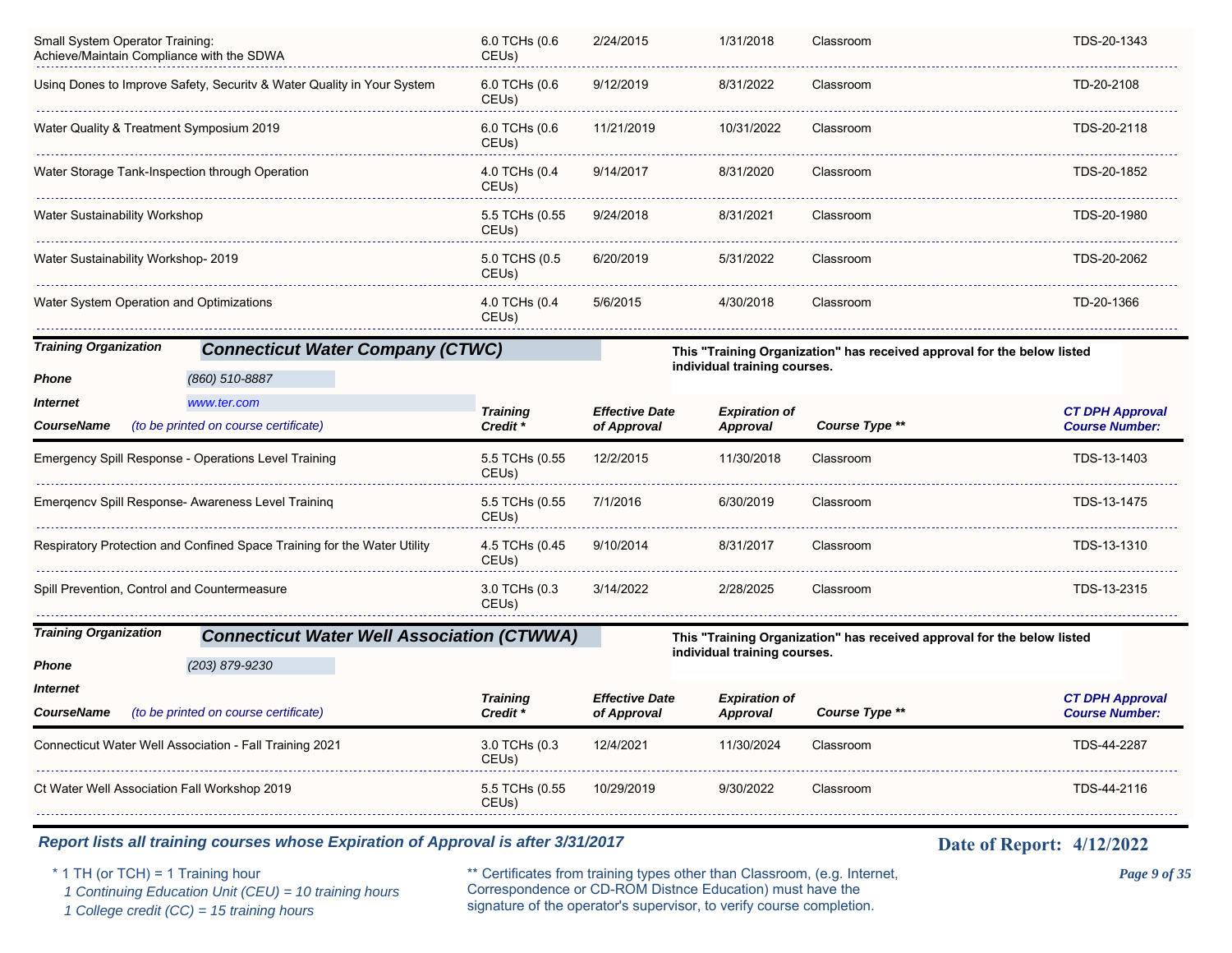| CT Water Well Association Winter Workshop 2017 | 3.5 TCHs (0.35<br>CEUs) | 3/4/2017  | 2/28/2018 | Classroom | TDS-44-1830 |
|------------------------------------------------|-------------------------|-----------|-----------|-----------|-------------|
| CT Water Well Association Winter Workshop 2018 | 4.0 TCHs (0.4<br>CEUs)  | 4/14/2018 | 3/31/2019 | Classroom | TDS-44-1949 |
| CT Water Well Association Winter Workshop 2019 | 4.0 TCHs (0.4<br>CEUs)  | 3/23/2019 | 2/28/2022 | Classroom | TDS-44-2035 |

*Training Organization Connecticut Water Works Association (CWWA)*

*(860) 841-7350*

**This "Training Organization" has received approval for the below listed individual training courses.**

| <i><b>Internet</b></i><br>www.cwwa.org<br>(to be printed on course certificate)<br><b>CourseName</b> | <b>Training</b><br>Credit <sup>*</sup> | <b>Effective Date</b><br>of Approval | <b>Expiration of</b><br>Approval | Course Type ** | <b>CT DPH Approval</b><br><b>Course Number:</b> |
|------------------------------------------------------------------------------------------------------|----------------------------------------|--------------------------------------|----------------------------------|----------------|-------------------------------------------------|
| CWWA CTAWWA Fall Conference 2021                                                                     | 3.5 TCHS                               | 10/21/2021                           | 9/30/2024                        | Classroom      | TDS-77-2278                                     |
| <b>CWWA Cybersecurity Workshop</b>                                                                   | 2.0 TCHs (0.2<br>CEUs)                 | 11/29/2017                           | 10/31/2020                       | Classroom      | TDs-77-1907                                     |
| <b>CWWA Cybersecurity Workshop</b>                                                                   | 2.0 TCHs (0.2<br>CEUs)                 | 11/29/2017                           | 10/31/2020                       | Classroom      | TDS-77-1908                                     |
| <b>CWWA Water Security Workshop</b>                                                                  | 3.0 TCHs (0.3<br>CEUs)                 | 9/6/2017                             | 8/30/2020                        | Classroom      | TDS-77-1896                                     |
| CWWA/CT SECTION AWWA Fall Conference 2016                                                            | 4.0 TCHs (0.4<br>CEUs)                 | 10/18/2016                           | 9/30/2017                        | Classroom      | TDS-77-1529                                     |
| CWWA/CTAWWA Fall Conference 2017                                                                     | 3.5 TCHs (0.35<br>CEUs)                | 10/24/2017                           | 9/30/2018                        | Classroom      | TD-77-1903                                      |
| CWWA/CTAWWA Fall Conference 2018                                                                     | 3.5 TCHs                               | 10/18/2018                           | 9/30/2021                        | Classroom      | TDS-77-2007                                     |
| CWWA/CTAWWA Fall Conference 2019                                                                     | 3.5                                    | 10/23/2019                           | 9/30/2022                        | Classroom      | TD-77-2115                                      |
| New & Emerging Issues Affecting the Water Industry - 2016                                            | 2.5 TCHs (0.25<br>CEUs)                | 6/24/2016                            | 5/31/2017                        | Classroom      | TDS-77-1480                                     |
| <b>Training Organization</b><br><b>CT DPH, Private Well Program</b>                                  |                                        |                                      |                                  |                |                                                 |
| (860) 509-8049<br><b>Phone</b>                                                                       |                                        |                                      |                                  |                |                                                 |
| <b>Internet</b><br><b>CourseName</b><br>(to be printed on course certificate)                        | <b>Training</b><br>Credit *            | <b>Effective Date</b><br>of Approval | <b>Expiration of</b><br>Approval | Course Type ** | <b>CT DPH Approval</b><br><b>Course Number:</b> |
| 2018 CT Private Well Conference                                                                      | 5.0 TCHs (0.5<br>CEUs)                 | 4/11/2018                            | 3/31/2019                        | Classroom      | TDS-119-1947                                    |

### *Report lists all training courses whose Expiration of Approval is after 3/31/2017* **Date of Report:** 4/12/2022

*Phone*

\* 1 TH (or TCH) = 1 Training hour \*\* Certificates from training types other than Classroom, (e.g. Internet, *Page 10 of 35* Correspondence or CD-ROM Distnce Education) must have the 1 Continuing Education Unit (CEU) = 10 training hours Correspondence or CD-ROM Distnee Education) must have the <br>1 College credit (CC) = 15 training hours signature of the operator's supervisor, to verify course completion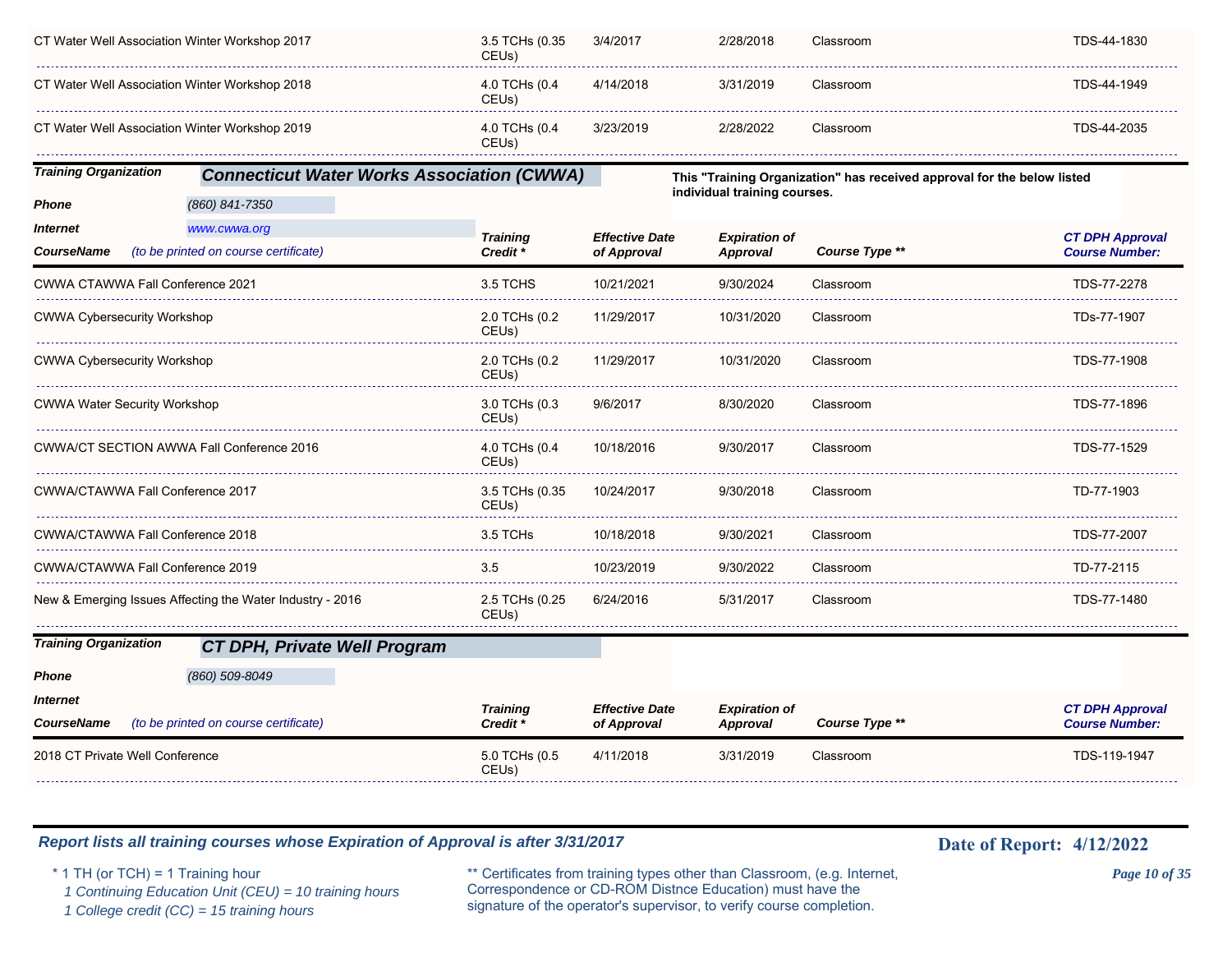| 2019 CT Private Well Conference                                      |                                                                        | 4.0 TCHs (0.4<br>CEU <sub>s</sub> ) | 4/23/2019             | 3/31/2022                    | Classroom                                                               | TDS-119-2054           |
|----------------------------------------------------------------------|------------------------------------------------------------------------|-------------------------------------|-----------------------|------------------------------|-------------------------------------------------------------------------|------------------------|
| Connecticut, 2017 Private Well Conference                            |                                                                        | 4.0 TCHs (0.4<br>CEUs)              | 3/23/2017             | 2/28/2018                    | Classroom                                                               | TDS-119-1849           |
| <b>Training Organization</b>                                         | Dept. of Public Health - Drinking Water Section<br>(CT DPH DWS)        |                                     |                       | individual training courses. | This "Training Organization" has received approval for the below listed |                        |
| <b>Phone</b>                                                         | (860) 509-7720                                                         |                                     |                       |                              |                                                                         |                        |
| <i><b>Internet</b></i>                                               | www.dph.state.ct.us/BRS/Water/DWD.htm                                  | <b>Training</b>                     | <b>Effective Date</b> | <b>Expiration of</b>         |                                                                         | <b>CT DPH Approval</b> |
| <b>CourseName</b>                                                    | (to be printed on course certificate)                                  | Credit <sup>*</sup>                 | of Approval           | <b>Approval</b>              | Course Type **                                                          | <b>Course Number:</b>  |
|                                                                      | 2017 Certificate Training for Public Water System Watershed Inspectors | 4.0 TCHs (0.4<br>CEUs)              | 9/19/2017             | 8/31/2018                    | Classroom                                                               | TDS-34-1900            |
|                                                                      | 2019 Certificate Training for Public Water System Watershed Inspectors | 4.0 TCHs (0.4<br>CEUs)              | 10/15/2019            | 9/30/2022                    | Classroom                                                               | TD-34-2111             |
|                                                                      | CT DPH Revised Total Coliform Rule Level 2 Assessor Training           | 4.0 TCHs (0.4<br>CEUs)              | 3/22/2016             | 2/28/2019                    | Classroom                                                               | TD-34-1466             |
| DWS Lead & Copper Rule Compliance<br><b>Operator Training Course</b> |                                                                        | 6.0 TCHs (0.6<br>CEUs)              | 11/1/2016             | 10/31/2019                   | Classroom                                                               | TDS-34-1531            |
| The Future of Connecticut's Drinking Water                           |                                                                        | 4.5 TCHs (0.45<br>CEUs)             | 3/22/2018             | 2/28/2019                    | Classroom                                                               | TDS-34-1948            |
|                                                                      | WebEOC Workshop for Public Water Systems (2.0 TCHs)                    | 2.0 TCHs (0.2<br>CEUs)              | 8/16/2018             | 7/31/2021                    | Classroom                                                               | TDS-34-1975            |
|                                                                      | WebEOC Workshop for Public Water Systems (2.5 TCHs)                    | 2.5 TCHs                            | 6/1/2018              | 5/31/2021                    | Classroom                                                               | TDS-35-1974            |
| <b>Training Organization</b>                                         | <b>Everett J. Prescott, Inc.</b>                                       |                                     |                       |                              | This "Training Organization" has received approval for the below listed |                        |
| Phone                                                                | (207) 582-1851                                                         |                                     |                       | individual training courses. |                                                                         |                        |
| <i><b>Internet</b></i>                                               | www.EJPrescott.com                                                     | <b>Training</b>                     | <b>Effective Date</b> | <b>Expiration of</b>         |                                                                         | <b>CT DPH Approval</b> |
| <b>CourseName</b>                                                    | (to be printed on course certificate)                                  | Credit <sup>*</sup>                 | of Approval           | Approval                     | Course Type **                                                          | <b>Course Number:</b>  |
| Know H2OW12: Improve Your Water Longevity                            |                                                                        | 4.5 TCHs (0.45<br>CEUs)             | 2/27/2019             | 1/31/2022                    | Classroom                                                               | DS-10-2020             |
| Know H2OW8: Making a Case for Clean Water                            |                                                                        | 4.0 TCHs (0.4<br>CEU <sub>s</sub> ) | 1/22/2015             | 12/31/2017                   | Classroom                                                               | DS-10-1331             |

\* 1 TH (or TCH) = 1 Training hour \*\* Certificates from training types other than Classroom, (e.g. Internet, *Page 11 of 35* Correspondence or CD-ROM Distnce Education) must have the 1 Continuing Education Unit (CEU) = 10 training hours Correspondence or CD-ROM Distnce Education) must have the 1 College credit (CC) = 15 training hours signature of the operator's supervisor, to verify course completion.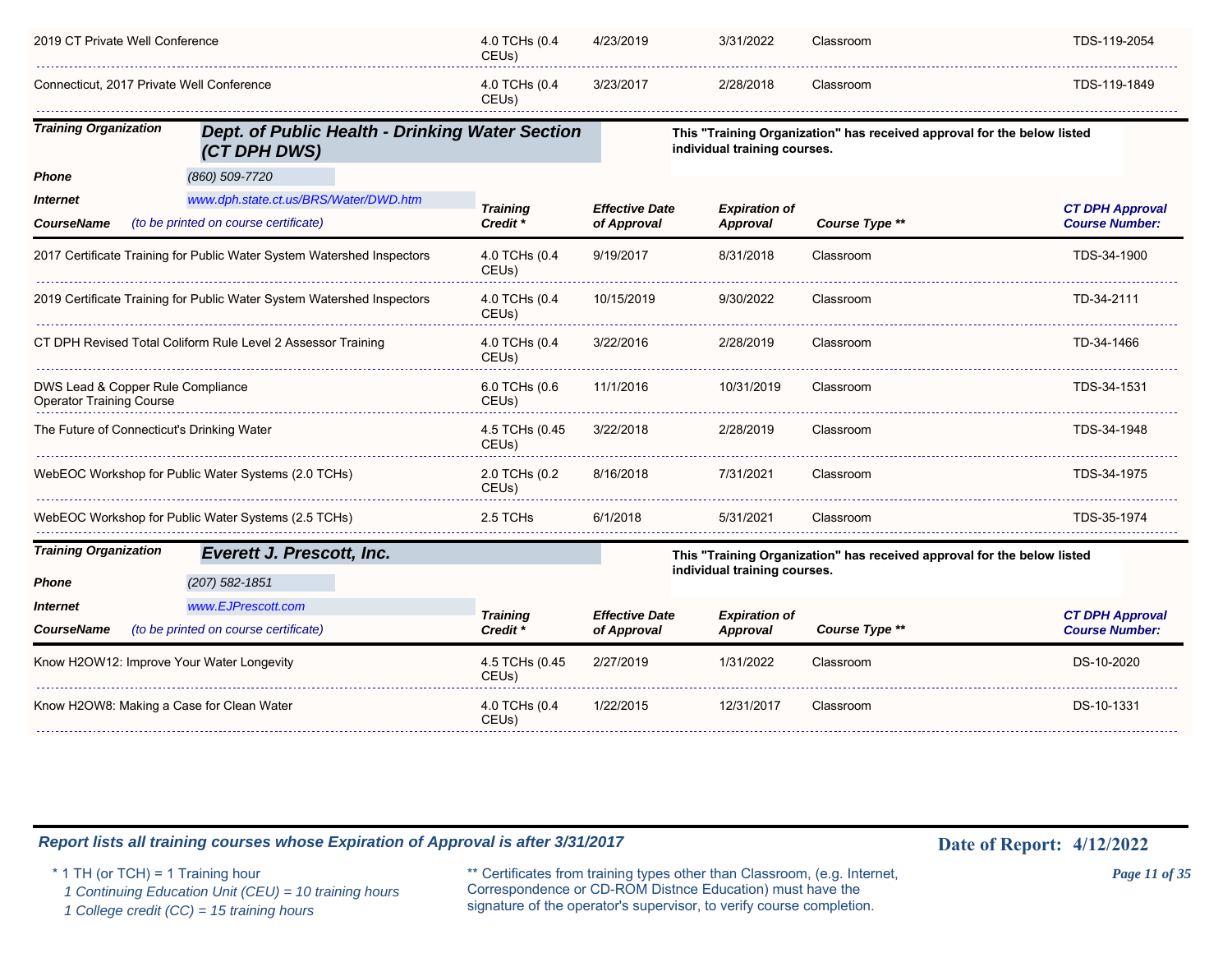| <b>Field Safety Corporation</b> |
|---------------------------------|
|                                 |
| <b>Training Organization</b>    |

*(203) 483-6003*

*Phone*

**This "Training Organization" has received approval for the below listed individual training courses.**

| <i><b>Internet</b></i><br>(to be printed on course certificate)<br><b>CourseName</b>                    | <b>Training</b><br>Credit <sup>*</sup> | <b>Effective Date</b><br>of Approval | <b>Expiration of</b><br>Approval | Course Type ** | <b>CT DPH Approval</b><br><b>Course Number:</b> |
|---------------------------------------------------------------------------------------------------------|----------------------------------------|--------------------------------------|----------------------------------|----------------|-------------------------------------------------|
| 12 Hour Hazardous Materials Technician (HAZMAT) & SCBA Refresher<br>Training                            | 10.0 TCHs (1.0<br>CEU <sub>s</sub> )   | 10/10/2018                           | 9/30/2021                        | Classroom      | TDS-43-1997                                     |
| 4 Hour Excavation Refresher Training                                                                    | 4.0 TCHs (0.4<br>CEUs)                 | 10/10/2018                           | 9/30/2021                        | Classroom      | DS-43-1994                                      |
| 4 Hour Hazard Communication Initial Training                                                            | 4.0 TCHs (0.4<br>CEUs)                 | 10/10/2018                           | 9/30/2021                        | Classroom      | TDS-43-1995                                     |
| 4 Hour Hazard Communication Refresher Training                                                          | 4.0 TCHs (0.4<br>CEUs)                 | 10/10/2018                           | 9/30/2021                        | Classroom      | TDS-43-1996                                     |
| 4 Hour Lockout / Tagout Initial Training                                                                | 4.0 TCHs (0.4<br>CEUs)                 | 10/15/2018                           | 9/30/2021                        | Classroom      | TDS-43-1998                                     |
| 4 Hour Lockout / Tagout Refresher Training                                                              | 4.0 TCHs (0.4<br>CEU <sub>s</sub> )    | 10/15/2018                           | 9/30/2021                        | Classroom      | TDS-43-1999                                     |
| 4 Hour Respiratory Protection Training                                                                  | 3.5 TCHs (0.35<br>CEU <sub>s</sub> )   | 10/10/2018                           | 9/30/2021                        | Classroom      | TDS-43-1992                                     |
| 8 Hour Excavation Initial Training                                                                      | 7.0 TCHs (0.7<br>CEU <sub>s</sub> )    | 10/10/2018                           | 9/30/2021                        | Classroom      | DS-43-1993                                      |
| Confined Space Entry 4-Hr. Refresher Training                                                           | 3.5 TCHs (0.35<br>CEU <sub>s</sub> )   | 1/6/2016                             | 12/31/2018                       | Classroom      | TDS-43-1427                                     |
| Confined Space Entry 4-Hr. Refresher Training                                                           | 3.5 TCHs (0.35<br>CEUs)                | 1/1/2019                             | 12/31/2021                       | Classroom      | TDS-43-2015                                     |
| Confined Space Entry 8-Hr. Initial Training                                                             | 7.0 TCHs (0.7<br>CEUs)                 | 1/6/2016                             | 12/31/2018                       | Classroom      | TDS-43-1426                                     |
| Confined Space Entry 8-Hr. Initial Training                                                             | 7.0 TCHs (0.7<br>CEUs)                 | 1/1/2019                             | 12/31/2021                       | Classroom      | TDS-43-2016                                     |
| Health and Safety Training 24 Hr. Hazardous Waste Operations and<br><b>Emergency Response</b>           | 21.5 TCHs (2.15<br>CEU <sub>s</sub> )  | 1/6/2016                             | 12/31/2018                       | Classroom      | TDS-43-1430                                     |
| Health and Safety Training 24 Hr. Hazardous Waste Operations and<br><b>Emergency Response</b>           | 21.5 TCHs (2.15<br>CEU <sub>s</sub> )  | 1/1/2019                             | 12/31/2021                       | Classroom      | TDS-43-2019                                     |
| Health and Safety Training 24 Hr. Technician Level Hazardous Waste<br>Operations and Emergency Response | 21.5 TCHs (2.15<br>CEUs)               | 1/6/2016                             | 12/31/2018                       | Classroom      | TDS-43-1429                                     |

### *Report lists all training courses whose Expiration of Approval is after 3/31/2017* **Date of Report:** 4/12/2022

\* 1 TH (or TCH) = 1 Training hour \*\* Certificates from training types other than Classroom, (e.g. Internet, *Page 12 of 35* Correspondence or CD-ROM Distnce Education) must have the 1 Continuing Education Unit (CEU) = 10 training hours Correspondence or CD-ROM Distnce Education) must have the <br>1 College credit (CC) = 15 training hours signature of the operator's supervisor, to verify course completion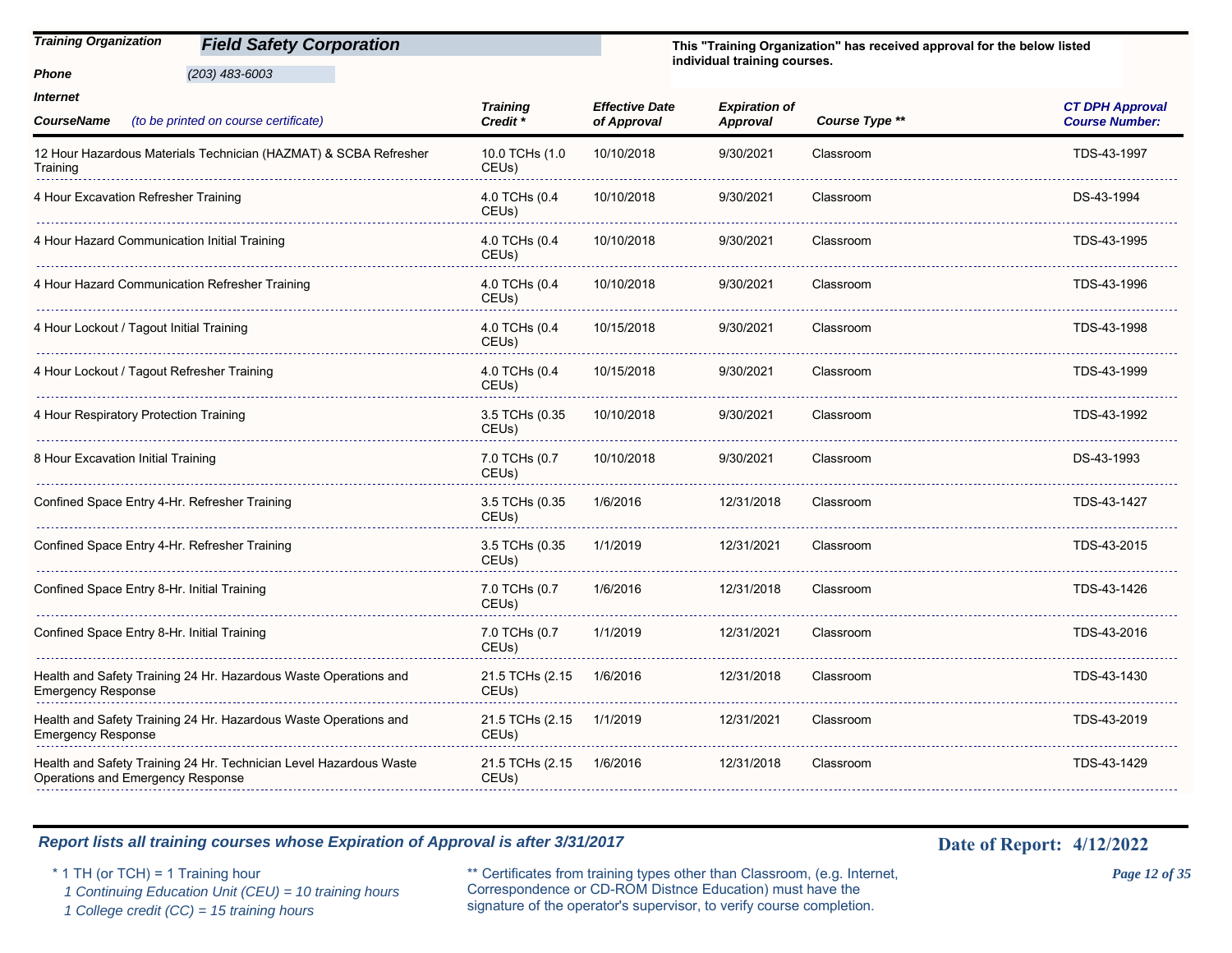| Operations and Emergency Response           | Health and Safety Training 24 Hr. Technician Level Hazardous Waste  | 21.5 TCHs (2.15<br>CEU <sub>s</sub> )  | 1/1/2019                             | 12/31/2021                              | Classroom                                                               | TDS-43-2018                                     |
|---------------------------------------------|---------------------------------------------------------------------|----------------------------------------|--------------------------------------|-----------------------------------------|-------------------------------------------------------------------------|-------------------------------------------------|
| <b>Emergency Response</b>                   | Health and Safety Training 40 Hr. Hazardous Waste Operations and    | 36.0 TCHs (3.6<br>CEU <sub>s</sub> )   | 1/6/2016                             | 12/31/2018                              | Classroom                                                               | TDS-43-1431                                     |
| <b>Emergency Response</b>                   | Health and Safety Training 40 Hr. Hazardous Waste Operations and    | 36.0 TCHs (3.6)<br>CEUs)               | 1/1/2019                             | 12/31/2021                              | Classroom                                                               | TDS-43-2014                                     |
| Response Refresher                          | Health and Safety Training Hazardous Waste Operations and Emergency | 7.0 TCHs (0.7<br>CEUs)                 | 1/6/2016                             | 12/31/2018                              | Classroom                                                               | TDS-43-1428                                     |
| <b>Response Refresher</b>                   | Health and Safety Training Hazardous Waste Operations and Emergency | 7.0 TCHs (0.7<br>CEUs)                 | 1/1/2019                             | 12/31/2021                              | Classroom                                                               | TDS-43-2017                                     |
| <b>Training Organization</b>                | <b>First Choice Safety Solutions LLC</b>                            |                                        |                                      |                                         |                                                                         |                                                 |
| <b>Phone</b>                                | (860) 941-0659                                                      |                                        |                                      |                                         |                                                                         |                                                 |
| <b>Internet</b><br><b>CourseName</b>        | (to be printed on course certificate)                               | <b>Training</b><br>Credit <sup>*</sup> | <b>Effective Date</b><br>of Approval | <b>Expiration of</b><br><b>Approval</b> | Course Type **                                                          | <b>CT DPH Approval</b><br><b>Course Number:</b> |
| 8 Hour Hazardous Waste Operations Refresher |                                                                     | 8.0 TCHs (0.8<br>CEUs)                 | 1/31/2020                            | 12/31/2022                              | Classroom                                                               | TDS-128-2132                                    |
|                                             | <b>Chlorine Emergencies for Water Treatment Plant Operators</b>     | 24 TCHs (2.4<br>CEUs)                  | 3/7/2022                             | 2/28/2025                               | Classroom                                                               | T-128-2335                                      |
| <b>Confined Space Refresher</b>             |                                                                     | 3.0 TCHs (0.3<br>CEUs)                 | 1/9/2020                             | 12/31/2022                              | Classroom                                                               | TDS-128-2131                                    |
| Trenching and Excavation Refresher          |                                                                     | 3.0 TCHs (0.3<br>CEUs)                 | 1/9/2020                             | 12/31/2022                              | Classroom                                                               | DS-128-2130                                     |
| <b>Training Organization</b>                | <b>Hach Training Center</b>                                         |                                        |                                      |                                         | This "Training Organization" has received approval for the below listed |                                                 |
| <b>Phone</b>                                | (800) 227-4224                                                      |                                        |                                      | individual training courses.            |                                                                         |                                                 |
| <b>Internet</b>                             | www.hach.com                                                        | <b>Training</b>                        | <b>Effective Date</b>                | <b>Expiration of</b>                    |                                                                         | <b>CT DPH Approval</b>                          |
| <b>CourseName</b>                           | (to be printed on course certificate)                               | Credit *                               | of Approval                          | Approval                                | Course Type **                                                          | <b>Course Number:</b>                           |
| <b>Advance Drinking Water Analysis</b>      |                                                                     | 6.0 TCHs (0.6<br>CEUs)                 | 3/21/2018                            | 2/28/2021                               | Classroom                                                               | T-21-1945                                       |
| Introduction to Chlorine Analysis           |                                                                     | 4.0 TCHs (0.4<br>CEUs)                 | 8/6/2015                             | 7/31/2018                               | Classroom                                                               | TDS-21-1384                                     |
| Monitoring your Distribution System         |                                                                     | 6.0 TCHs (0.6<br>CEUs)                 | 3/8/2016                             | 2/28/2019                               | Classroom                                                               | TD-21-1436                                      |
| <b>Process Instrument Verification</b>      |                                                                     | 6.0 TCHs (0.6<br>CEUs)                 | 8/4/2015                             | 7/31/2018                               | Classroom                                                               | T-21-1385                                       |
|                                             |                                                                     |                                        |                                      |                                         |                                                                         |                                                 |

\* 1 TH (or TCH) = 1 Training hour \*\* Certificates from training types other than Classroom, (e.g. Internet, *Page 13 of 35* Correspondence or CD-ROM Distnce Education) must have the 1 Continuing Education Unit (CEU) = 10 training hours Correspondence or CD-ROM Distnce Education) must have the 1 College credit (CC) = 15 training hours signature of the operator's supervisor, to verify course completion.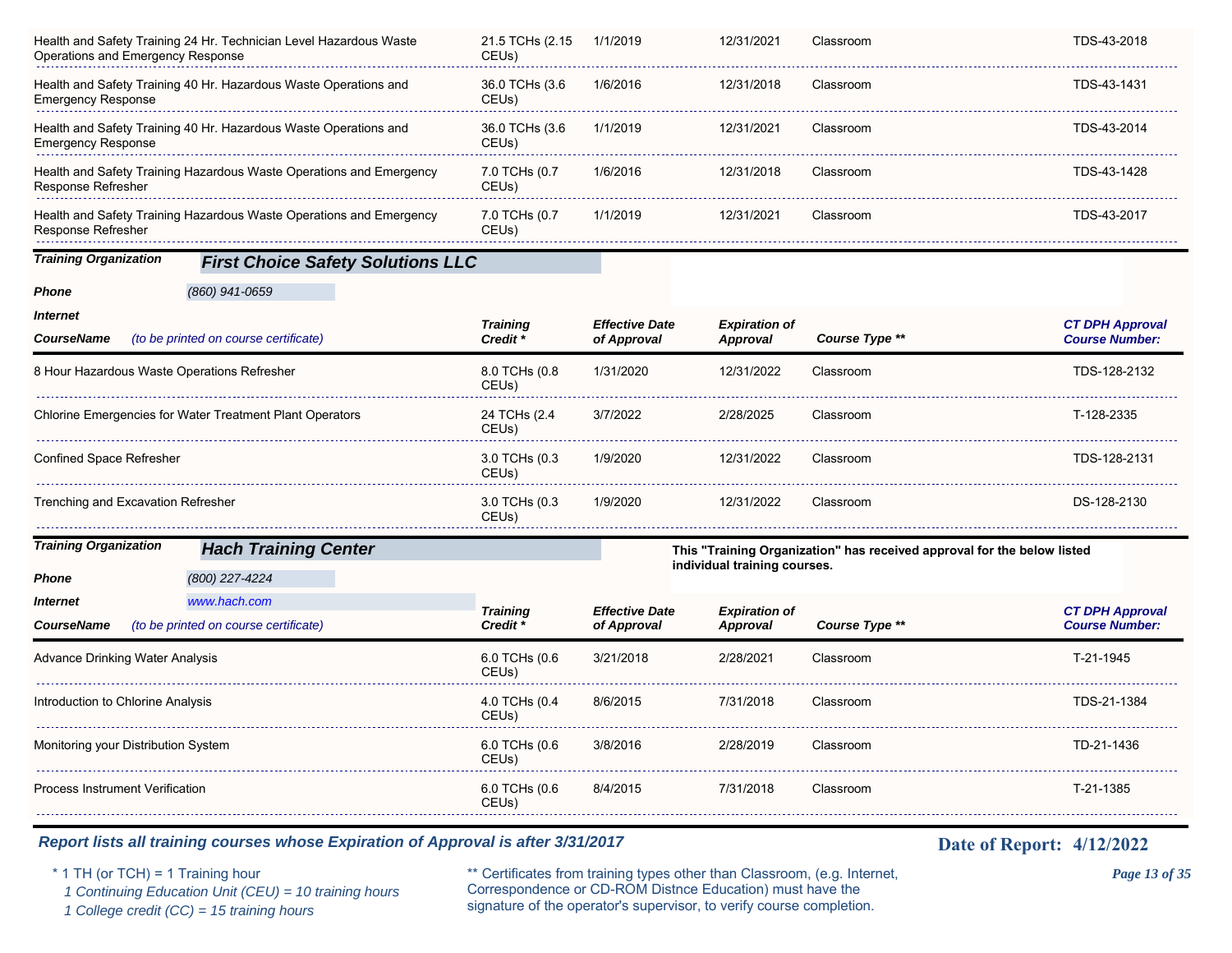| <b>Training Organization</b>                    | <b>Horsley Witten Group, Inc.</b>                                     |                                        |                                      |                                         | This "Training Organization" has received approval for the below listed |                                                 |
|-------------------------------------------------|-----------------------------------------------------------------------|----------------------------------------|--------------------------------------|-----------------------------------------|-------------------------------------------------------------------------|-------------------------------------------------|
| Phone                                           | (598) 833-6600                                                        |                                        |                                      | individual training courses.            |                                                                         |                                                 |
| Internet<br>CourseName                          | www.horsleywitten.com<br>(to be printed on course certificate)        | <b>Training</b><br>Credit *            | <b>Effective Date</b><br>of Approval | <b>Expiration of</b><br>Approval        | Course Type **                                                          | <b>CT DPH Approval</b><br><b>Course Number:</b> |
|                                                 | Connecticut Water, Public Health and Healthcare Coordination Workshop | 4.0 TCHs (0.4<br>CEUs)                 | 9/7/2016                             | 8/31/2019                               | Classroom                                                               | TDS-70-1505                                     |
| ICS/NRF Training Workshop - ICS 200/800         |                                                                       | 6.5 TCHs                               | 1/30/2019                            | 12/31/2021                              | Classroom                                                               | TDS-70-2012                                     |
| Wastewater Operators and Leaders Workshop       | Infrastructure Operation and Maintenance (O&M) Training for Water and | 3.0 TCHs (0.3<br>CEU <sub>s</sub> )    | 8/15/2016                            | 7/31/2019                               | Classroom                                                               | TDS-70-1512                                     |
| Workshop                                        | Management Training for Water and Wastewater Operators and Leaders    | 3.0 TCHs (0.3<br>CEU <sub>s</sub> )    | 8/16/2016                            | 7/31/2019                               | Classroom                                                               | TDS-70-1513                                     |
| <b>Training Organization</b>                    | <b>Intrinsic Risk Services, LLC</b>                                   |                                        |                                      |                                         |                                                                         |                                                 |
| Phone                                           | (203) 980-0419                                                        |                                        |                                      |                                         |                                                                         |                                                 |
| Internet<br>CourseName                          | (to be printed on course certificate)                                 | <b>Training</b><br>Credit <sup>*</sup> | <b>Effective Date</b><br>of Approval | <b>Expiration of</b><br>Approval        | Course Type **                                                          | <b>CT DPH Approval</b><br><b>Course Number:</b> |
| <b>OSHA Confined Space Training</b>             |                                                                       | 2.0 TCHs (0.2<br>CEU <sub>s</sub> )    | 9/22/2015                            | 8/31/2018                               | Classroom                                                               | TDS-103-1404                                    |
| <b>Training Organization</b>                    | <b>JLN Associates, LLC</b>                                            |                                        |                                      |                                         |                                                                         |                                                 |
| Phone                                           | (860) 434-3443                                                        |                                        |                                      |                                         |                                                                         |                                                 |
| Internet<br>CourseName                          | (to be printed on course certificate)                                 | <b>Training</b><br>Credit *            | <b>Effective Date</b><br>of Approval | <b>Expiration of</b><br><b>Approval</b> | Course Type **                                                          | <b>CT DPH Approval</b><br><b>Course Number:</b> |
| Excavation and Trenching Safety                 |                                                                       | 4.0 TCHs (0.4<br>CEU <sub>s</sub> )    | 5/1/2019                             | 4/30/2022                               | Classroom                                                               | DS-108-2061                                     |
| Excavation and Trenching Safety - REFRESHER     |                                                                       | 1.5 TCHs (0.15<br>CEUs)                | 5/1/2019                             | 4/30/2022                               | Classroom                                                               | DS-108-2060                                     |
| Fork Lift/Industrial Truck Training Program     |                                                                       | 6.0 TCHs (0.6<br>CEU <sub>s</sub> )    | 9/18/2019                            | 8/30/2022                               | Classroom                                                               | TDS-108-2072                                    |
| <b>OSHA 10 Certification Class-Construction</b> |                                                                       | 10.0 TCHs (1.0<br>CEU <sub>s</sub> )   | 10/1/2019                            | 9/30/2022                               | Classroom                                                               | TDS-108-2073                                    |
| OSHA 10 Certification Class-General Industry    |                                                                       | 10.0 TCHs (1.0<br>CEU <sub>s</sub> )   | 10/1/2019                            | 9/30/2022                               | Classroom                                                               | TDS-108-2074                                    |

\* 1 TH (or TCH) = 1 Training hour \*\* Certificates from training types other than Classroom, (e.g. Internet, *Page 14 of 35* Correspondence or CD-ROM Distnce Education) must have the 1 Continuing Education Unit (CEU) = 10 training hours Correspondence or CD-ROM Distnee Education) must have the 1 College credit (CC) = 15 training hours signature of the operator's supervisor, to verify course completion.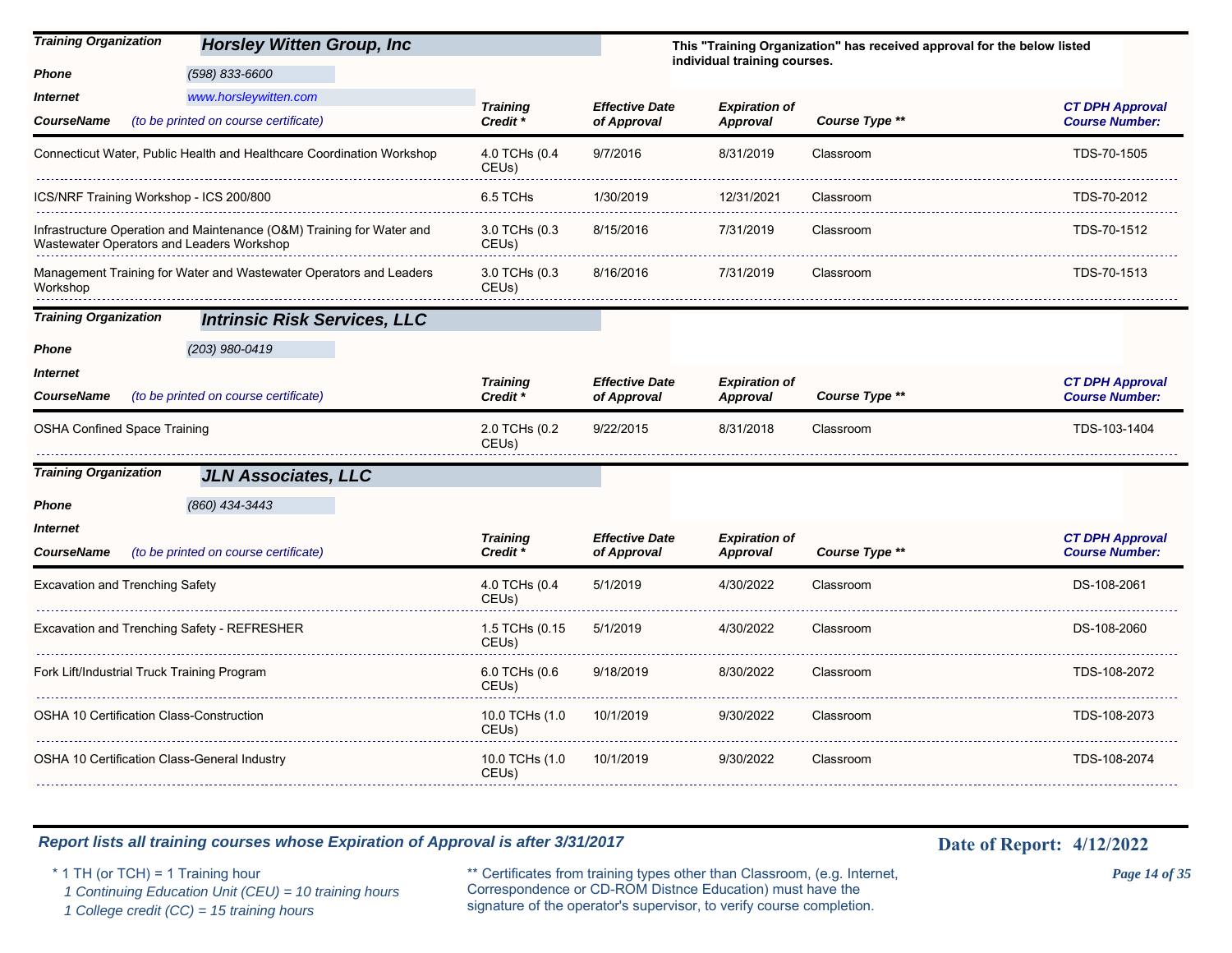| OSHA 30 Certification Class-Construction     |                                                                     | 30 TCHs (3.0<br>CEU <sub>s</sub> )    | 10/1/2019             | 9/30/2022                               | Classroom                                                               | TDS-108-2078                                    |
|----------------------------------------------|---------------------------------------------------------------------|---------------------------------------|-----------------------|-----------------------------------------|-------------------------------------------------------------------------|-------------------------------------------------|
| OSHA 30 Certification Class-General Industry |                                                                     | 30 TCHs (3.0<br>CEUs)                 | 10/1/2019             | 9/30/2022                               | Classroom                                                               | TDS-108-2114                                    |
| OSHA 8HR HAMZAT                              |                                                                     | 8.0 TCHs (0.8<br>CEUs)                | 3/6/2019              | 2/28/2022                               | Classroom                                                               | T-108-2033                                      |
| OSHA HAZWOPER 24 HR.                         |                                                                     | 23.5 TCHs (2.35<br>CEUs)              | 1/1/2016              | 12/31/2018                              | Classroom                                                               | TDS-108-1425                                    |
| OSHA HAZWOPER 24 HR.                         |                                                                     | 23.5 TCHs (2.35<br>CEU <sub>s</sub> ) | 4/2/2019              | 3/31/2022                               | Classroom                                                               | TDS-105-2117                                    |
| Permit Confined Space Refresher Training     |                                                                     | 4.0 TCHs (0.4<br>CEU <sub>s</sub> )   | 10/1/2019             | 9/30/2022                               | Classroom                                                               | TDS-108-2113                                    |
| Permit Required Confined Space Entry         |                                                                     | 7.0 TCHs (0.7<br>CEUs)                | 2/13/2018             | 1/31/2021                               | Classroom                                                               | TDS-108-1944                                    |
| <b>Training Organization</b>                 | <b>Katt Training and Consulting</b>                                 |                                       |                       |                                         | This "Training Organization" has received approval for the below listed |                                                 |
| Phone                                        | (203) 376-9176                                                      |                                       |                       | individual training courses.            |                                                                         |                                                 |
| <i><b>Internet</b></i>                       | www.katttraining.com                                                |                                       | <b>Effective Date</b> |                                         |                                                                         |                                                 |
| <b>CourseName</b>                            | (to be printed on course certificate)                               | <b>Training</b><br>Credit *           | of Approval           | <b>Expiration of</b><br><b>Approval</b> | Course Type **                                                          | <b>CT DPH Approval</b><br><b>Course Number:</b> |
| Confined Space Entry                         |                                                                     | 4.0 TCHs (0.4<br>CEUs)                | 7/1/2018              | 4/28/2021                               | Classroom                                                               | TDS-75-1979                                     |
| <b>Confined Space Entry</b>                  |                                                                     | 3.0 TCHs (0.3<br>TCH <sub>s</sub> )   | 5/1/2021              | 4/29/2024                               | Classroom                                                               | TDS-75-2255                                     |
| CPR/AED/First Aid                            |                                                                     | 4.5 TCHs (0.45<br>CEUs)               | 7/1/2018              | 4/28/2021                               | Classroom                                                               | TDS-75-1978                                     |
| <b>CPR/AED/First Aid</b>                     |                                                                     | 3.0 TCHs (0.3<br>TCHs)                | 5/1/2021              | 4/29/2024                               | Classroom                                                               | TDS-75-2256                                     |
|                                              | Hazardous Waste Management (DOT, RCRA and Universal Waste Standard) | 7.0 TCHs (0.7<br>CEUs)                | 5/20/2016             | 4/30/2019                               | Classroom                                                               | TDS-75-1472                                     |
|                                              | Hazardous Waste Management (DOT, RCRA and Universal Waste Standard) | 7.0 TCHs (0.7<br>CEUs)                | 1/28/2019             | 12/31/2022                              | Classroom                                                               | TDS-75-2021                                     |
| HAZWOPER First Responder Operations Training |                                                                     | 8.0 TCHs (0.8<br>CEU <sub>s</sub> )   | 1/28/2019             | 12/31/2022                              | Classroom                                                               | TDS-75-2024                                     |
|                                              | HAZWOPER Refresher for Hazardous Materials Technicians              | 7.5 TCHs (0.75<br>CEUs)               | 5/20/2016             | 4/30/2019                               | Classroom                                                               | TDS-75-1471                                     |
|                                              |                                                                     |                                       |                       |                                         |                                                                         |                                                 |

\* 1 TH (or TCH) = 1 Training hour \*\* Certificates from training types other than Classroom, (e.g. Internet, *Page 15 of 35* Correspondence or CD-ROM Distnce Education) must have the 1 Continuing Education Unit (CEU) = 10 training hours Correspondence or CD-ROM Distnee Education) must have the 1 College credit (CC) = 15 training hours signature of the operator's supervisor, to verify course completion.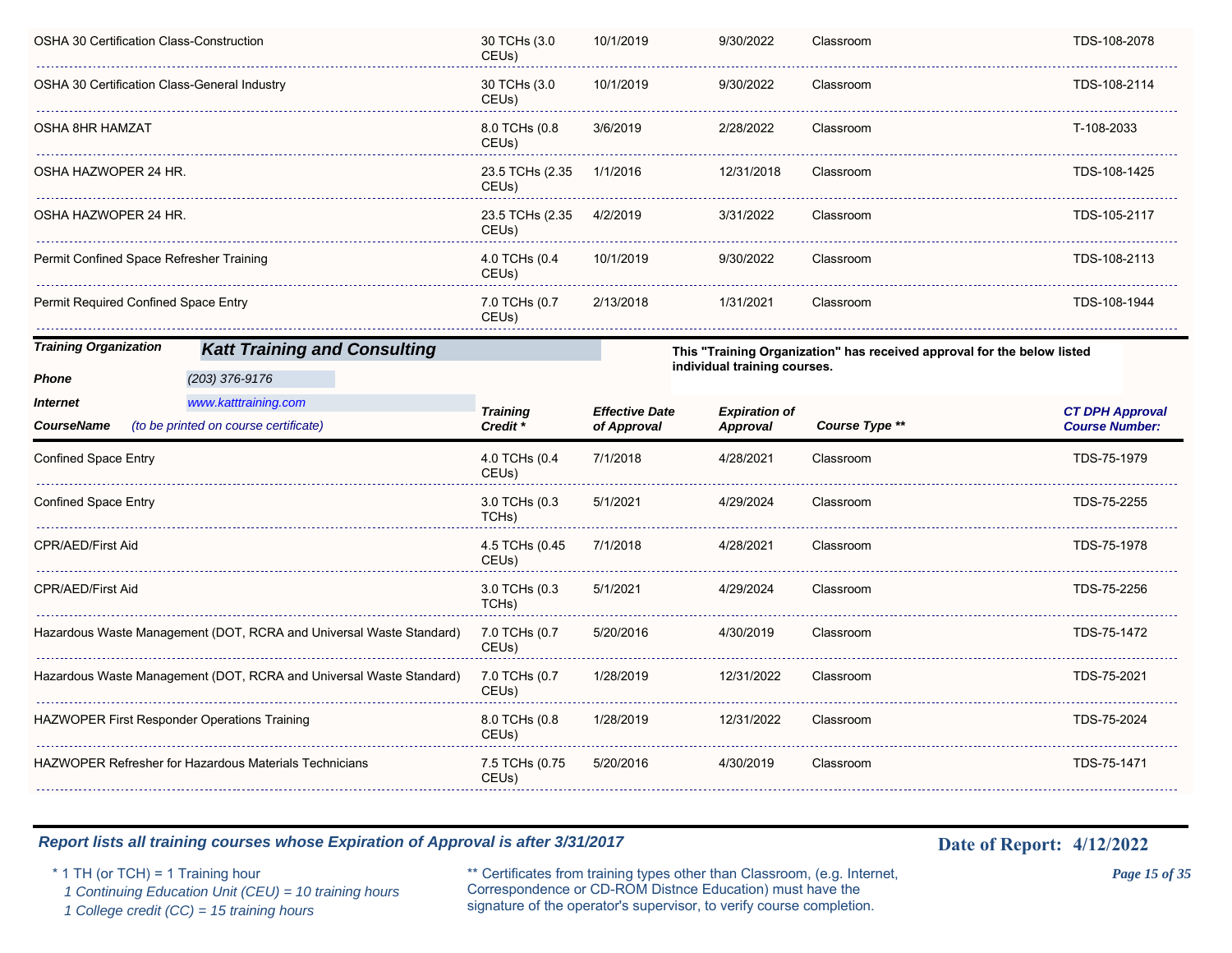|                                                 | HAZWOPER Refresher for Hazardous Materials Technicians                  | 7.5 TCHs (0.75<br>CEUs)                | 1/28/2019                            | 12/31/2022                              | Classroom                                                               | TDS-75-2023                                     |
|-------------------------------------------------|-------------------------------------------------------------------------|----------------------------------------|--------------------------------------|-----------------------------------------|-------------------------------------------------------------------------|-------------------------------------------------|
| and Health Standards                            | Ten Hour Construction Outreach Training Programs in Occupational Safety | 10.0 TCHs (1.0<br>CEUs)                | 1/28/2019                            | 12/31/2022                              | Classroom                                                               | TDS-75-2022                                     |
| <b>Training Organization</b>                    | <b>MALTZ Sales Company</b>                                              |                                        |                                      |                                         |                                                                         |                                                 |
| Phone<br><i><b>Internet</b></i><br>CourseName   | (508) 203-2400<br>(to be printed on course certificate)                 | <b>Training</b><br>Credit <sup>*</sup> | <b>Effective Date</b><br>of Approval | <b>Expiration of</b><br><b>Approval</b> | Course Type **                                                          | <b>CT DPH Approval</b><br><b>Course Number:</b> |
| Chemical Feed Pumps 101                         |                                                                         | 4.0 TCHs (0.4<br>CEUs)                 | 10/14/2016                           | 9/30/2019                               | Classroom                                                               | T-118-1829                                      |
| pH Basics                                       |                                                                         | 2.0 TCHs (0.2<br>CEUs)                 | 3/14/2019                            | 2/28/2022                               | Classroom                                                               | TDS-118-2059                                    |
| Submersible Pumps                               |                                                                         | 3.0 TCHs (0.3<br>CEUs)                 | 10/1/2019                            | 9/30/2022                               | Classroom                                                               | TDS-118-2136                                    |
| <b>Training Organization</b>                    | <b>McWane Ductile</b>                                                   |                                        |                                      |                                         | This "Training Organization" has received approval for the below listed |                                                 |
| Phone                                           | (609) 290-7701                                                          |                                        |                                      | individual training courses.            |                                                                         |                                                 |
| Internet<br><b>CourseName</b>                   | www.mcwaneductile.com<br>(to be printed on course certificate)          | <b>Training</b><br>Credit <sup>*</sup> | <b>Effective Date</b><br>of Approval | <b>Expiration of</b><br><b>Approval</b> | Course Type **                                                          | <b>CT DPH Approval</b><br><b>Course Number:</b> |
| Talking Ductile (Plant Tour & Training Seminar) |                                                                         | 4.0 TCHs (0.4<br>CEUs)                 | 4/8/2017                             | 3/30/2020                               | Classroom                                                               | D-81-1882                                       |
| Talking Ductile (Plant Tour & Training Seminar) |                                                                         | 4.0 TCHs (0.4<br>CEUs)                 | 4/1/2020                             | 3/31/2023                               | Classroom                                                               | DS-81-2135                                      |
| <b>Training Organization</b>                    | <b>Mueller Company</b>                                                  |                                        |                                      |                                         | This "Training Organization" has received approval for the below listed |                                                 |
| <b>Phone</b>                                    | $(603)$ 974-2605                                                        |                                        |                                      | individual training courses.            |                                                                         |                                                 |
| <i><b>Internet</b></i><br><b>CourseName</b>     | (to be printed on course certificate)                                   | <b>Training</b><br>Credit <sup>*</sup> | <b>Effective Date</b><br>of Approval | <b>Expiration of</b><br><b>Approval</b> | Course Type **                                                          | <b>CT DPH Approval</b><br><b>Course Number:</b> |
| Mueller Company Product Training Course         |                                                                         | 5.0 TCHs (0.5                          | 8/4/2016                             | 7/31/2019                               | Classroom                                                               | DS-35-1469                                      |
|                                                 |                                                                         | CEU <sub>s</sub> )                     |                                      |                                         |                                                                         |                                                 |
| Mueller Water Distribution System Training      |                                                                         | 4.0 TCHs (0.4<br>CEUs)                 | 5/14/2019                            | 4/30/2022                               | Classroom                                                               | DS-35-2055                                      |

\* 1 TH (or TCH) = 1 Training hour \*\* Certificates from training types other than Classroom, (e.g. Internet, *Page 16 of 35* Correspondence or CD-ROM Distnce Education) must have the 1 Continuing Education Unit (CEU) = 10 training hours Correspondence or CD-ROM Distnce Education) must have the 1 College credit (CC) = 15 training hours signature of the operator's supervisor, to verify course completion.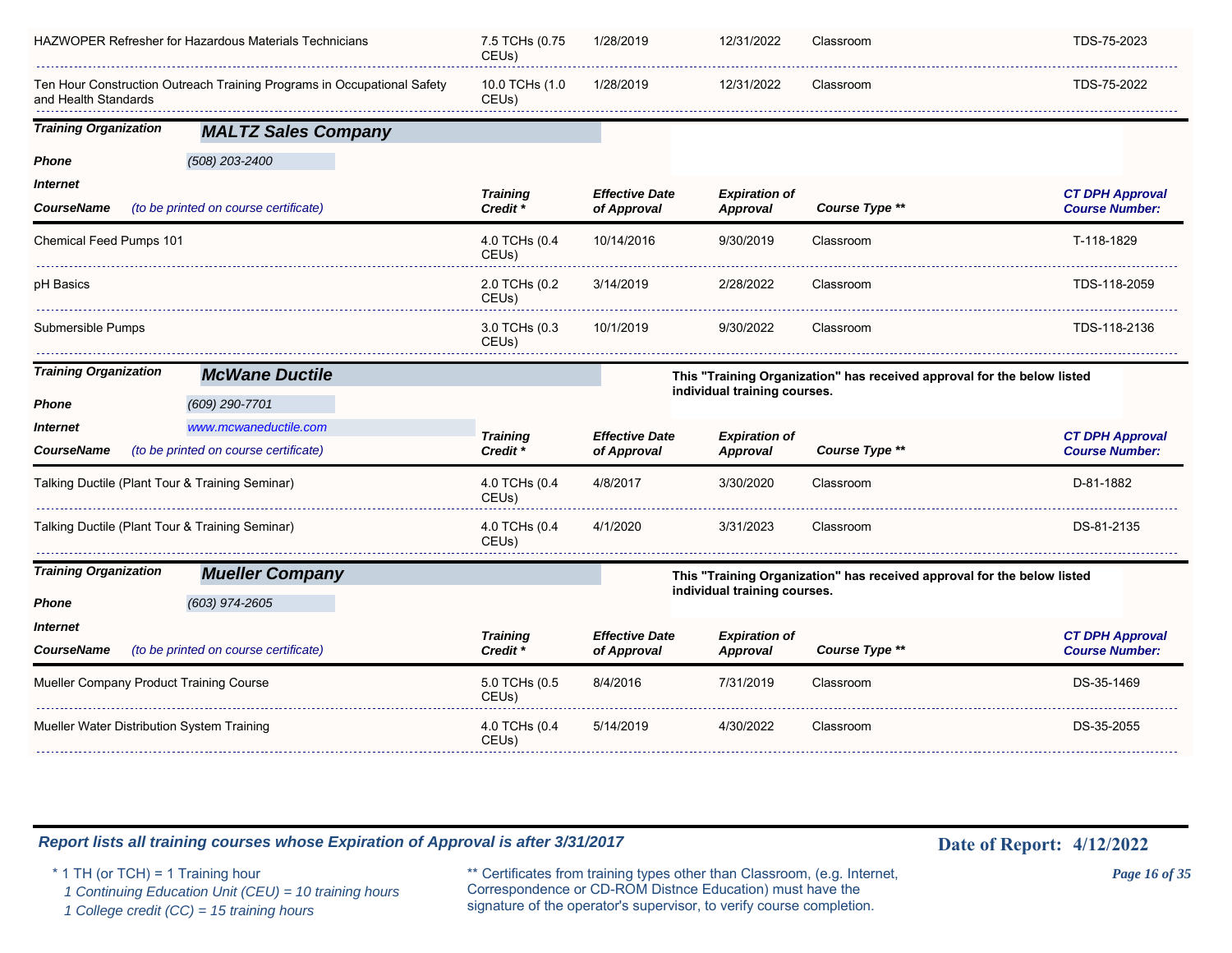#### *Training Organization New England Water Works Association (NEWWA)*

*(508) 893-7979*

*Phone*

**The NEWWA training program has been approved by the CT DPH for water operator classroom courses. The below list represents our record of NEWWA training courses. For a complete list of water operator related courses please visit www.newwa.org**

| Internet<br><b>CourseName</b> | www.newwa.org<br>(to be printed on course certificate)                  | <b>Training</b><br>Credit <sup>*</sup> | <b>Effective Date</b><br>of Approval | <b>Expiration of</b><br>Approval | Course Type ** | <b>CT DPH Approval</b><br><b>Course Number:</b> |
|-------------------------------|-------------------------------------------------------------------------|----------------------------------------|--------------------------------------|----------------------------------|----------------|-------------------------------------------------|
|                               | 2016 NEWW A/RIWW A Joint Monthly Membership Meeting                     | 2.0 TCHs (0.2<br>CEUs)                 | 11/17/2016                           | 10/31/2017                       | Classroom      | TDS-1-1875                                      |
|                               | 2016 Water Resources & Sustainability Symposium - Afternoon Session     | 2.0 TCHs (0.2<br>CEU <sub>s</sub> )    | 10/27/2016                           | 9/30/2017                        | Classroom      | TDS-1-1528                                      |
|                               | 2016 Water Resources & Sustainability Symposium - Morning Session       | 3.0 TCHs (0.3<br>CEUs)                 | 10/27/2016                           | 9/30/2017                        | Classroom      | TDS-1-1527                                      |
|                               | 2017 NEWWA / RIWWA Joint Monthly Membership Meeting                     | 2.5 TCHs (0.25<br>CEUs)                | 11/16/2017                           | 10/31/2018                       | Classroom      | TD-1-1906                                       |
|                               | 2017 Spring Joint Regional Conference & Regional Exhibition: Session 5  | 2.0 TCHs (0.2<br>CEUs)                 | 4/5/2017                             | 3/30/2018                        | Classroom      | TD-1-1835                                       |
|                               | 2017 Spring Joint Regional Conference & Regional Exhibition: Session 1  | 2.0 TCHs (0.2<br>CEUs)                 | 4/5/2017                             | 3/30/2018                        | Classroom      | DS-1-1831                                       |
|                               | 2017 Spring Joint Regional Conference & Regional Exhibition: Session 10 | 2.0 TCHs (0.2<br>CEU <sub>s</sub> )    | 4/5/2017                             | 3/30/2018                        | Classroom      | TD-1-1840                                       |
|                               | 2017 Spring Joint Regional Conference & Regional Exhibition: Session 11 | 2.0 TCHs (0.2<br>CEUs)                 | 4/5/2017                             | 3/30/2018                        | Classroom      | DS-1-1841                                       |
|                               | 2017 Spring Joint Regional Conference & Regional Exhibition: Session 12 | 2.0 TCHs (0.2<br>CEUs)                 | 4/5/2017                             | 3/30/2018                        | Classroom      | TDS-1-1842                                      |
|                               | 2017 Spring Joint Regional Conference & Regional Exhibition: Session 13 | 2.0 TCHs (0.2<br>CEU <sub>s</sub> )    | 4/5/2017                             | 3/30/2018                        | Classroom      | TD-1-1843                                       |
|                               | 2017 Spring Joint Regional Conference & Regional Exhibition: Session 14 | 2.0 TCHs (0.2<br>CEUs)                 | 4/5/2017                             | 3/30/2018                        | Classroom      | TDS-1-1844                                      |
|                               | 2017 Spring Joint Regional Conference & Regional Exhibition: Session 15 | 2.0 TCHs (0.2<br>CEUs)                 | 4/5/2017                             | 3/30/2018                        | Classroom      | TDS-1-1845                                      |
|                               | 2017 Spring Joint Regional Conference & Regional Exhibition: Session 16 | 2.0 TCHs (0.2<br>CEUs)                 | 4/5/2017                             | 3/30/2018                        | Classroom      | DS-1-1846                                       |
|                               | 2017 Spring Joint Regional Conference & Regional Exhibition: Session 17 | 2.0 TCHs (0.2<br>CEUs)                 | 4/5/2017                             | 3/30/2018                        | Classroom      | T-1-1847                                        |
|                               | 2017 Spring Joint Regional Conference & Regional Exhibition: Session 18 | 2.0 TCHs (0.2<br>CEU <sub>s</sub> )    | 4/5/2017                             | 3/30/2018                        | Classroom      | TDS-1-1848                                      |
|                               |                                                                         |                                        |                                      |                                  |                |                                                 |

#### *Report lists all training courses whose Expiration of Approval is after 3/31/2017* **Date 19th Date of Report:** 4/12/2022

\* 1 TH (or TCH) = 1 Training hour \*\* Certificates from training types other than Classroom, (e.g. Internet, *Page 17 of 35* Correspondence or CD-ROM Distnce Education) must have the 1 Continuing Education Unit (CEU) = 10 training hours Correspondence or CD-ROM Distnce Education) must have the <br>1 College credit (CC) = 15 training hours signature of the operator's supervisor, to verify course completion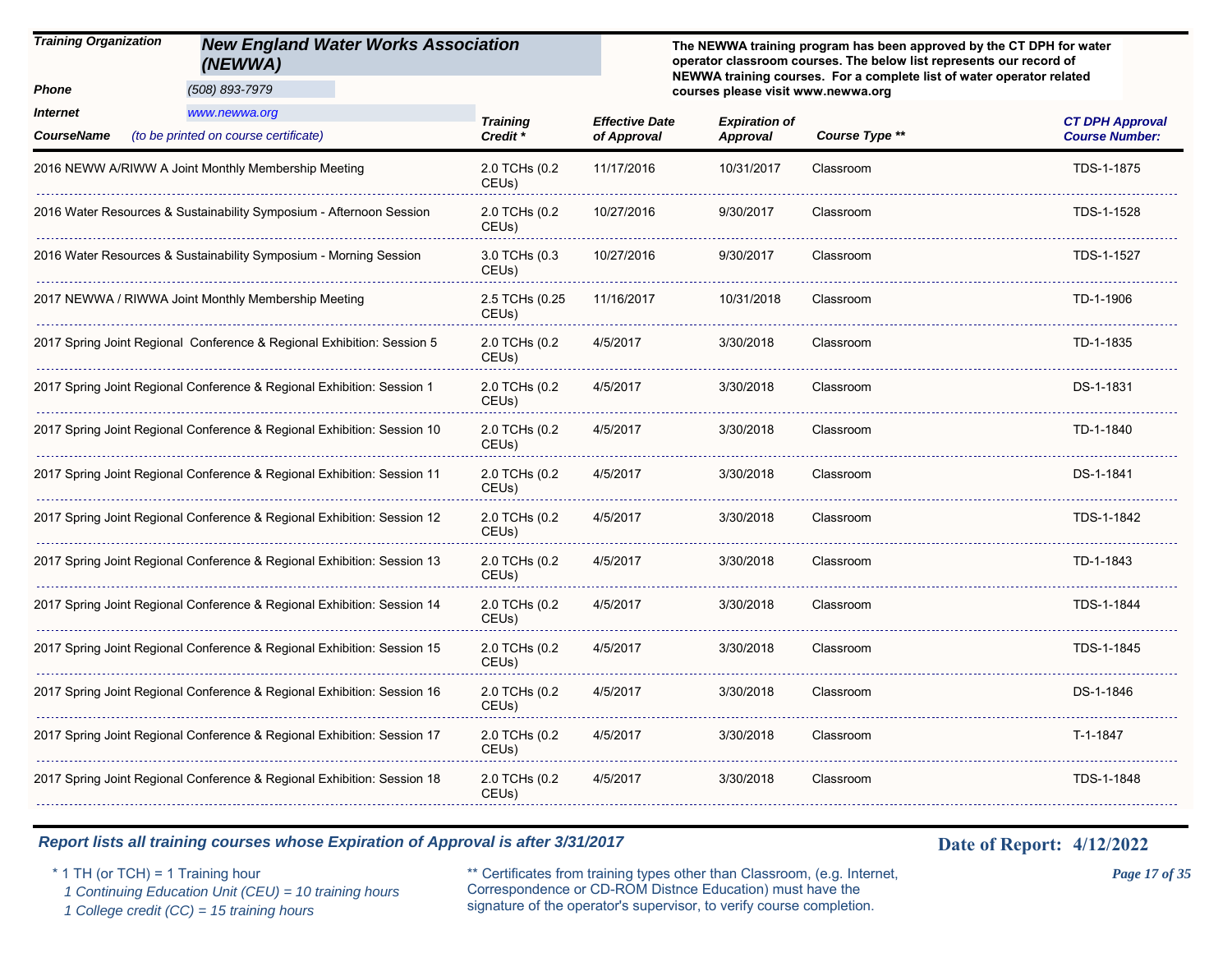| 2017 Spring Joint Regional Conference & Regional Exhibition: Session 2  | 2.0 TCHs (0.2<br>CEUs)              | 4/5/2017   | 3/30/2018  | Classroom | TD-1-1832  |
|-------------------------------------------------------------------------|-------------------------------------|------------|------------|-----------|------------|
| 2017 Spring Joint Regional Conference & Regional Exhibition: Session 3  | 2.0 TCHs (0.2<br>CEU <sub>s</sub> ) | 4/5/2017   | 3/30/2018  | Classroom | T-1-1833   |
| 2017 Spring Joint Regional Conference & Regional Exhibition: Session 4  | 2.0 TCHs (0.2<br>CEUs)              | 4/5/2017   | 3/30/2018  | Classroom | TDS-1-1834 |
| 2017 Spring Joint Regional Conference & Regional Exhibition: Session 6  | 2.0 TCHs (0.2<br>CEUs)              | 4/5/2017   | 3/30/2018  | Classroom | TDS-1-1836 |
| 2017 Spring Joint Regional Conference & Regional Exhibition: Session 7  | 2.0 TCHs (0.2<br>CEUs)              | 4/5/2017   | 3/30/2018  | Classroom | TD-1-1837  |
| 2017 Spring Joint Regional Conference & Regional Exhibition: Session 8  | 2.0 TCHs (0.2<br>CEU <sub>s</sub> ) | 4/5/2017   | 3/30/2018  | Classroom | TDS-1-1838 |
| 2017 Spring Joint Regional Conference & Regional Exhibition: Session 9  | 2.0 TCHs (0.2<br>CEU <sub>s</sub> ) | 4/5/2017   | 3/30/2018  | Classroom | T-1-1839   |
| 2017 Water Resources & Sustainability Symposium: Afternoon Session      | 2.5 TCHs (0.25<br>CEUs)             | 10/25/2017 | 9/30/2018  | Classroom | TD-1-1916  |
| 2017 Water Resources & Sustainability Symposium: Morning Session        | 2.5 TCHs (0.25<br>CEUs)             | 10/25/2017 | 9/30/2018  | Classroom | TD-1-1915  |
| 2018 NEWWA / NHWWA Joint Monthly Membership Meeting                     | 2.0 TCHs (0.2<br>CEUs)              | 1/18/2018  | 12/31/2021 | Classroom | TDS-1-1991 |
| 2018 NEWWA and RIWWA Joint Monthly Membership Meeting                   | 2.0 TCHs (0.2<br>CEUs)              | 11/15/2018 | 10/31/2021 | Classroom | TD-1-2010  |
| 2018 Spring Joint Regional Conference & Regional Exhibition: Session 1  | 2.0 TCHs (0.2<br>CEU <sub>s</sub> ) | 4/4/2018   | 3/31/2019  | Classroom | $D-1-1955$ |
| 2018 Spring Joint Regional Conference & Regional Exhibition: Session 10 | 2.0 TCHs (0.2<br>CEUs)              | 4/4/2018   | 3/31/2019  | Classroom | T-1-1964   |
| 2018 Spring Joint Regional Conference & Regional Exhibition: Session 11 | 2.0 TCHs (0.2<br>CEU <sub>s</sub> ) | 4/4/2018   | 3/31/2019  | Classroom | TD-1-1965  |
| 2018 Spring Joint Regional Conference & Regional Exhibition: Session 12 | 2.0 TCHs (0.2<br>CEU <sub>s</sub> ) | 4/4/2018   | 3/31/2019  | Classroom | DS-1-1966  |
| 2018 Spring Joint Regional Conference & Regional Exhibition: Session 13 | 2.0 TCHs (0.2<br>CEUs)              | 4/4/2018   | 3/31/2019  | Classroom | T-1-1967   |
| 2018 Spring Joint Regional Conference & Regional Exhibition: Session 14 | 2.0 TCHs (0.2<br>CEUs)              | 4/4/2018   | 3/31/2019  | Classroom | TDS-1-1968 |
| 2018 Spring Joint Regional Conference & Regional Exhibition: Session 15 | 2.0 TCHs (0.2<br>CEUs)              | 4/4/2018   | 3/31/2019  | Classroom | TDS-1-1969 |
|                                                                         |                                     |            |            |           |            |

\* 1 TH (or TCH) = 1 Training hour \*\* Certificates from training types other than Classroom, (e.g. Internet, *Page 18 of 35* Correspondence or CD-ROM Distnce Education) must have the 1 Continuing Education Unit (CEU) = 10 training hours Correspondence or CD-ROM Distnee Education) must have the 1 College credit (CC) = 15 training hours signature of the operator's supervisor, to verify course completion.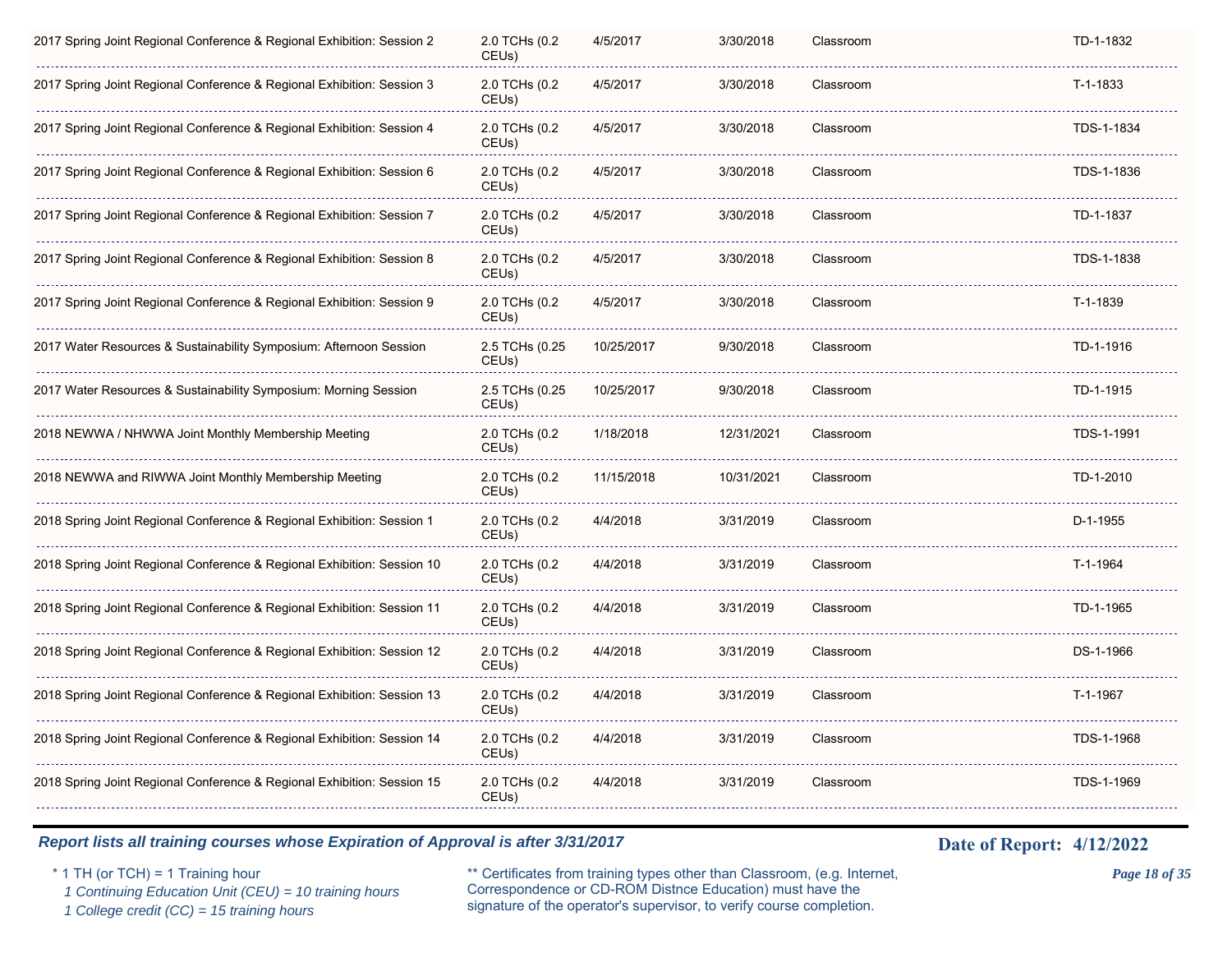| 2018 Spring Joint Regional Conference & Regional Exhibition: Session 16 | 2.0 TCHs (0.2<br>CEU <sub>s</sub> ) | 4/4/2018   | 3/31/2019  | Classroom | TDS-1-1970 |  |
|-------------------------------------------------------------------------|-------------------------------------|------------|------------|-----------|------------|--|
| 2018 Spring Joint Regional Conference & Regional Exhibition: Session 17 | 2.0 TCHs (0.2<br>CEUs)              | 4/4/2018   | 3/31/2019  | Classroom | DS-1-1971  |  |
| 2018 Spring Joint Regional Conference & Regional Exhibition: Session 18 | 2.0 TCHs (0.2<br>CEUs)              | 4/4/2018   | 3/31/2019  | Classroom | TDS-1-1972 |  |
| 2018 Spring Joint Regional Conference & Regional Exhibition: Session 19 | 2.0 TCHs (0.2<br>CEUs)              | 4/4/2018   | 3/31/2019  | Classroom | TDS-1-1973 |  |
| 2018 Spring Joint Regional Conference & Regional Exhibition: Session 2  | 2.0 TCHs (0.2<br>CEU <sub>s</sub> ) | 4/4/2018   | 3/31/2019  | Classroom | TDS-1-1956 |  |
| 2018 Spring Joint Regional Conference & Regional Exhibition: Session 3  | 2.0 TCHs (0.2<br>CEU <sub>s</sub> ) | 4/4/2018   | 3/31/2019  | Classroom | DS-1-1957  |  |
| 2018 Spring Joint Regional Conference & Regional Exhibition: Session 4  | 2.0 TCHs (0.2<br>CEUs)              | 4/4/2018   | 3/31/2019  | Classroom | TDS-1-1958 |  |
| 2018 Spring Joint Regional Conference & Regional Exhibition: Session 5  | 2.0 TCHs (0.2<br>CEU <sub>s</sub> ) | 4/4/2018   | 3/31/2019  | Classroom | DS-1-1959  |  |
| 2018 Spring Joint Regional Conference & Regional Exhibition: Session 6  | 2.0 TCHs (0.2<br>CEUs)              | 4/4/2018   | 3/31/2019  | Classroom | DS-1-1960  |  |
| 2018 Spring Joint Regional Conference & Regional Exhibition: Session 7  | 2.0 TCHs (0.2<br>CEUs)              | 4/4/2018   | 3/31/2019  | Classroom | DS-1-1961  |  |
| 2018 Spring Joint Regional Conference & Regional Exhibition: Session 8  | 2.0 TCHs (0.2<br>CEUs)              | 4/4/2018   | 3/31/2019  | Classroom | TDS-1-1962 |  |
| 2018 Spring Joint Regional Conference & Regional Exhibition: Session 9  | 2.0 TCHs (0.2<br>CEUs)              | 4/4/2018   | 3/31/2019  | Classroom | TD-1-1963  |  |
| 2018 Water Resources & Sustainability Symposium                         | 5.0 TCHs (0.5<br>CEUs)              | 10/10/2018 | 9/30/2021  | Classroom | TD-1-1989  |  |
| 2019 NEWWA/RIWWA Joint Monthly Membership Meeting                       | 2.0 TCHs (0.2<br>CEU <sub>s</sub> ) | 11/21/2019 | 10/30/2022 | Classroom | TD-2-2119  |  |
| 2019 Spring Joint Regional Conference & Regional Exhibition: Session 1  | 2.0 TCHs (0.2<br>CEUs)              | 4/3/2019   | 3/31/2022  | Classroom | DS-1-2036  |  |
| 2019 Spring Joint Regional Conference & Regional Exhibition: Session 10 | 2.0 TCHs (0.2<br>CEUs)              | 4/3/2019   | 3/31/2022  | Classroom | $T-1-2045$ |  |
| 2019 Spring Joint Regional Conference & Regional Exhibition: Session 11 | 2.0 TCHs (0.2<br>CEUs)              | 4/3/2019   | 3/31/2022  | Classroom | DS-1-2046  |  |
| 2019 Spring Joint Regional Conference & Regional Exhibition: Session 12 | 2.0 TCHs (0.2<br>CEUs)              | 4/3/2019   | 3/31/2022  | Classroom | TDS-1-2047 |  |
|                                                                         |                                     |            |            |           |            |  |

\* 1 TH (or TCH) = 1 Training hour \*\* Certificates from training types other than Classroom, (e.g. Internet, *Page 19 of 35* Correspondence or CD-ROM Distnce Education) must have the 1 Continuing Education Unit (CEU) = 10 training hours Correspondence or CD-ROM Distnee Education) must have the 1 College credit (CC) = 15 training hours signature of the operator's supervisor, to verify course completion.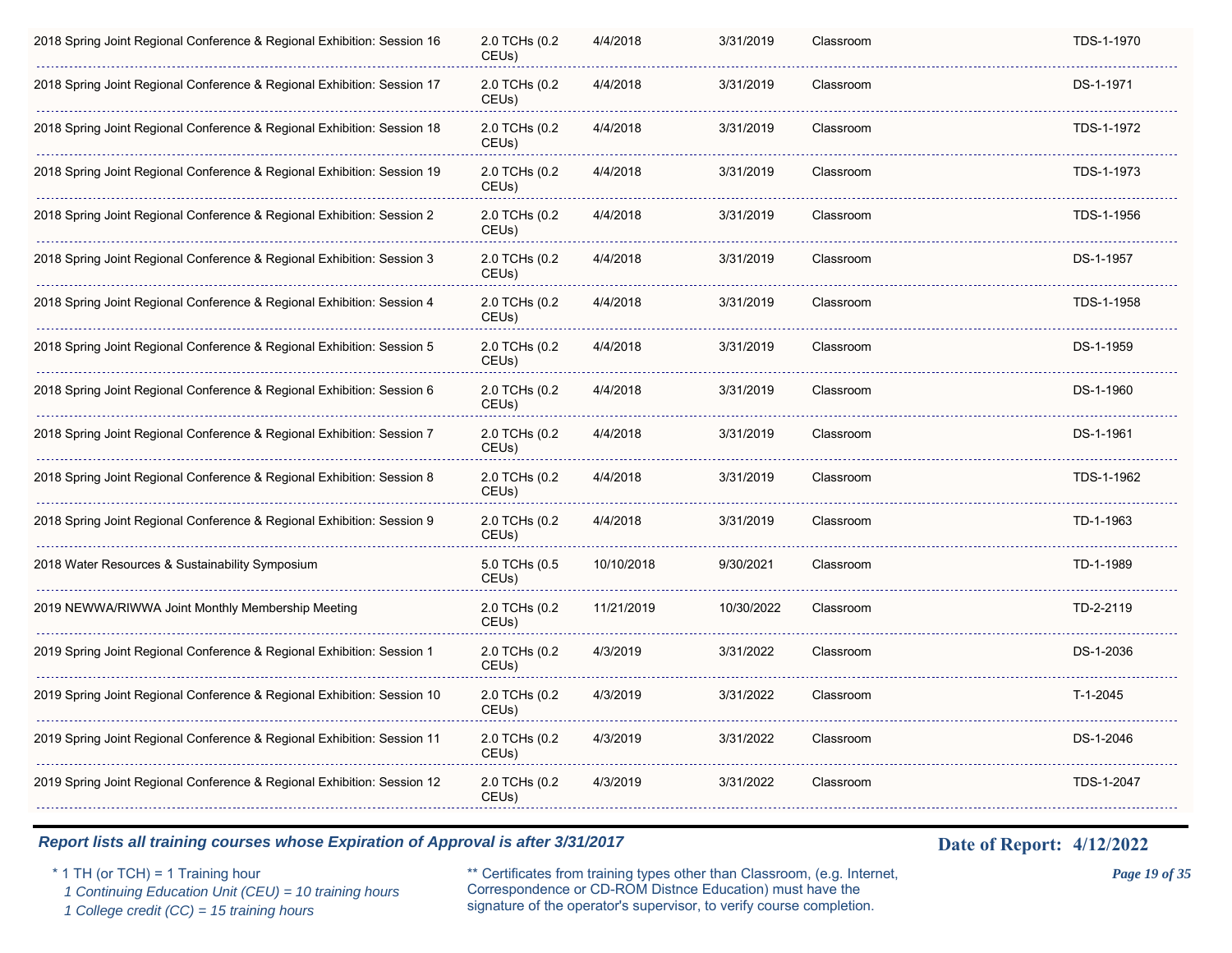| 2019 Spring Joint Regional Conference & Regional Exhibition: Session 13                    | 2.0 TCHs (0.2<br>CEUs)              | 4/3/2019   | 3/31/2022  | Classroom | TDS-1-2048      |
|--------------------------------------------------------------------------------------------|-------------------------------------|------------|------------|-----------|-----------------|
| 2019 Spring Joint Regional Conference & Regional Exhibition: Session 14                    | 2.0 TCHs (0.2<br>CEUs)              | 4/3/2019   | 3/31/2022  | Classroom | TDS-1-2049      |
| 2019 Spring Joint Regional Conference & Regional Exhibition: Session 15                    | 2.0 TCHs (0.2<br>CEUs)              | 4/3/2019   | 3/31/2022  | Classroom | TD-1-2050       |
| 2019 Spring Joint Regional Conference & Regional Exhibition: Session 16                    | 2.0 TCHs (0.2<br>CEUs)              | 4/3/2019   | 3/31/2022  | Classroom | TD-1-2051       |
| 2019 Spring Joint Regional Conference & Regional Exhibition: Session 17                    | 2.0 TCHs (0.2<br>CEUs)              | 4/3/2019   | 3/31/2022  | Classroom | TDS-1-2052      |
| 2019 Spring Joint Regional Conference & Regional Exhibition: Session 18                    | 2.0 TCHs (0.2<br>CEUs)              | 4/3/2019   | 3/31/2022  | Classroom | TDS-1-2053      |
| 2019 Spring Joint Regional Conference & Regional Exhibition: Session 2                     | 2.5 TCHs (0.25<br>CEUs)             | 4/3/2019   | 3/31/2022  | Classroom | TDS-1-2037      |
| 2019 Spring Joint Regional Conference & Regional Exhibition: Session 3                     | 2.0 TCHs (0.2<br>CEUs)              | 4/3/2019   | 3/31/2022  | Classroom | TDS-1-2038      |
| 2019 Spring Joint Regional Conference & Regional Exhibition: Session 4                     | 2.0 TCHs (0.2<br>CEUs)              | 4/3/2019   | 3/31/2022  | Classroom | TDS-1-2039      |
| 2019 Spring Joint Regional Conference & Regional Exhibition: Session 5                     | 2.0 TCHs (0.2<br>CEUs)              | 4/3/2019   | 3/31/2022  | Classroom | T-1-2040        |
| 2019 Spring Joint Regional Conference & Regional Exhibition: Session 6                     | 2.0 TCHs (0.2<br>CEUs)              | 4/3/2019   | 3/31/2022  | Classroom | D-1-2041        |
| 2019 Spring Joint Regional Conference & Regional Exhibition: Session 7                     | 2.0 TCHs (0.2<br>CEUs)              | 4/3/2019   | 3/31/2022  | Classroom | TDS-1-2042      |
| 2019 Spring Joint Regional Conference & Regional Exhibition: Session 8                     | 2.0 TCHs (0.2<br>CEUs)              | 4/3/2019   | 3/31/2022  | Classroom | <b>TDS-2043</b> |
| 2019 Spring Joint Regional Conference & Regional Exhibition: Session 9                     | 2.0 TCHs (0.2<br>CEU <sub>s</sub> ) | 4/3/2019   | 3/31/2022  | Classroom | TD-1-2044       |
| 2019 Water Resources Sustainability Symposium                                              | 5.0 TCHs (0.5<br>CEUs)              | 10/30/2019 | 9/30/2022  | Classroom | TDS-1-2110      |
| 2022 NEWWA/NHWWA Joint Monthly Membership Meeting                                          | 2.0 TCHs (0.2<br>CEUs)              | 1/20/2022  | 12/31/2024 | Classroom | TDS-1-2337      |
| 2022 Spring Joint Regional Conference & Regional Exhibition: Session 1<br>(Distribution I) | 2.0 TCHs (0.2<br>CEUs)              | 4/6/2022   | 3/31/2025  | Classroom | TDS-1-2340      |
| Advanced Testing and Diagnostic Procedures                                                 | 6.0 TCHs (0.6<br>CEUs)              | 1/1/2021   | 12/31/2023 | Classroom | TDS-1-1120      |
|                                                                                            |                                     |            |            |           |                 |

\* 1 TH (or TCH) = 1 Training hour \*\* Certificates from training types other than Classroom, (e.g. Internet, *Page 20 of 35* Correspondence or CD-ROM Distnce Education) must have the 1 Continuing Education Unit (CEU) = 10 training hours Correspondence or CD-ROM Distnee Education) must have the 1 College credit (CC) = 15 training hours signature of the operator's supervisor, to verify course completion.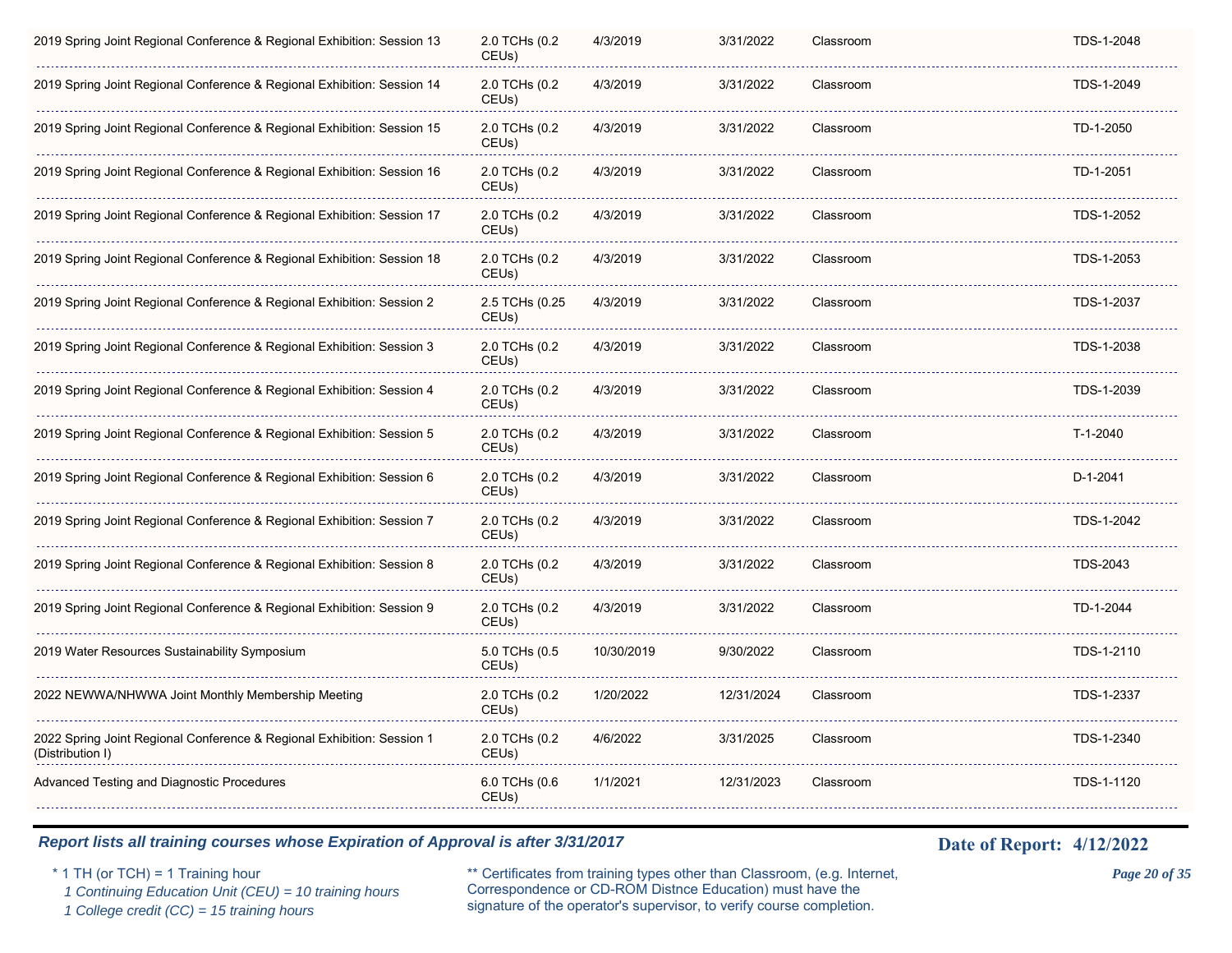| AWWA Standards: How to Maximize Quality During the Procurement<br>Process                       | 3.0 TCHs (0.3<br>CEUs)              | 1/16/2021 | 12/31/2023 | classroom | TDS-1-1919 |
|-------------------------------------------------------------------------------------------------|-------------------------------------|-----------|------------|-----------|------------|
| Backflow Prevention Device Inspector (Tester) Training                                          | 20.0 TCHs (2.0<br>CEUs)             | 1/1/2018  | 12/31/2020 | Classroom | TDS-1-442  |
| Backflow Prevention Device Inspector/Tester Review Training                                     | 6.0 TCHs (0.6<br>CEU <sub>s</sub> ) | 1/1/2021  | 12/31/2023 | classroom | TDS-1-1122 |
| Basic Math Concepts and Applied Drinking Water Math                                             | 25.0 TCHs (2.5)<br>CEUs)            | 1/1/2021  | 12/31/2023 | Classroom | TDS-1-1123 |
| Biofilm in Your Drinking Water System: Concerns and Controls                                    | 3.0 TCHs (0.3<br>CEUs)              | 1/1/2021  | 12/31/2023 | Classroom | TD-1-1307  |
| Chemical Feed Pump Operations, Maintenance & Troubleshooting                                    | 6.0 TCHs (0.6<br>CEUs)              | 1/1/2021  | 12/31/2023 | Classroom | T-1-1125   |
| Communications Chemistry: Productive Conversations for Boards and<br>Operators                  | 2.0 TCHs (0.2<br>CEU <sub>s</sub> ) | 1/1/2018  | 1/16/2018  | Classroom | TDS-1-1126 |
| Community Emergency Planning for Water System Security                                          | 6.0 TCHs (0.6<br>CEUs)              | 1/1/2018  | 1/16/2018  | Classroom | TDS-1-1127 |
| <b>Corrosion Control Treatments</b>                                                             | 6.0 TCHs (0.6<br>CEU <sub>s</sub> ) | 1/16/2021 | 12/31/2023 | classroom | T-1-1922   |
| <b>Cross-Connection Control Surveyor Training</b>                                               | 17.0 TCHs (1.7<br>CEUs)             | 1/1/2018  | 12/31/2020 | Classroom | TDS-1-441  |
| CT WARN 101                                                                                     | 3.0 TCHs (0.3<br>CEUs)              | 1/1/2021  | 12/31/2023 | Classroom | TDS-1-1129 |
| Current Issues Impacting Drinking Water Quality Laboratories                                    | 6.0 TCHs (0.6<br>CEU <sub>s</sub> ) | 1/1/2021  | 12/31/2023 | Classroom | $T-1-1130$ |
| Dealing with Severe Weather and Unexpected Changes in Water Quality                             | 3.0 TCHs (0.3<br>CEU <sub>s</sub> ) | 1/1/2021  | 12/31/2023 | Classroom | TDS-1-1131 |
| Disinfection and Distribution System Water Quality                                              | 6.0 TCHs (0.6<br>CEU <sub>s</sub> ) | 1/16/2021 | 12/31/2023 | classroom | TDS-1-1934 |
| Distribution System Fire Flow: How Does Your System Measure Up?                                 | 3.0 TCHs (0.3<br>CEU <sub>s</sub> ) | 1/16/2021 | 12/31/2023 | classroom | DS-1-1920  |
| Do You Have the Practical Chemistry to Keep Your Water Safe?                                    | 6.0 TCHs (0.6<br>CEUs)              | 1/1/2021  | 12/31/2023 | Classroom | TDS-1-1167 |
| Drinking Water Distribution Operator Exam Preparation Refresher for D3 and<br>D4 Exams          | 12 TCHs (1.2<br>CEUs)               | 1/16/2021 | 12/31/2023 | classroom | TDS-1-1935 |
| Effective Process Control & Energy Efficiency: Monitoring & Maintaining<br>Your Instrumentation | 6.0 TCHs (0.6<br>CEUs)              | 1/1/2018  | 1/16/2018  | Classroom | TDS-1-1132 |
|                                                                                                 |                                     |           |            |           |            |

\* 1 TH (or TCH) = 1 Training hour \*\* Certificates from training types other than Classroom, (e.g. Internet, *Page 21 of 35* Correspondence or CD-ROM Distnce Education) must have the 1 Continuing Education Unit (CEU) = 10 training hours Correspondence or CD-ROM Distnee Education) must have the 1 College credit (CC) = 15 training hours signature of the operator's supervisor, to verify course completion.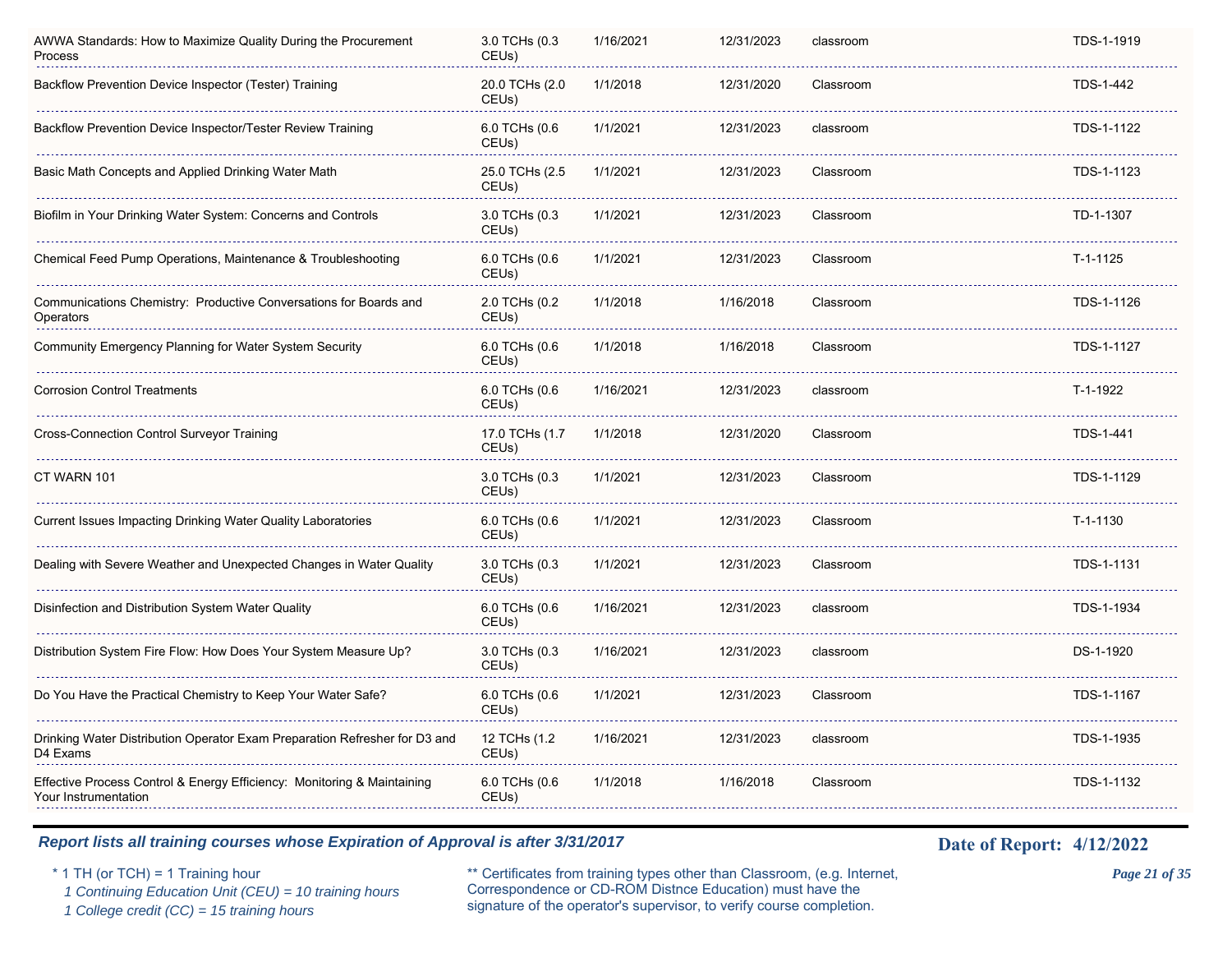| Effective Project Management                                           | 6.0 TCHs (0.6<br>CEUs)              | 1/1/2021  | 12/31/2023 | Classroom | TDS-1-1133   |
|------------------------------------------------------------------------|-------------------------------------|-----------|------------|-----------|--------------|
| Electricity, Emergency Generators & Motors                             | 6.0 TCHs (0.6<br>CEUs)              | 1/1/2021  | 12/31/2023 | Classroom | TDS-1-1134   |
| Emergency Disinfection Procedures                                      | 3.0 TCHs (0.3<br>CEUs)              | 1/16/2021 | 12/31/2023 | classroom | TDS-1-1923   |
| Energy Management for Water & Wastewater Utilities                     | 3.0 TCHs (0.3<br>CEUs)              | 1/1/2021  | 12/31/2023 | Classroom | TDS-1-1135   |
| Ensuring Public Safety During Distribution System High Demand          | 3.0 TCHs (0.3<br>CEUs)              | 1/1/2021  | 12/31/2023 | Classroom | DS-1-1136    |
| Ethics and Drinking Water System Operators                             | 3.0 TCHs (0.3<br>CEUs)              | 1/1/2021  | 12/31/2023 | Classroom | TDS-1-1137   |
| Evaluating Options for Effective Drinking Water Treatment              | 6.0 TCHs (0.6<br>CEUs)              | 1/1/2021  | 12/31/2023 | Classroom | T-1-1138     |
| Excavation Safety: Are you a Competent Person?                         | 12 TCHs (1.2<br>CEUs)               | 1/1/2021  | 12/31/2023 | Classroom | DS-1-1306    |
| Exploring 21st Century Technology in Metering and Billing of Water     | 6.0 TCHs (0.6<br>CEUs)              | 1/16/2021 | 12/31/2023 | classroom | DS-1-1924    |
| <b>Filter Surveillance Workshop</b>                                    | 6.0 TCHs (0.6<br>CEUs)              | 1/1/2021  | 12/31/2023 | Classroom | $T-1-1139$   |
| Fire Prevention and Hands-on Fire Extinguisher Operation & Maintenance | 6.0 TCHs (0.6<br>CEUs)              | 1/16/2021 | 12/31/2023 | classroom | TDS-1-1-1925 |
| Fundamentals of Cross Connection Control                               | 6.0 TCHs (0.6<br>CEUs)              | 1/1/2021  | 12/31/2023 | Classroom | TDS-1-1270   |
| Fundamentals of Reading Prints and Drawings                            | 6.0 TCHs (0.6<br>CEUs)              | 1/1/2021  | 12/31/2023 | Classroom | TDS-1-1178   |
| HANDS ON JAR TESTING WORKSHOP                                          | 6.0 TCHs (0.6<br>CEUs)              | 1/1/2021  | 12/31/2023 | Classroom | $T-1-1140$   |
| HANDS ON LEAK DETECTION AND UNACCOUNTED FOR WATER LOSS                 | 6.0 TCHs (0.6<br>CEU <sub>s</sub> ) | 1/1/2018  | 1/16/2018  | Classroom | DS-1-1141    |
| Hands-On Backhoe and Front End Loader Training                         | 7.0 TCHs (0.7<br>CEUs)              | 1/1/2021  | 12/31/2023 | Classroom | DS-1-1142    |
| Hands-On Bench Top Laboratory Skills                                   | 6.0 TCHs (0.6<br>CEUs)              | 1/1/2021  | 12/31/2023 | Classroom | T-1-1143     |
| Hands-On Bulk Chemical Quality Assurance and Testing                   | 3.0 TCHs (0.3<br>CEUs)              | 1/1/2021  | 12/31/2023 | Classroom | T-1-1144     |
|                                                                        |                                     |           |            |           |              |

\* 1 TH (or TCH) = 1 Training hour \*\* Certificates from training types other than Classroom, (e.g. Internet, *Page 22 of 35* Correspondence or CD-ROM Distnce Education) must have the 1 Continuing Education Unit (CEU) = 10 training hours Correspondence or CD-ROM Distnee Education) must have the 1 College credit (CC) = 15 training hours signature of the operator's supervisor, to verify course completion.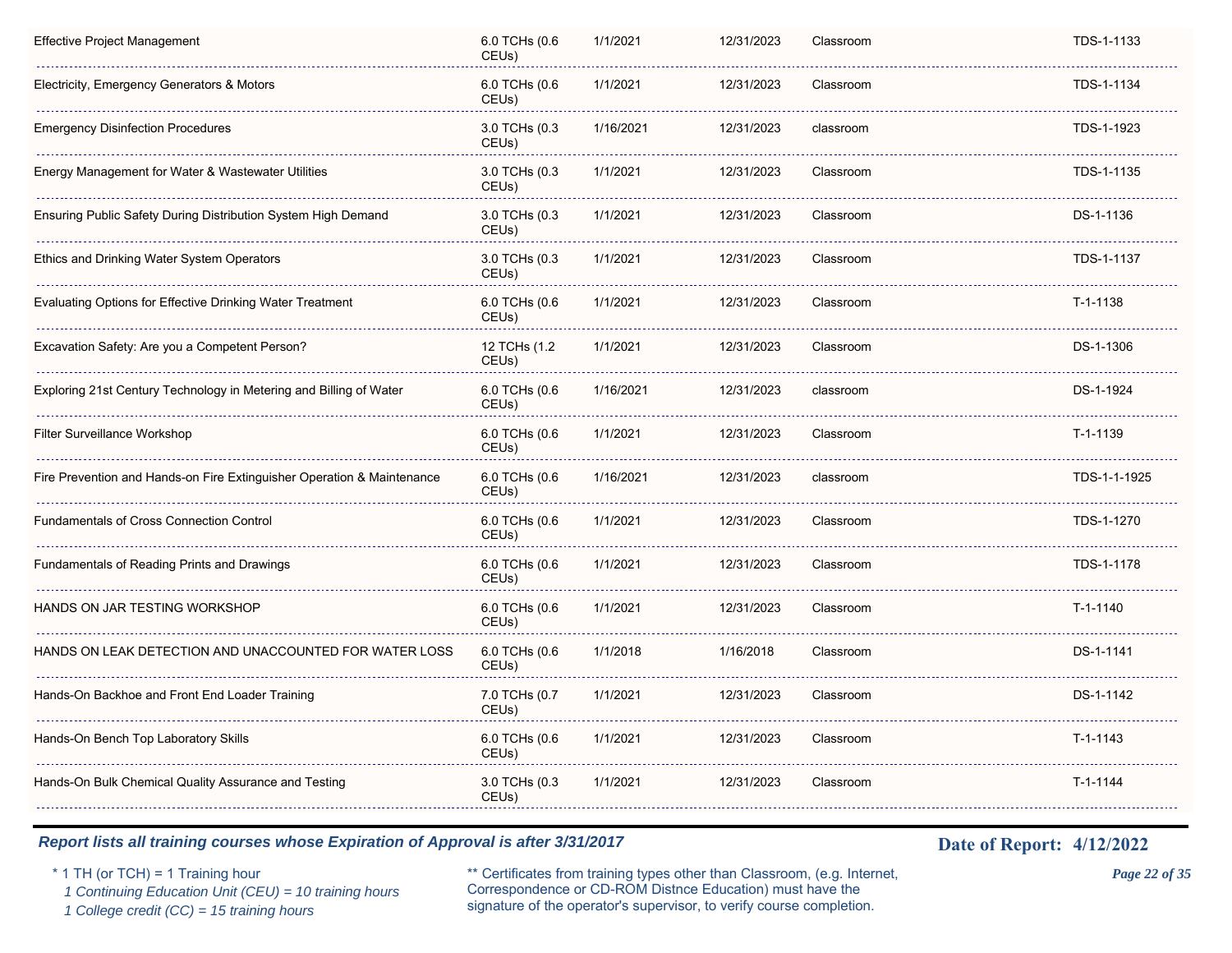| Hands-On Disinfection with Chlorine                                               | 6.0 TCHs (0.6<br>CEU <sub>s</sub> ) | 1/1/2021  | 12/31/2023 | Classroom | $T-1-1145$ |
|-----------------------------------------------------------------------------------|-------------------------------------|-----------|------------|-----------|------------|
| Hands-On Hydrant and Main Maintenance                                             | 6.0 TCHs (0.6<br>CEUs)              | 1/1/2021  | 12/31/2023 | Classroom | DS-1-1146  |
| Hands-On Introduction to Drinking Water Microbiology                              | 6.0 TCHs (0.6<br>CEUs)              | 1/1/2021  | 12/31/2023 | Classroom | TDS-1-1147 |
| Hands-On Leak Detection and Water Loss Control                                    | 6.0 TCHs (0.6<br>CEUs)              | 1/1/2021  | 12/31/2023 | Classroom | DS-1-1148  |
| Hands-On Pressure Reducing Valve Operation and Maintenance                        | 6.0 TCHs (0.6<br>CEUs)              | 1/1/2021  | 12/31/2023 | Classroom | DS-1-1149  |
| Hands-On Valve Operation and Maintenance                                          | 6.0 TCHs (0.6<br>CEU <sub>s</sub> ) | 1/1/2021  | 12/31/2023 | Classroom | TDS-1-1150 |
| Hazard Communication Using Required OSHA Safety Data Sheets and PPE               | 6.0 TCHs (0.6<br>CEUs)              | 1/1/2021  | 12/31/2023 | Classroom | TDS--1271  |
| HOW TO AVOID VIOLATIONS BY ELIMINATING PATHOGENS IN YOUR<br>DRINKING WATER SYSTEM | 3.0 TCHs (0.3<br>CEU <sub>s</sub> ) | 1/1/2021  | 12/31/2023 | Classroom | TDS-1-1151 |
| How to Destroy Your Centrifugal Pumps and Waste Thousands of Dollars              | 3.0 TCHs (0.3<br>CEUs)              | 1/1/2018  | 1/16/2018  | Classroom | TDS-1-1242 |
| HOW TO MAKE YOUR WORKPLACE OSHA COMPLIANT                                         | 10 TCHs (1.0<br>CEUs)               | 1/1/2018  | 1/16/2018  | Classroom | TDS-1-1152 |
| How to Provide Effective Front Line Customer Service                              | 6.0 TCHs (0.6<br>CEUs)              | 1/1/2021  | 12/31/2023 | Classroom | TDS-1-1153 |
| How To Successfully Operate & Maintain a Groundwater System                       | 6.0 TCHs (0.6<br>CEUs)              | 1/1/2021  | 12/31/2023 | Classroom | TDS-1-1154 |
| How to Successfully Operate and Maintain Your Distribution System                 | 6.0 TCHs (0.6<br>CEU <sub>s</sub> ) | 1/1/2021  | 12/31/2023 | Classroom | DS-1-1155  |
| HOW TO SUCCESSFULLY OPERATE AND MAINTAIN YOUR PUMP<br><b>STATION</b>              | 6.0 TCHs (0.6<br>CEU <sub>s</sub> ) | 1/1/2021  | 12/31/2023 | Classroom | TDS-1-1156 |
| Identifying and Correcting Potential Bacterial Resistance to Disinfection         | 3.0 TCHs (0.3<br>CEUs)              | 1/1/2021  | 12/31/2023 | Classroom | TDS-1-1273 |
| Identifying and Removing Problem Organisms in Drinking Water                      | 6.0 TCHs (0.6<br>CEUs)              | 1/1/2021  | 12/31/2023 | Classroom | TDS-1-1158 |
| Incorporating Social Media Into Your Utility's Communications Program             | 3.0 TCHs (0.3<br>CEUs)              | 1/1/2021  | 12/31/2023 | Classroom | TDS-1-1157 |
| Information Technology & Asset Management Applications Fair                       | 5.0 TCHs (0.5<br>CEUs)              | 1/16/2021 | 12/31/2023 | classroom | TDS-1-1933 |
|                                                                                   |                                     |           |            |           |            |

\* 1 TH (or TCH) = 1 Training hour \*\* Certificates from training types other than Classroom, (e.g. Internet, *Page 23 of 35* Correspondence or CD-ROM Distnce Education) must have the 1 Continuing Education Unit (CEU) = 10 training hours Correspondence or CD-ROM Distnee Education) must have the 1 College credit (CC) = 15 training hours signature of the operator's supervisor, to verify course completion.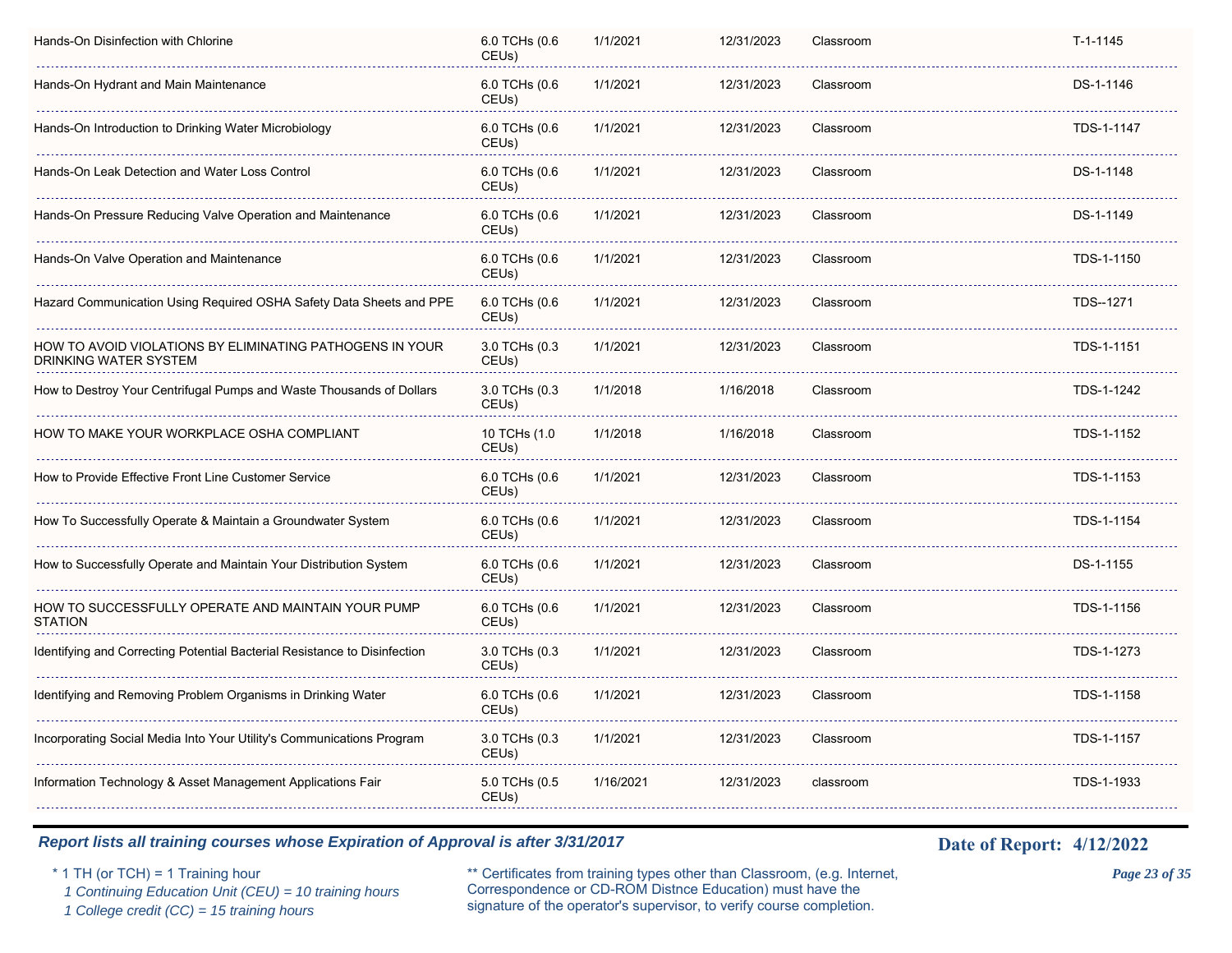| 6.0 TCHs (0.6<br>CEUs)              | 1/1/2021  | 12/31/2023 | Classroom | TDS-1-1159 |
|-------------------------------------|-----------|------------|-----------|------------|
| 3.0 TCHs (0.3<br>CEUs)              | 1/1/2021  | 12/31/2023 | Classroom | TDS-1-1160 |
| 3.0 TCHs (0.3<br>CEUs)              | 1/16/2021 | 12/31/2023 | classroom | TDS-1-1926 |
| 6.0 TCHs (0.6<br>CEUs)              | 1/1/2021  | 12/31/2023 | Classroom | T-1-1161   |
| 6.0 TCHs (0.6<br>CEUs)              | 1/16/2021 | 12/31/2023 | classroom | DS-1-1927  |
| 6.0 TCHs (0.6<br>CEU <sub>s</sub> ) | 1/1/2021  | 12/31/2023 | Classroom | TDS-1-1162 |
| 6.0 TCHs (0.6<br>CEU <sub>s</sub> ) | 1/1/2021  | 12/31/2023 | Classroom | DS-1-1274  |
| 3.0 TCHs (0.3<br>CEU <sub>s</sub> ) | 1/1/2021  | 12/31/2023 | Classroom | TDS-1-1163 |
| 5.0 TCHs (0.5<br>CEUs)              | 1/1/2021  | 12/31/2023 | Classroom | TDS-1-1164 |
| 6.0 TCHs (0.6<br>CEUs)              | 1/1/2018  | 1/16/2018  | Classroom | TDS-1-1165 |
| 6.0 TCHs (0.6<br>CEUs)              | 6/27/2017 | 5/31/2018  | Classroom | TDS-1-1881 |
| 6.0 TCHs (0.6<br>CEUs)              | 11/2/2021 | 10/31/2024 | Classroom | TDS-1-2295 |
| 2.0 TCHs (0.2<br>CEU <sub>s</sub> ) | 9/19/2016 | 8/31/2017  | Classroom | T-1-1506   |
| 2.0 TCHs (0.2<br>CEUs)              | 9/19/2016 | 8/31/2017  | Classroom | TDS-1-1507 |
| 2.0 TCHs (0.2<br>CEUs)              | 9/19/2016 | 8/31/2017  | Classroom | TD-1-1508  |
| 2.0 TCHs (0.2<br>CEUs)              | 9/19/2016 | 8/31/2017  | Classroom | TDS-1-1509 |
| 2.0 TCHs (0.2<br>CEUs)              | 9/19/2016 | 8/31/2017  | Classroom | TDS-1-1510 |
| 2.0 TCHs (0.2<br>CEUs)              | 9/19/2016 | 8/31/2017  | Classroom | TDS-1-1511 |
|                                     |           |            |           |            |

\* 1 TH (or TCH) = 1 Training hour \*\* Certificates from training types other than Classroom, (e.g. Internet, *Page 24 of 35* Correspondence or CD-ROM Distnce Education) must have the 1 Continuing Education Unit (CEU) = 10 training hours Correspondence or CD-ROM Distnee Education) must have the 1 College credit (CC) = 15 training hours signature of the operator's supervisor, to verify course completion.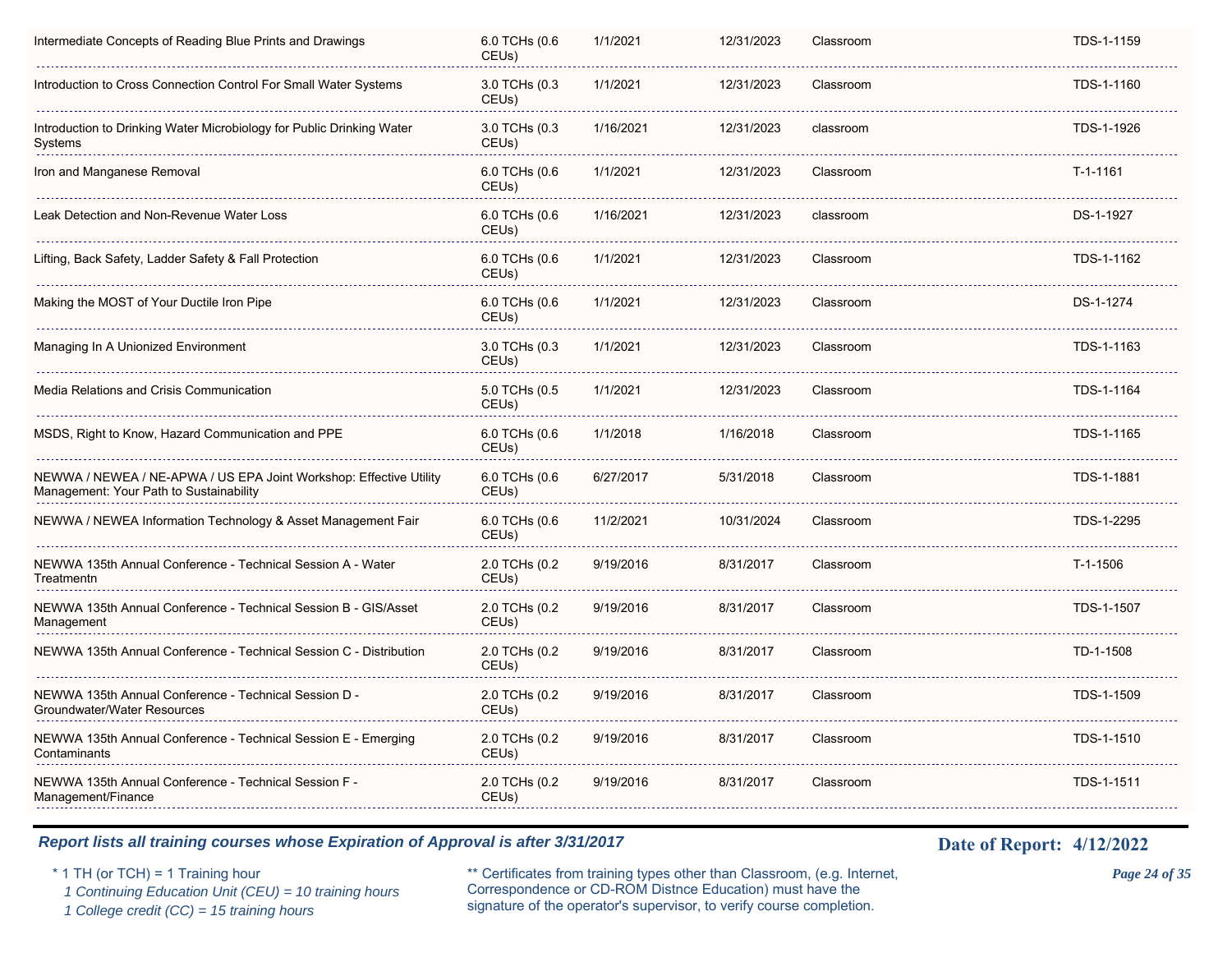| NEWWA 136th Annual Conference: Session A - Groundwater                               | 2.5 TCHs (0.25<br>CEU <sub>s</sub> ) | 9/18/2017 | 8/31/2018 | Classroom | TD-1-1909  |
|--------------------------------------------------------------------------------------|--------------------------------------|-----------|-----------|-----------|------------|
| NEWWA 136th Annual Conference: Session B - GIS/ASSET MANAGEMENT                      | 2.5 TCHs (0.25<br>CEU <sub>s</sub> ) | 9/18/2017 | 8/31/2018 | Classroom | TDS-1-1910 |
| NEWWA 136th Annual Conference: Session C - DISTRIBUTION                              | 2.5 TCHs (0.25<br>CEUs)              | 9/18/2017 | 8/31/2018 | Classroom | TD-1-1911  |
| NEWWA 136th Annual Conference: Session D - WATER<br>RESOURCES/WATER QUALITY          | 2.5 TCHs (0.25<br>CEUs)              | 9/18/2017 | 8/31/2018 | Classroom | TDS-1-1912 |
| NEWWA 136th Annual Conference: Session E - WATER TREATMENT                           | 2.5 TCHs (0.25<br>CEUs)              | 9/18/2017 | 8/31/2018 | Classroom | T-1-1913   |
| NEWWA 136th Annual Conference: Session F - MANAGEMENT FINANCE                        | 2.5 TCHs (0.25<br>CEUs)              | 9/18/2017 | 8/31/2018 | Classroom | TDS-1-1914 |
| NEWWA 137th Annual Conference: Session A - Groundwater / Water<br>Resources          | 2.0 TCHs (0.2<br>CEUs)               | 9/16/2018 | 8/31/2021 | Classroom | TDS-1-2000 |
| NEWWA 137th Annual Conference: Session B - Asset Management / GIS                    | 2.0 TCHs (0.2<br>CEU <sub>s</sub> )  | 9/16/2018 | 8/31/2021 | Classroom | TDS-1-2001 |
| NEWWA 137th Annual Conference: Session C - Water Treatment                           | 2.0 TCHs (0.2<br>CEU <sub>s</sub> )  | 9/16/2018 | 8/31/2021 | Classroom | T-1-2002   |
| NEWWA 137th Annual Conference: Session D - Management / Finance                      | 2.0 TCHs (0.2<br>CEUs)               | 9/16/2018 | 8/31/2021 | Classroom | TDS-1-2003 |
| NEWWA 137th Annual Conference: Session E - Distribution                              | 2.0 TCHs (0.2<br>CEUs)               | 9/16/2018 | 8/31/2021 | Classroom | TDS-1-2004 |
| NEWWA 137th Annual Conference: Session F - Vermont Centric                           | 2.0 TCHs (0.2<br>CEU <sub>s</sub> )  | 9/16/2018 | 8/31/2021 | Classroom | TD-1-2005  |
| NEWWA 137th Annual Conference: Session G – BREAKFAST BUFFET<br>AND TOWN HALL MEETING | 1.0 TCHs (0.1<br>CEUs)               | 9/16/2018 | 8/31/2021 | Classroom | TDS-1-2006 |
| NEWWA 138th Annual Conference: Session A - Water Resources                           | 2.0 TCHs (0.2<br>CEUs)               | 9/22/2019 | 8/31/2022 | Classroom | TDS-1-2065 |
| NEWWA 138th Annual Conference: Session B - Distribution                              | 2.0 TCHs (0.2<br>CEU <sub>s</sub> )  | 9/22/2019 | 8/31/2022 | Classroom | D-1-2066   |
| NEWWA 138th Annual Conference: Session C - Asset Management/GIS                      | 2.0 TCHs (0.2<br>CEUs)               | 9/22/2019 | 8/31/2022 | Classroom | TDS-1-2067 |
| NEWWA 138th Annual Conference: Session D - Water Treatment                           | 2.0 TCHs (0.2<br>CEU <sub>s</sub> )  | 9/22/2019 | 8/31/2022 | Classroom | T-1-2068   |
| NEWWA 138th Annual Conference: Session E - Management/Finance                        | 2.0 TCHs (0.2<br>CEUs)               | 9/22/2019 | 8/31/2022 | Classroom | TDS-1-2069 |
|                                                                                      |                                      |           |           |           |            |

\* 1 TH (or TCH) = 1 Training hour \*\* Certificates from training types other than Classroom, (e.g. Internet, *Page 25 of 35* Correspondence or CD-ROM Distnce Education) must have the 1 Continuing Education Unit (CEU) = 10 training hours Correspondence or CD-ROM Distnee Education) must have the 1 College credit (CC) = 15 training hours signature of the operator's supervisor, to verify course completion.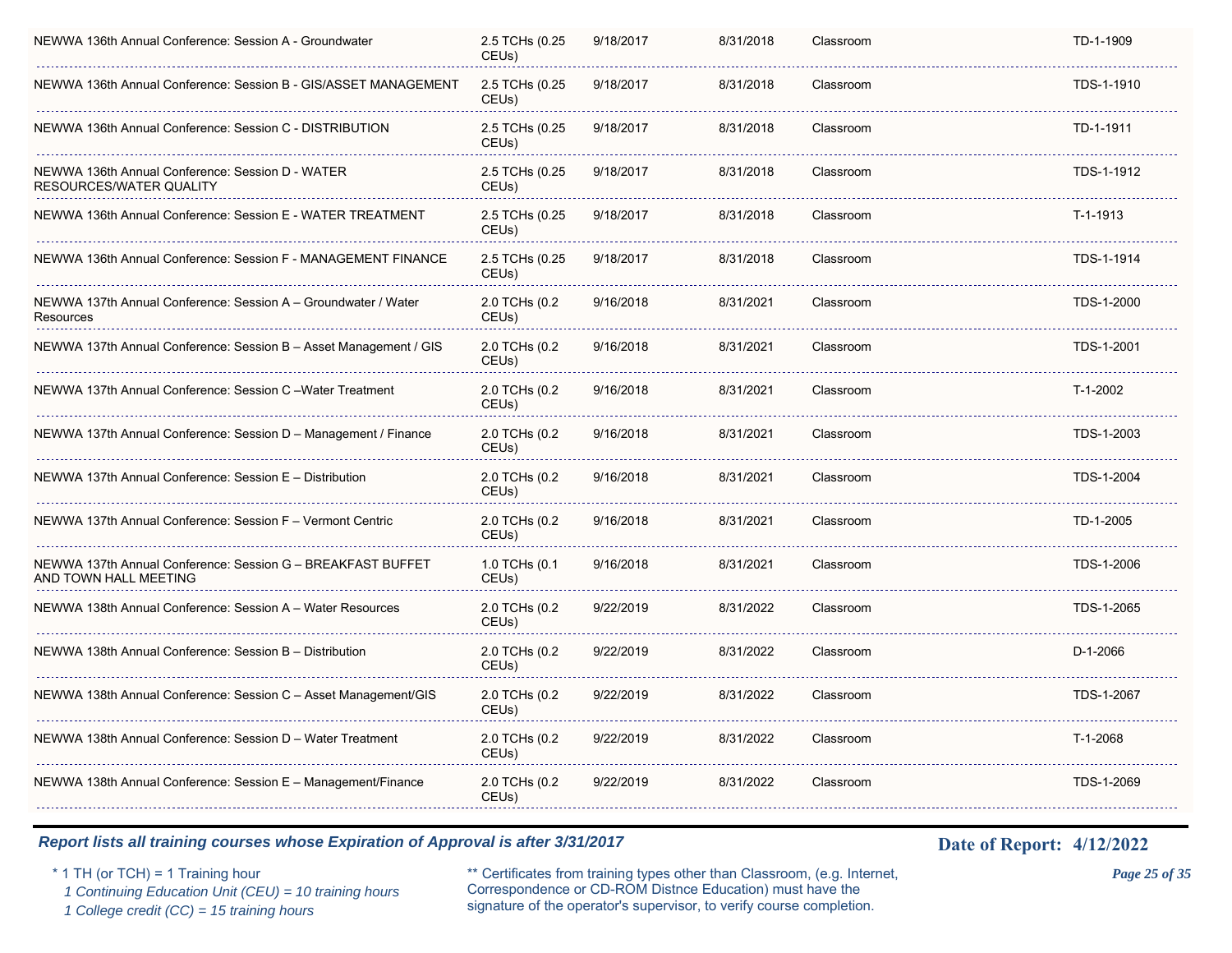| NEWWA 138th Annual Conference: Session F - Potpourri                                     | 2.0 TCHs (0.2<br>CEU <sub>s</sub> ) | 9/22/2019 | 8/31/2022  | Classroom | TDS-1-2070 |
|------------------------------------------------------------------------------------------|-------------------------------------|-----------|------------|-----------|------------|
| NEWWA 138th Annual Conference: Session G - Town Hall Panel<br>Discussion: "PFAS Issues." | 1.0 TCHs (0.1<br>CEUs)              | 9/22/2019 | 8/31/2022  | Classroom | TDS-1-2071 |
| NEWWA 140 Annual Conference - Sessions A                                                 | 2.0 TCHs (0.2<br>CEUs)              | 9/7/2021  | 8/30/2024  | Classroom | TDS-1-2279 |
| NEWWA 140 Annual Conference - Sessions B                                                 | 2.0 TCHs (0.2<br>CEUs)              | 9/7/2021  | 8/30/2024  | Classroom | DS-1-2280  |
| NEWWA 140 Annual Conference - Sessions C                                                 | 2.0 TCHs (0.2<br>CEUs)              | 9/7/2021  | 8/30/2024  | Classroom | TDS-1-2281 |
| NEWWA 140 Annual Conference - Sessions D                                                 | 2.0 TCHs (0.2<br>CEUs)              | 9/7/2021  | 8/30/2024  | Classroom | TDS-1-2282 |
| NEWWA 140 Annual Conference - Sessions E                                                 | 2.0 TCHs (0.2<br>CEUs)              | 9/7/2021  | 8/30/2024  | Classroom | TDS-1-2283 |
| NEWWA 140 Annual Conference - Sessions F                                                 | 2.0 TCHs (0.2<br>CEU <sub>s</sub> ) | 9/7/2021  | 8/30/2024  | Classroom | T-1-2284   |
| NEWWA 140 Annual Conference - Sessions G                                                 | 1.0 TCHs (0.1<br>CEU <sub>s</sub> ) | 9/7/2021  | 8/30/2024  | Classroom | TDS-1-2285 |
| NEWWA/NHWWA Joint Monthly Membership Meeting                                             | 2.0 TCHs (0.2<br>CEUs)              | 1/19/2017 | 12/31/2017 | Classroom | TDS-1-1876 |
| Operational Control of Coagulation and Filtration Processes                              | 3.0 TCHs (0.3<br>CEUs)              | 1/16/2021 | 12/31/2023 | classroom | T-1-1921   |
| Operational Impacts on At-The-Tap Lead Concentrations                                    | 3.0 TCHs (0.3<br>CEUs)              | 1/16/2021 | 12/31/2023 | classroom | TDS-1-1928 |
| OSHA 10 Hour Constructon Safety: Earn Your 10 Hour Card                                  | 10 TCHs (1.0<br>CEUs)               | 1/16/2021 | 12/31/2023 | classroom | TDS-1-1917 |
| <b>OSHA Confined Space Safety</b>                                                        | 6.0 TCHs (0.6<br>CEU <sub>s</sub> ) | 1/1/2021  | 12/31/2023 | Classroom | TDS-1-1166 |
| Preparing for & Responding to Customer Water Quality Complaints                          | 3.0 TCHs (0.3<br>CEUs)              | 1/1/2021  | 12/31/2023 | Classroom | TDS-1-1168 |
| Preparing for and Responding to Water Main Break                                         | 6.0 TCHs (0.6<br>CEUs)              | 1/1/2021  | 12/31/2023 | Classroom | DS-1-1169  |
| Preventative Maintenance for Centrifugal Pump Operation                                  | 6.0 TCHs (0.6<br>CEU <sub>s</sub> ) | 1/1/2021  | 12/31/2023 | Classroom | TDS-1-1170 |
| Principles of Public Health for Drinking Water Operators                                 | 6.0 TCHs (0.6<br>CEUs)              | 1/1/2021  | 12/31/2023 | Classroom | TDS-1-1171 |
|                                                                                          |                                     |           |            |           |            |

\* 1 TH (or TCH) = 1 Training hour \*\* Certificates from training types other than Classroom, (e.g. Internet, *Page 26 of 35* Correspondence or CD-ROM Distnce Education) must have the 1 Continuing Education Unit (CEU) = 10 training hours Correspondence or CD-ROM Distnee Education) must have the 1 College credit (CC) = 15 training hours signature of the operator's supervisor, to verify course completion.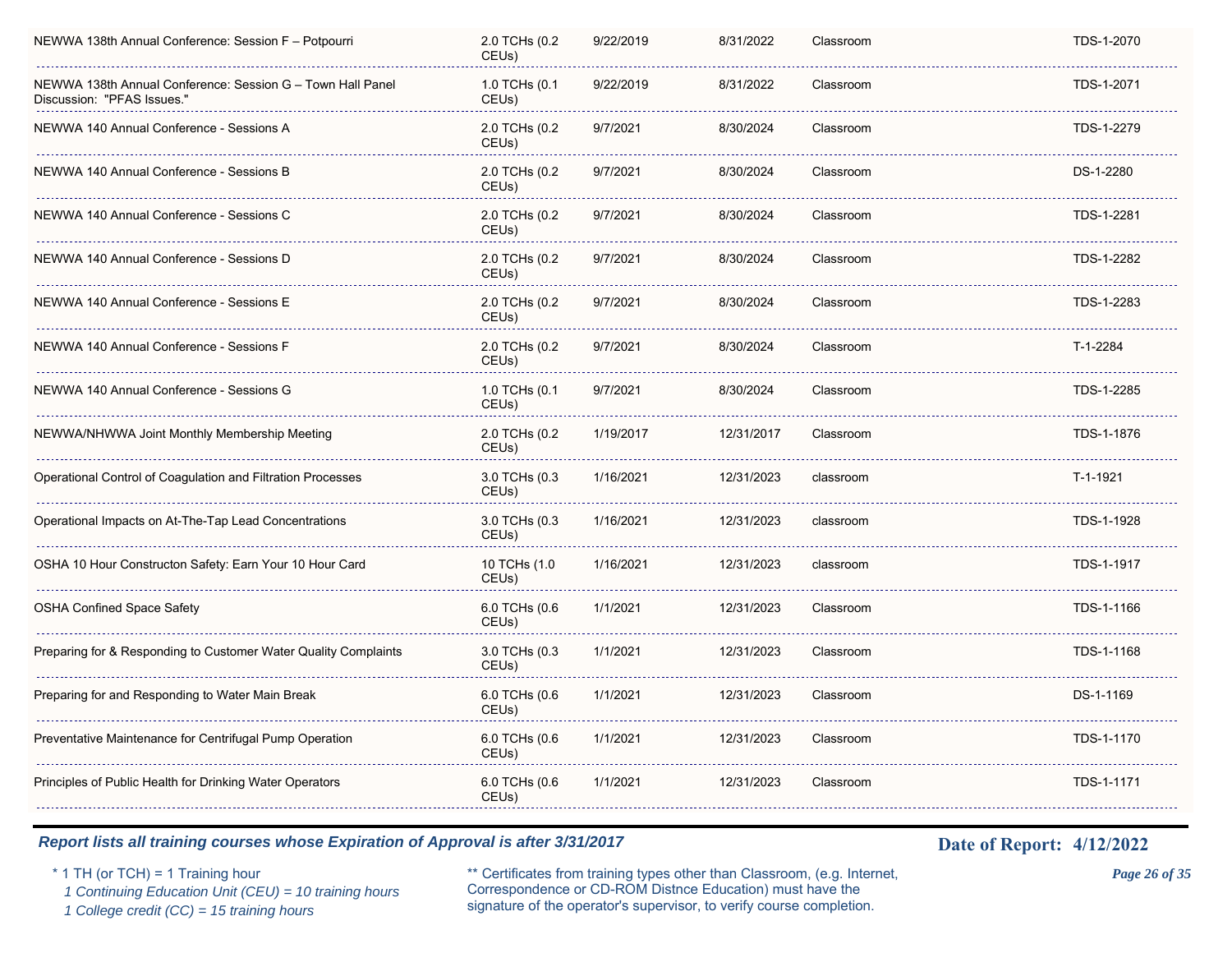| <b>Pumps and Pumping Overview</b>                                         | 6.0 TCHs (0.6<br>CEU <sub>s</sub> )  | 1/1/2021  | 12/31/2023 | Classroom | TDS-1-1172 |
|---------------------------------------------------------------------------|--------------------------------------|-----------|------------|-----------|------------|
| Putting the CONTROL Back Into Process Control                             | 6.0 TCHs (0.6<br>CEUs)               | 1/1/2021  | 12/31/2023 | Classroom | TDS-1-1173 |
| Rehabilitation or Replacing Your Aging Pumps: a Common Sense Approach     | 2.0 TCHs (0.2<br>CEU <sub>s</sub> )  | 1/1/2018  | 1/16/2018  | Classroom | TDS-1-1275 |
| Rescuing and Rehabilitating Your Aging Water Mains                        | 5.0 TCHs (0.5<br>CEUs)               | 1/1/2021  | 12/31/2023 | Classroom | DS-1-1174  |
| Revised Total Coliform Rule: Implementation Level I & Level II Assessment | 3.0 TCHs (0.3<br>CEUs)               | 11/1/2015 | 12/31/2017 | Classroom | TDS-1-1592 |
| Sanitary Survey Preparation & Follow-Up Compliance                        | 4.0 TCHs (0.4<br>CEU <sub>s</sub> )  | 1/1/2021  | 12/31/2023 | Classroom | TDS-1-1175 |
| Selection, Application, and Maintenance of Water System Valves            | 3.0 TCHs (0.3<br>CEUs)               | 1/16/2021 | 12/31/2023 | classroom | DS-1-1929  |
| Sound Procedures For Drinking Water Sampling                              | 3.0 TCHs (0.3<br>CEU <sub>s</sub> )  | 1/1/2021  | 12/31/2023 | Classroom | TDS-1-1176 |
| Sustainable Ways to Manage Your Groundwater Supply                        | 6.0 TCHs (0.6<br>CEUs)               | 1/1/2021  | 12/31/2023 | Classroom | TDS-1-1177 |
| The Biology, Chemistry, and Physics of Drinking Water Treatment           | 6.0 TCHs (0.6<br>CEUs)               | 1/16/2021 | 12/31/2023 | classroom | $T-1-1918$ |
| The Essentials of Water Utility Finance                                   | 6.0 TCHs (0.6<br>CEUs)               | 1/16/2021 | 12/31/2023 | classroom | TDS-1-1930 |
| The First Time Supervisor                                                 | 6.0 TCHs (0.6<br>CEU <sub>s</sub> )  | 1/16/2021 | 12/31/2023 | classroom | TDS-1-1931 |
| The Fundamentals of Water System Hydraulics                               | 12 TCHs (1.2<br>CEU <sub>s</sub> )   | 1/1/2021  | 12/31/2023 | Classroom | TDS-1-1179 |
| The Importance of Metering in Drinking Water Systems                      | 3.0 TCHs (0.3<br>CEU <sub>s</sub> )  | 1/1/2021  | 12/31/2023 | Classroom | TDS-1-1180 |
| The New Wave of Public Relations For Drinking Water Utilities             | 3.0 TCHs (0.3<br>CEUs)               | 1/1/2021  | 12/31/2023 | Classroom | TDS-1-1181 |
| THE TROUBLESHOOTER: MAXIMIZING YOUR PUMPING EFFICIENCY                    | 6.0 TCHs (0.6<br>CEUs)               | 1/1/2021  | 12/31/2023 | Classroom | TDS-1-1182 |
| Training and Certification of Backflow Prevention Device Inspectors       | 20.0 TCHs (2.0<br>CEU <sub>s</sub> ) | 1/1/2021  | 12/31/2023 | Classroom | TDS-1-1183 |
| Understanding and Complying with the Safe Drinking Water Act              | 6.0 TCHs (0.6<br>CEUs)               | 1/1/2021  | 12/31/2023 | Classroom | TDS-1-1184 |
|                                                                           |                                      |           |            |           |            |

\* 1 TH (or TCH) = 1 Training hour \*\* Certificates from training types other than Classroom, (e.g. Internet, *Page 27 of 35* Correspondence or CD-ROM Distnce Education) must have the 1 Continuing Education Unit (CEU) = 10 training hours Correspondence or CD-ROM Distnee Education) must have the 1 College credit (CC) = 15 training hours signature of the operator's supervisor, to verify course completion.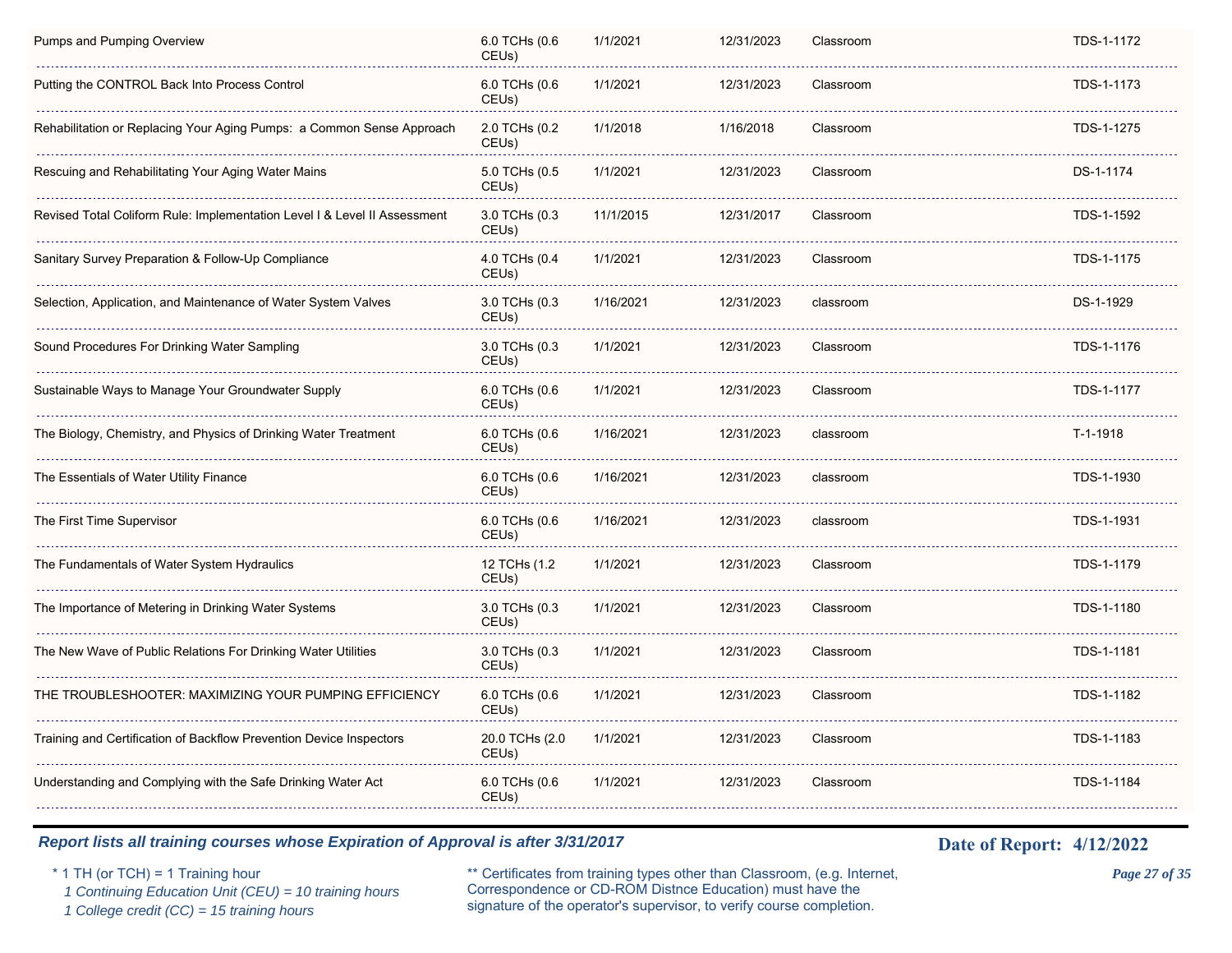| Understanding How Water Treatment Works: The Science of Public Health                                                      | 6.0 TCHs (0.6<br>CEUs)              | 1/1/2021                             | 12/31/2023                              | Classroom      | T-1-1185                                        |
|----------------------------------------------------------------------------------------------------------------------------|-------------------------------------|--------------------------------------|-----------------------------------------|----------------|-------------------------------------------------|
| Understanding the Importance of Contact Time (CT) in Drinking Water<br>Disinfection                                        | 3.0 TCHs (0.3<br>CEUs)              | 1/1/2021                             | 12/31/2023                              | Classroom      | T-1-2249                                        |
| Using Unidirectional Flushing as a Distribution System Tool                                                                | 3.0 TCHs (0.3<br>CEUs)              | 1/1/2021                             | 12/31/2023                              | Classroom      | DS-1-1186                                       |
| Water 101 - Public Outreach by Understanding Water System Basics                                                           | 6.0 TCHs (0.6<br>CEUs)              | 1/1/2021                             | 12/31/2023                              | Classroom      | TDS-1-1187                                      |
| <b>Water Main Disinfection</b>                                                                                             | 3.0 TCHs (0.3<br>CEU <sub>s</sub> ) | 1/1/2021                             | 12/31/2023                              | Classroom      | DS-1-1188                                       |
| <b>Water Quality Symposium</b>                                                                                             | 6.0 TCHs (0.6<br>CEUs)              | 1/16/2021                            | 12/31/2023                              | classroom      | TDS-1-1936                                      |
| Water Storage Tank Operations and Maintenance                                                                              | 6.0 TCHs (0.6<br>CEUs)              | 1/1/2021                             | 12/31/2023                              | Classroom      | DS-1-1189                                       |
| Water System Hydraulics Overview                                                                                           | 6.0 TCHs (0.6<br>CEUs)              | 1/1/2021                             | 12/31/2023                              | classroom      | TDS-1-1190                                      |
| <b>Water Utility Ratemaking</b>                                                                                            | 6.0 TCHs (0.6<br>CEUs)              | 1/16/2021                            | 12/31/2023                              | classroom      | TDS-1-1932                                      |
| Well Rehabilitation and Maintenance                                                                                        | 6.0 TCHs (0.6<br>CEUs)              | 1/1/2021                             | 12/31/2023                              | classroom      | TDS-1-1191                                      |
| Where is All Begins: Knowing & Protecting Your Source Water                                                                | 6.0 TCHs (0.6<br>CEUs)              | 1/1/2021                             | 12/31/2023                              | classroom      | TDS-1-1192                                      |
| <b>Work Zone Traffic Control</b>                                                                                           | 6.0 TCHs (0.6<br>CEUs)              | 1/1/2021                             | 12/31/2023                              | classroom      | TDS-1-1193                                      |
| <b>Training Organization</b><br><b>PAX Water Technologies, Inc.</b>                                                        |                                     |                                      |                                         |                |                                                 |
| $(510) 550 - 7100$<br><b>Phone</b><br><i><b>Internet</b></i><br><b>CourseName</b><br>(to be printed on course certificate) | <b>Training</b><br>Credit *         | <b>Effective Date</b><br>of Approval | <b>Expiration of</b><br><b>Approval</b> | Course Type ** | <b>CT DPH Approval</b><br><b>Course Number:</b> |
| Managing Disinfectant Residual Levels, DBP'S, and Managing Nitrification in<br><b>Water Distribution Systems</b>           | 3.0 TCHs (0.3<br>CEUs)              | 8/31/2016                            | 9/1/2019                                | Classroom      | TD-116-1481                                     |

\* 1 TH (or TCH) = 1 Training hour \*\* Certificates from training types other than Classroom, (e.g. Internet, *Page 28 of 35* Correspondence or CD-ROM Distnce Education) must have the signature of the operator's supervisor, to verify course completion. *1 Continuing Education Unit (CEU) = 10 training hours 1 College credit (CC) = 15 training hours*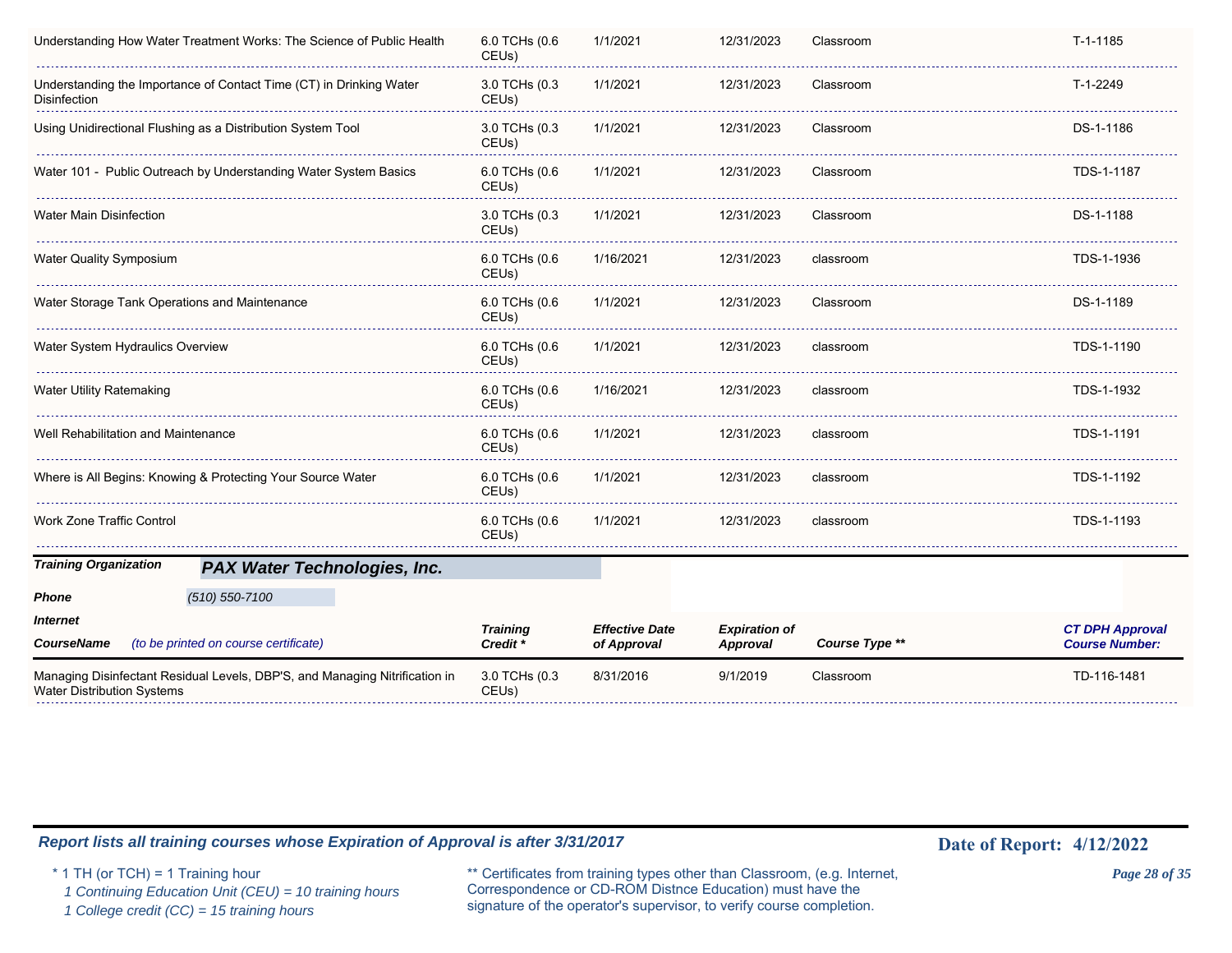| <b>Training Organization</b>                       | <b>Rural Community Assistance Partnership</b><br>(RCAP)              |                                        |                                      |                                         |                                                                         |                                                 |
|----------------------------------------------------|----------------------------------------------------------------------|----------------------------------------|--------------------------------------|-----------------------------------------|-------------------------------------------------------------------------|-------------------------------------------------|
| Phone                                              | (508) 861-7072                                                       |                                        |                                      |                                         |                                                                         |                                                 |
| Internet                                           | www.rcapsolutions.org                                                | <b>Training</b>                        | <b>Effective Date</b>                | <b>Expiration of</b>                    |                                                                         | <b>CT DPH Approval</b>                          |
| <b>CourseName</b>                                  | (to be printed on course certificate)                                | Credit <sup>*</sup>                    | of Approval                          | <b>Approval</b>                         | Course Type **                                                          | <b>Course Number:</b>                           |
| Asset Management for Small Water Systems           |                                                                      | 6.0 TCHs (0.6<br>CEU <sub>s</sub> )    | 8/20/2015                            | 7/31/2018                               | Classroom                                                               | TDS-101-1372                                    |
| Basic Financial Management for Small Utilities     |                                                                      | 6.5 TCHs (0.65<br>CEUs)                | 11/2/2017                            | 10/31/2020                              | Classroom                                                               | TDS-101-1902                                    |
| Basic Math for Operators - 4 Hours                 |                                                                      | 4.0 TCHs (0.4<br>CEUs)                 | 5/5/2020                             | 4/30/2023                               | Classroom                                                               | TDS-101-2138                                    |
| Basic Math for Operators - 5 Hours                 |                                                                      | 5.0 TCHs (0.5<br>CEUs)                 | 9/27/2016                            | 8/30/2019                               | Classroom                                                               | TDS-101-1526                                    |
| Controlling Lead and Copper                        |                                                                      | 4.0 TCHs (0.4<br>CEUs)                 | 8/29/2018                            | 7/31/2021                               | Classroom                                                               | TDS-101-1898                                    |
|                                                    | Distribution System Water Quality Management (4 hr.)                 | 4.0 TCHs (0.4<br>CEUs)                 | 4/24/2017                            | 3/31/2020                               | Classroom                                                               | DS-101-1872                                     |
|                                                    | Distribution System Water Quality Management (8 hr.)                 | 8.0 TCHs (0.8<br>CEU <sub>s</sub> )    | 1/1/2017                             | 12/31/2019                              | Classroom                                                               | DS-101-1387                                     |
| in a Box)                                          | Sustainable Management of Rural and Small Systems Workshop (Workshop | 6.0 TCHs (0.6<br>CEUs)                 | 5/21/2018                            | 4/30/2021                               | Classroom                                                               | TDS-101-1954                                    |
| <b>Training Organization</b>                       | <b>Simple Smart Safety, LLC</b>                                      |                                        |                                      |                                         | This "Training Organization" has received approval for the below listed |                                                 |
| Phone                                              | (203) 906-8047                                                       |                                        |                                      | individual training courses.            |                                                                         |                                                 |
| Internet<br><b>CourseName</b>                      | (to be printed on course certificate)                                | <b>Training</b><br>Credit <sup>*</sup> | <b>Effective Date</b><br>of Approval | <b>Expiration of</b><br><b>Approval</b> | Course Type **                                                          | <b>CT DPH Approval</b><br><b>Course Number:</b> |
| Confined Space                                     |                                                                      | 2.0 TCHs (0.2<br>CEUs)                 | 9/2/2014                             | 8/31/2017                               | Classroom                                                               | TDS-99-1311                                     |
| <b>Training Organization</b>                       | <b>South Central Regional Water Authority (RWA)</b>                  |                                        |                                      |                                         | This "Training Organization" has received approval for the below listed |                                                 |
| Phone                                              | $(203)$ 464-9057                                                     |                                        |                                      | individual training courses.            |                                                                         |                                                 |
| Internet                                           |                                                                      |                                        |                                      |                                         |                                                                         |                                                 |
| <b>CourseName</b>                                  | (to be printed on course certificate)                                | <b>Training</b><br>Credit *            | <b>Effective Date</b><br>of Approval | <b>Expiration of</b><br><b>Approval</b> | Course Type **                                                          | <b>CT DPH Approval</b><br><b>Course Number:</b> |
| National Safety Council First Aid, CPR, AED Course |                                                                      | 5.5 TCHs (0.55<br>CEU <sub>s</sub> )   | 10/7/2014                            | 9/30/2017                               | Classroom                                                               | TDS-84-1315                                     |

\* 1 TH (or TCH) = 1 Training hour \*\* Certificates from training types other than Classroom, (e.g. Internet, *Page 29 of 35* Correspondence or CD-ROM Distnce Education) must have the 1 Continuing Education Unit (CEU) = 10 training hours Correspondence or CD-ROM Distnee Education) must have the 1 College credit (CC) = 15 training hours signature of the operator's supervisor, to verify course completion.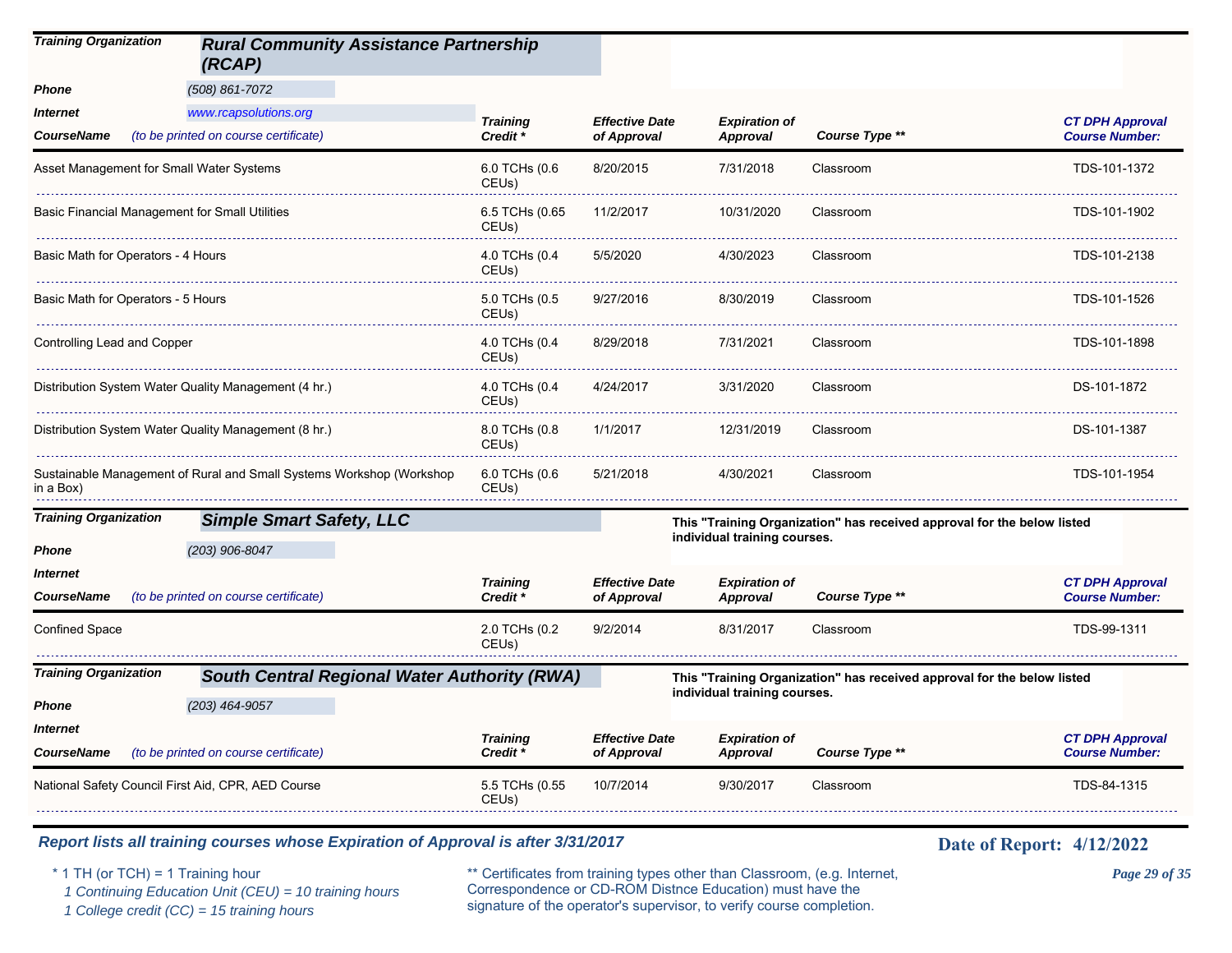| National Safety Council First Aid, CPR, AED Course |                                                                | 5.5 TCHs (0.55<br>CEUs)            | 9/1/2017                             | 8/31/2020                        | Classroom                                                               | TDS-84-1895                                     |
|----------------------------------------------------|----------------------------------------------------------------|------------------------------------|--------------------------------------|----------------------------------|-------------------------------------------------------------------------|-------------------------------------------------|
| <b>OSHA 10 Hour Construction Safety</b>            |                                                                | 10 TCHs (1.0<br>CEU <sub>s</sub> ) | 12/17/2015                           | 11/30/2018                       | Classroom                                                               | TDS-84-1402                                     |
| <b>OSHA 10 Hour Construction Safety</b>            |                                                                | 10 TCHs (1.0<br>CEU <sub>s</sub> ) | 12/1/2018                            | 11/30/2021                       | Classroom                                                               | TDS-84-2013                                     |
| OSHA 10 Hour Construction Safety Training Course   |                                                                | 10 TCHs (1.0<br>CEUs)              | 11/1/2021                            | 10/31/2024                       | Classroom                                                               | TDS-84-2025                                     |
| <b>Training Organization</b>                       | <b>Subsurface Techologies, Inc.</b>                            |                                    |                                      | individual training courses.     | This "Training Organization" has received approval for the below listed |                                                 |
| Phone                                              | (845) 567-0695                                                 |                                    |                                      |                                  |                                                                         |                                                 |
| <i><b>Internet</b></i>                             | www.subsurfacetech.com                                         |                                    |                                      |                                  |                                                                         |                                                 |
| CourseName                                         | (to be printed on course certificate)                          | <b>Training</b><br>Credit *        | <b>Effective Date</b><br>of Approval | <b>Expiration of</b><br>Approval | Course Type **                                                          | <b>CT DPH Approval</b><br><b>Course Number:</b> |
| Preventative Maintenance                           | Water Well Asset Management - The Benefits of Rehabilitation & | 6.0 TCHs (0.6<br>CEUs)             | 9/23/2014                            | 8/31/2017                        | Classroom                                                               | TDS-61-1312                                     |
| <b>Training Organization</b>                       |                                                                |                                    |                                      |                                  |                                                                         |                                                 |
|                                                    | <b>Texas A&amp;M-Engineering Extension Service</b><br>(TEEX)   |                                    |                                      | individual training courses.     | This "Training Organization" has received approval for the below listed |                                                 |
| Phone                                              | (979) 458-4609                                                 |                                    |                                      |                                  |                                                                         |                                                 |
| <i><b>Internet</b></i><br>CourseName               | (to be printed on course certificate)                          | <b>Training</b><br>Credit *        | <b>Effective Date</b><br>of Approval | <b>Expiration of</b><br>Approval | Course Type **                                                          | <b>CT DPH Approval</b><br><b>Course Number:</b> |
|                                                    | Disaster Management for Water and Wastewater Utilities         | 15.0 TCHs (1.5<br>CEUs)            | 8/31/2015                            | 7/31/2018                        | Classroom                                                               | TDS-37-1401                                     |
|                                                    | <b>The Metropolitan District Commission (MDC)</b>              |                                    |                                      |                                  | This "Training Organization" has received approval for the below listed |                                                 |
| <b>Training Organization</b><br>Phone              | (860) 278-7850                                                 |                                    |                                      | individual training courses.     |                                                                         |                                                 |
| <i><b>Internet</b></i>                             |                                                                |                                    |                                      |                                  |                                                                         |                                                 |
| CourseName                                         | (to be printed on course certificate)                          | <b>Training</b><br>Credit *        | <b>Effective Date</b><br>of Approval | <b>Expiration of</b><br>Approval | Course Type **                                                          | <b>CT DPH Approval</b><br><b>Course Number:</b> |
| <b>Emergency Spill Response Training</b>           |                                                                | 6.0 TCHs (0.6<br>CEUs)             | 9/1/2014                             | 8/31/2017                        | Classroom                                                               | TD-45-1308                                      |

\* 1 TH (or TCH) = 1 Training hour \*\* Certificates from training types other than Classroom, (e.g. Internet, *Page 30 of 35* Correspondence or CD-ROM Distnce Education) must have the 1 Continuing Education Unit (CEU) = 10 training hours Correspondence or CD-ROM Distnce Education) must have the 1 College credit (CC) = 15 training hours signature of the operator's supervisor, to verify course completion.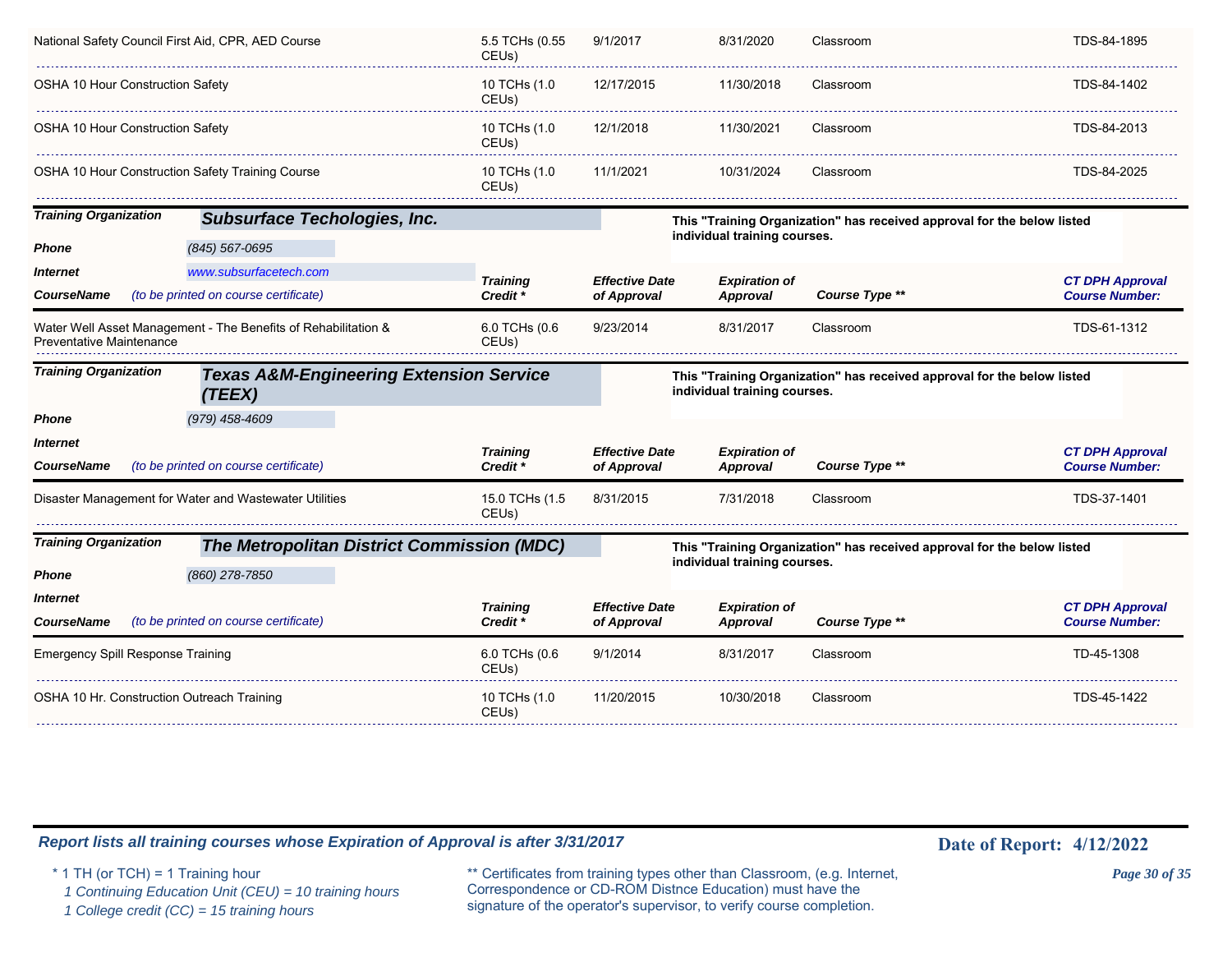| <b>Training Organization</b><br>Tighe & Bond, Inc.                                                                                                                                              |                                        |                                      | individual training courses.            | This "Training Organization" has received approval for the below listed |                                                 |
|-------------------------------------------------------------------------------------------------------------------------------------------------------------------------------------------------|----------------------------------------|--------------------------------------|-----------------------------------------|-------------------------------------------------------------------------|-------------------------------------------------|
| $(413)$ 572-3211<br>Phone<br>www.tighebond.com<br>Internet<br>(to be printed on course certificate)<br><b>CourseName</b>                                                                        | <b>Training</b><br>Credit <sup>*</sup> | <b>Effective Date</b><br>of Approval | <b>Expiration of</b><br><b>Approval</b> | Course Type **                                                          | <b>CT DPH Approval</b><br><b>Course Number:</b> |
| Arc Flash Safety Training                                                                                                                                                                       | 3.0 TCHs (0.3<br>CEU <sub>s</sub> )    | 5/26/2015                            | 4/30/2018                               | Classroom                                                               | TDS-23-1371                                     |
| Chemistry for Water Treatment Plant Operators                                                                                                                                                   | 4.0 TCHs (0.4<br>CEU <sub>s</sub> )    | 4/27/2017                            | 3/31/2020                               | Classroom                                                               | T-23-1871                                       |
| Health & Safety at Water Treatment Facilities                                                                                                                                                   | 4.0 TCHs (0.4<br>CEUs)                 | 5/26/2015                            | 4/30/2018                               | Classroom                                                               | T-23-1369                                       |
| Walking/Working Surface Training for Water Treatment Plant Operators                                                                                                                            | 2.0 TCHs (0.2<br>CEUs)                 | 10/25/2017                           | 9/30/2020                               | Classroom                                                               | T-23-1901                                       |
| Water Treatment Plant Equipment                                                                                                                                                                 | 4.0 TCHs (0.4<br>CEU <sub>s</sub> )    | 3/8/2016                             | 2/28/2019                               | Classroom                                                               | T-23-1445                                       |
| <b>Training Organization</b><br><b>U.S. EnvironmentaL Protection Agency (US</b><br>EPA) - Water Security Division - Threats<br><b>Analysis, Prevention, &amp; Preparedness Branch</b><br>(TAPP) |                                        |                                      |                                         |                                                                         |                                                 |
| (202) 564-3797<br>Phone                                                                                                                                                                         |                                        |                                      |                                         |                                                                         |                                                 |
| Internet<br>(to be printed on course certificate)<br><b>CourseName</b>                                                                                                                          | <b>Training</b><br>Credit *            | <b>Effective Date</b><br>of Approval | <b>Expiration of</b><br><b>Approval</b> | Course Type **                                                          | <b>CT DPH Approval</b><br><b>Course Number:</b> |
| VSAT and WHEAT Training for Water and Wastewater Utilities                                                                                                                                      | 13.0 TCHs (1.3<br>CEU <sub>s</sub> )   | 4/14/2015                            | 3/31/2018                               | Classroom                                                               | TDS-100-1365                                    |
| <b>Training Organization</b><br><b>U.S. EPA-Region 1 -Drinking Water</b>                                                                                                                        |                                        |                                      |                                         |                                                                         |                                                 |
| $(617)$ 918-1568<br>Phone                                                                                                                                                                       |                                        |                                      |                                         |                                                                         |                                                 |
| Internet                                                                                                                                                                                        | <b>Training</b>                        | <b>Effective Date</b>                | <b>Expiration of</b>                    |                                                                         | <b>CT DPH Approval</b>                          |
| (to be printed on course certificate)<br><b>CourseName</b>                                                                                                                                      | Credit <sup>*</sup>                    | of Approval                          | <b>Approval</b>                         | Course Type **                                                          | <b>Course Number:</b>                           |
| CYANOBACTERIA - MONITORING AND TREATING DRINKING WATER:<br>A WORKSHOP FOR WATER SUPPLIERS                                                                                                       | 4.0 TCHs (0.4<br>CEU <sub>s</sub> )    | 12/14/2017                           | 11/30/2020                              | Classroom                                                               | TD-123-1950                                     |
| U.S.EPA: Get the Lead Out Creative Strategies for Replacing Lead Lines                                                                                                                          | 3.5 TCHs (0.35<br>CEU <sub>s</sub> )   | 3/7/2019                             | 2/28/2022                               | Classroom                                                               | TDS-123-2032                                    |

\* 1 TH (or TCH) = 1 Training hour \*\* Certificates from training types other than Classroom, (e.g. Internet, *Page 31 of 35* Correspondence or CD-ROM Distnce Education) must have the 1 Continuing Education Unit (CEU) = 10 training hours Correspondence or CD-ROM Distnce Education) must have the 1 College credit (CC) = 15 training hours signature of the operator's supervisor, to verify course completion.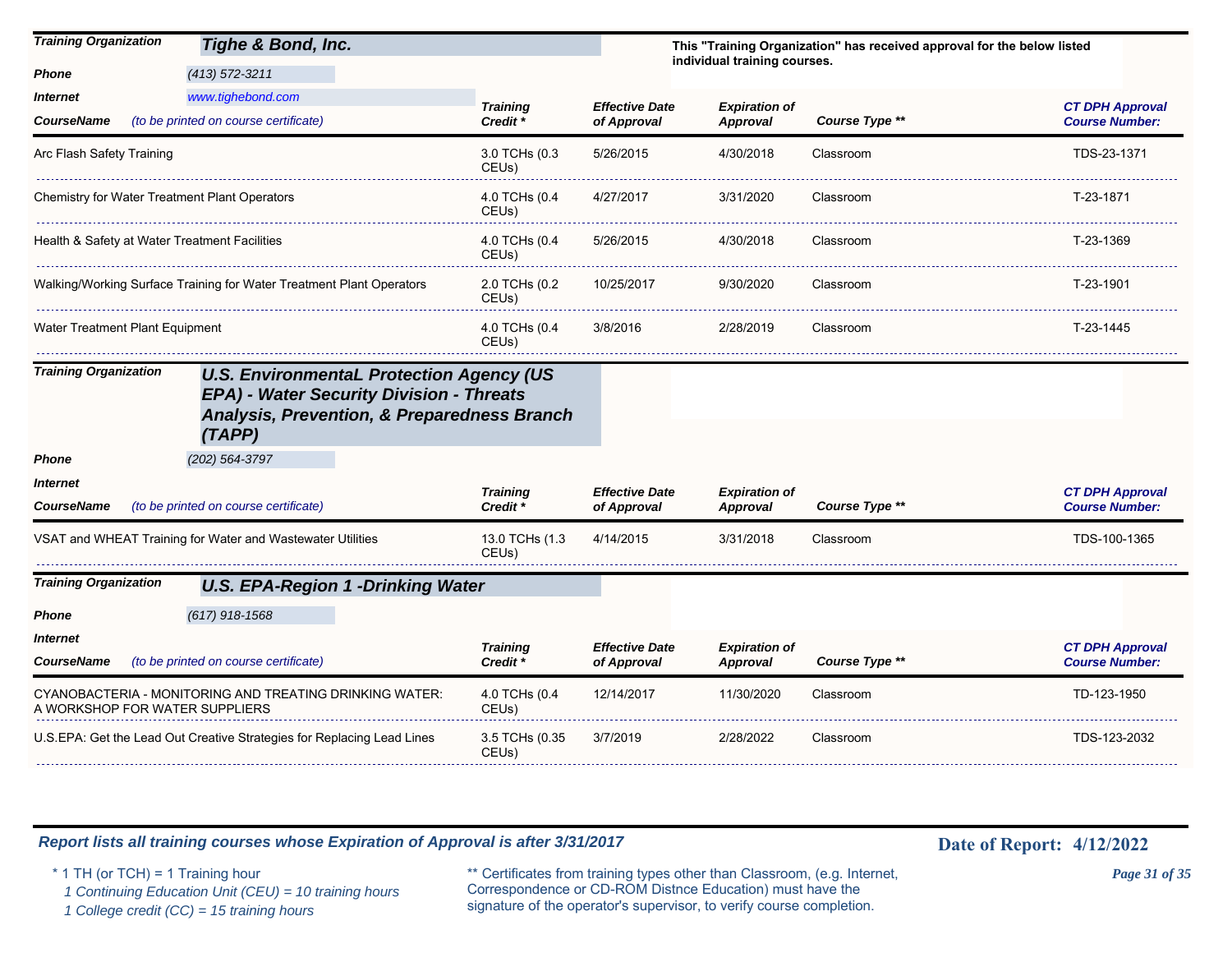| <b>Training Organization</b>                       | <b>United South and Eastern Tribes, Inc.</b>                             |                                     |                       |                              | This "Training Organization" has received approval for the below listed |                        |
|----------------------------------------------------|--------------------------------------------------------------------------|-------------------------------------|-----------------------|------------------------------|-------------------------------------------------------------------------|------------------------|
| Phone                                              | $(615)$ 467-1677                                                         |                                     |                       | individual training courses. |                                                                         |                        |
| Internet                                           | <b>WWW.USETINC.ORG</b>                                                   | <b>Training</b>                     | <b>Effective Date</b> | <b>Expiration of</b>         |                                                                         | <b>CT DPH Approval</b> |
| <b>CourseName</b>                                  | (to be printed on course certificate)                                    | Credit *                            | of Approval           | Approval                     | Course Type **                                                          | <b>Course Number:</b>  |
| 2017 Tribal Utility Summit                         |                                                                          | 12 TCHs (1.2<br>CEUs)               | 4/18/2017             | 3/31/2018                    | Classroom                                                               | TDS-86-1873            |
| <b>Training Organization</b>                       | <b>University of Massachusetts</b>                                       |                                     |                       |                              | This "Training Organization" has received approval for the below listed |                        |
| Phone                                              | $(413)$ 626-5398                                                         |                                     |                       | individual training courses. |                                                                         |                        |
| <b>Internet</b>                                    | www.umass.edu/tei/                                                       | <b>Training</b>                     | <b>Effective Date</b> | <b>Expiration of</b>         |                                                                         | <b>CT DPH Approval</b> |
| <b>CourseName</b>                                  | (to be printed on course certificate)                                    | Credit *                            | of Approval           | Approval                     | Course Type **                                                          | <b>Course Number:</b>  |
| Institute in Drinking Water Treatment 2016 - Day 4 |                                                                          | 7.0 TCHs (0.7<br>CEU <sub>s</sub> ) | 8/25/2016             | 7/31/2019                    | Classroom                                                               | T-12-1514              |
|                                                    | Institute in Drinking Water Treatment 2016 - Days 1-3                    | 20.0 TCHs (2.0<br>CEUs)             | 8/22/2016             | 7/31/2019                    | Classroom                                                               | T-12-1477              |
|                                                    | Institute in Drinking Water Treatment: Special Aquarion Training Session | 6.5 TCHs (0.65<br>CEUs)             | 4/19/2016             | 3/31/2019                    | Classroom                                                               | T-12-1476              |
| <b>Training Organization</b>                       | <b>Weston &amp; Sampson</b>                                              |                                     |                       |                              | This "Training Organization" has received approval for the below listed |                        |
| Phone                                              | $(351)$ 322-4799                                                         |                                     |                       | individual training courses. |                                                                         |                        |
| Internet                                           | www.westonandsampson.com                                                 | <b>Training</b>                     | <b>Effective Date</b> | <b>Expiration of</b>         |                                                                         | <b>CT DPH Approval</b> |
| <b>CourseName</b>                                  | (to be printed on course certificate)                                    | Credit *                            | of Approval           | <b>Approval</b>              | Course Type **                                                          | <b>Course Number:</b>  |
| Bloodborne Pathogens - 2 Hour                      |                                                                          | 2.0 TCHs (0.2<br>CEU <sub>s</sub> ) | 8/1/2016              | 7/31/2019                    | Classroom                                                               | TDS-94-1482            |
| Bloodborne Pathogens - 2 Hour                      |                                                                          | 2.0 TCHs (0.2<br>CEUs)              | 8/1/2019              | 7/31/2022                    | Classroom                                                               | TDS-94-2087            |
| Confined Space Entry - Authorized Person - 2 Hour  |                                                                          | 2.0 TCHs (0.2<br>CEU <sub>s</sub> ) | 8/1/2016              | 7/31/2019                    | Classroom                                                               | TDS-94-1483            |
| Confined Space Entry - Authorized Person - 2 Hour  |                                                                          | 2.0 TCHs (0.2<br>CEUs)              | 8/1/2019              | 7/31/2022                    | Classroom                                                               | TDS-94-2107            |

8/1/2016

8/1/2019

CEUs)

CEUs)

*Report lists all training courses whose Expiration of Approval is after 3/31/2017* **Date of Report:** 4/12/2022

Confined Space Entry - Authorized Person - 4 Hour 4.0 TCHs (0.4

Confined Space Entry - Authorized Person - 4 Hour 4.0 TCHs (0.4

 $\omega$  is  $\omega$  .

\* 1 TH (or TCH) = 1 Training hour \*\* Certificates from training types other than Classroom, (e.g. Internet, *Page 32 of 35* Correspondence or CD-ROM Distnce Education) must have the 1 Continuing Education Unit (CEU) = 10 training hours Correspondence or CD-ROM Distnee Education) must have the <br>1 College credit (CC) = 15 training hours signature of the operator's supervisor, to verify course completion

. . . . . . . . . . .

7/31/2019 Classroom TDS-94-1484

7/31/2022 Classroom TDS-94-2106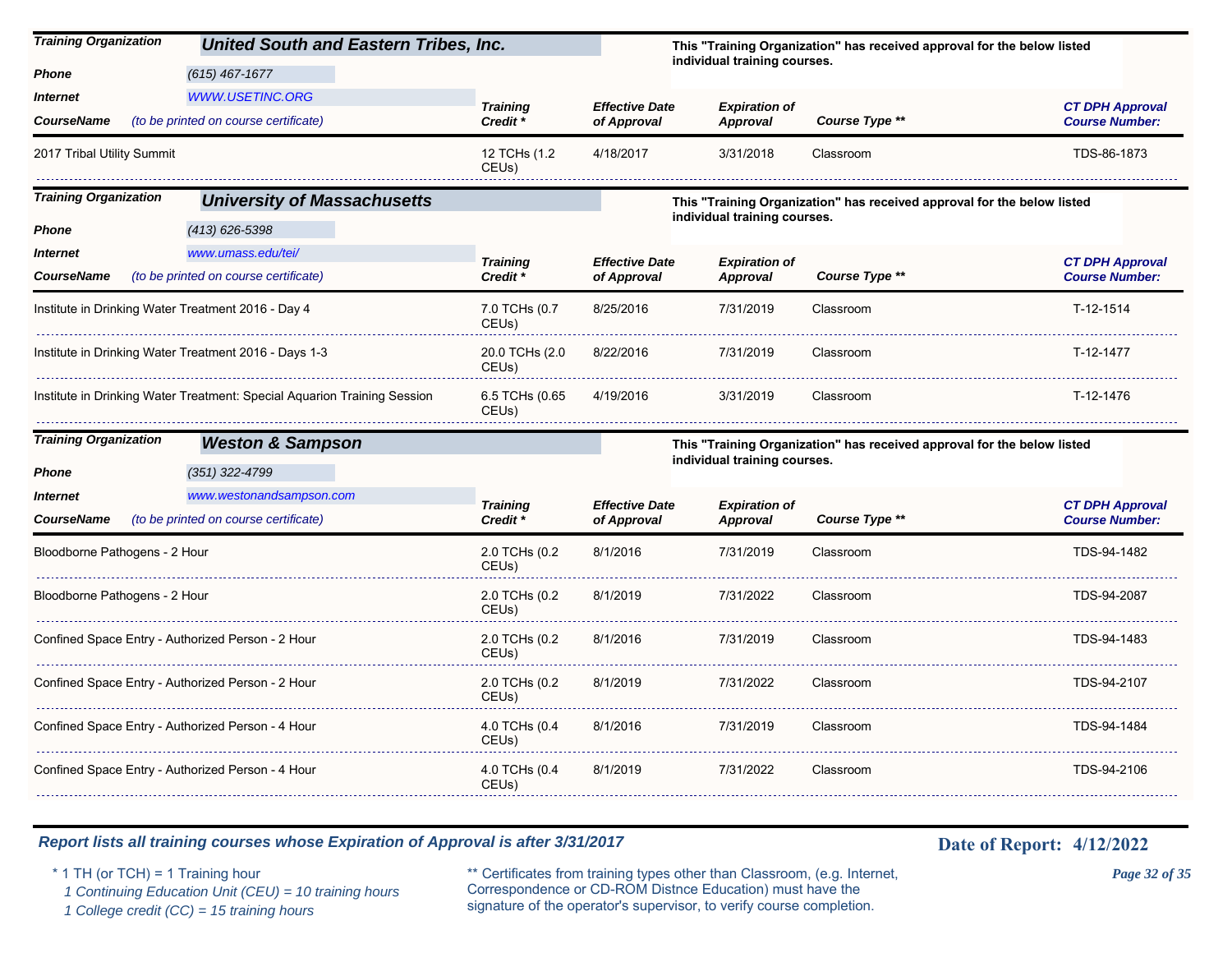| Electrical Safety - 2 Hour                          | 2.0 TCHs (0.2<br>CEUs)              | 8/1/2016 | 7/31/2019 | Classroom | TDS-94-1485 |
|-----------------------------------------------------|-------------------------------------|----------|-----------|-----------|-------------|
| Electrical Safety - 2 Hour                          | 2.0 TCHs (0.2<br>CEUs)              | 8/1/2019 | 7/31/2022 | Classroom | TDS-94-2105 |
| Electrical Safety - 4 Hour                          | 4.0 TCHs (0.4<br>CEUs)              | 8/1/2016 | 7/31/2019 | Classroom | TDS-94-1486 |
| Electrical Safety - 4 Hour                          | 4.0 TCHs (0.4<br>CEUs)              | 8/1/2019 | 7/31/2022 | Classroom | TDS-94-2104 |
| Emergency Response - Emergency Action Plan - 2 Hour | 2.0 TCHs (0.2<br>CEUs)              | 8/1/2016 | 7/31/2019 | Classroom | TDS-94-1487 |
| Emergency Response - Emergency Action Plan - 2 Hour | 2.0 TCHs (0.2<br>CEU <sub>s</sub> ) | 8/1/2019 | 7/31/2022 | Classroom | TDS-94-2103 |
| Excavation, Trenching, & Shoring - 2 Hour           | 2.0 TCHs (0.2<br>CEUs)              | 8/1/2016 | 7/31/2019 | Classroom | DS-94-1488  |
| Excavation, Trenching, & Shoring - 2 Hour           | 2.0 TCHs (0.2<br>CEU <sub>s</sub> ) | 8/1/2019 | 7/31/2022 | Classroom | DS-94-2102  |
| Excavation, Trenching, & Shoring - 4 Hour           | 4.0 TCHs (0.4<br>CEUs)              | 8/1/2016 | 7/31/2019 | Classroom | DS-94-1489  |
| Excavation, Trenching, & Shoring - 4 Hour           | 4.0 TCHs (0.4<br>CEUs)              | 8/1/2019 | 7/31/2022 | Classroom | DS-94-2101  |
| Fall Protection - 2 Hour                            | 2.0 TCHs (0.2<br>CEUs)              | 8/1/2016 | 7/31/2019 | Classroom | TDS-94-1490 |
| Fall Protection - 2 Hour                            | 2.0 TCHs (0.2<br>CEUs)              | 8/1/2019 | 7/31/2022 | Classroom | TDS-94-2100 |
| Fall Protection - 4 Hour                            | 4.0 TCHs (0.4<br>CEUs)              | 8/1/2016 | 7/31/2019 | Classroom | TDS-94-1491 |
| Fall Protection - 4 Hour                            | 4.0 TCHs (0.4<br>CEUs)              | 8/1/2019 | 7/31/2022 | Classroom | TDS-94-2099 |
| Hand & Portable Power Tools - 2 Hour                | 2.0 TCHs (0.2<br>CEUs)              | 8/1/2016 | 7/31/2019 | Classroom | TDS-94-1492 |
| Hand & Portable Power Tools - 2 Hour                | 2.0 TCHs (0.2<br>CEUs)              | 8/1/2019 | 7/31/2022 | Classroom | TDS-94-2098 |
| Hazard Communication/ Right To Know - 2 Hour        | 2.0 TCHs (0.2<br>CEUs)              | 8/1/2016 | 7/31/2019 | Classroom | TDS-94-1493 |
| Hazard Communication/ Right To Know - 2 Hour        | 2.0 TCHs (0.2<br>CEUs)              | 8/1/2019 | 7/31/2022 | Classroom | TDS-94-2097 |
|                                                     |                                     |          |           |           |             |

\* 1 TH (or TCH) = 1 Training hour \*\* Certificates from training types other than Classroom, (e.g. Internet, *Page 33 of 35* Correspondence or CD-ROM Distnce Education) must have the 1 Continuing Education Unit (CEU) = 10 training hours Correspondence or CD-ROM Distnee Education) must have the 1 College credit (CC) = 15 training hours signature of the operator's supervisor, to verify course completion.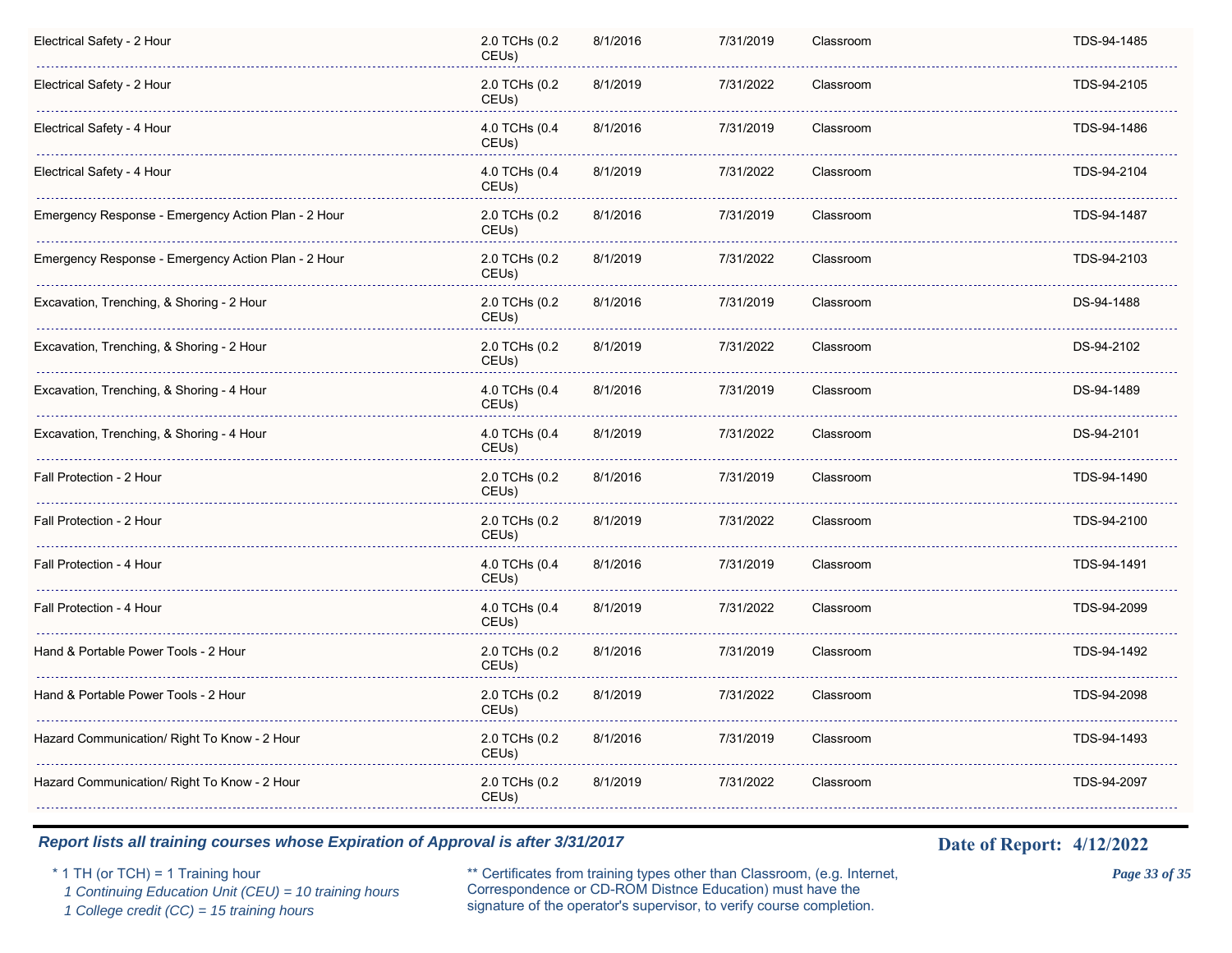| Hazard Communication/ Right To Know - 4 Hour             | 4.0 TCHs (0.4<br>CEUs)              | 8/1/2016 | 7/31/2019 | Classroom | TDS-94-1494 |
|----------------------------------------------------------|-------------------------------------|----------|-----------|-----------|-------------|
| Hazard Communication/ Right To Know - 4 Hour             | 4.0 TCHs (0.4<br>CEUs)              | 8/1/2019 | 7/31/2022 | Classroom | TDS-94-2096 |
| Lock Out/ Tag Out - Control of Hazardous Energy - 2 Hour | 2.0 TCHs (0.2<br>CEUs)              | 8/1/2016 | 7/31/2019 | Classroom | TDS-94-1495 |
| Lock Out/ Tag Out - Control of Hazardous Energy - 2 Hour | 2.0 TCHs (0.2<br>CEUs)              | 8/1/2019 | 7/31/2022 | Classroom | TDS-94-2095 |
| Lock Out/ Tag Out - Control of Hazardous Energy - 4 Hour | 4.0 TCHs (0.4<br>CEUs)              | 8/1/2016 | 7/31/2019 | Classroom | TDS-94-1496 |
| Lock Out/ Tag Out - Control of Hazardous Energy - 4 Hour | 4.0 TCHs (0.4<br>CEU <sub>s</sub> ) | 8/1/2019 | 7/31/2022 | Classroom | TDS-94-2094 |
| Personal Protective Equipment - 2 Hour                   | 2.0 TCHs (0.2<br>CEUs)              | 8/1/2016 | 7/31/2019 | Classroom | TDS-94-1497 |
| Personal Protective Equipment - 2 Hour                   | 2.0 TCHs (0.2<br>CEUs)              | 8/1/2019 | 7/31/2022 | Classroom | TDS-94-2093 |
| Personal Protective Equipment - 4 Hour                   | 4.0 TCHs (0.4<br>CEUs)              | 8/1/2016 | 7/31/2019 | Classroom | TDS-94-1498 |
| Personal Protective Equipment - 4 Hour                   | 4.0 TCHs (0.4<br>CEUs)              | 8/1/2019 | 7/31/2022 | Classroom | TDS-94-2092 |
| Proper Lifting/Back Safety - 1 Hour                      | 1.0 TCH (0.1<br>CEU)                | 8/1/2016 | 7/31/2019 | Classroom | TDS-94-1499 |
| Proper Lifting/Back Safety - 1 Hour                      | 1.0 TCHs (0.1<br>CEU <sub>s</sub> ) | 8/1/2019 | 7/31/2022 | Classroom | TDS-94-2091 |
| Proper Lifting/Back Safety - 2 Hour                      | 2.0 TCHs (0.2<br>CEU <sub>s</sub> ) | 8/1/2016 | 7/31/2019 | Classroom | TDS-94-1500 |
| Proper Lifting/Back Safety - 2 Hour                      | 2.0 TCHs (0.2<br>CEU <sub>s</sub> ) | 8/1/2019 | 7/31/2022 | Classroom | TDS-94-2090 |
| Respiratory Protection - Air Purifying - 1 Hour          | 1.0 TCH (0.1<br>CEU)                | 8/1/2016 | 7/31/2019 | Classroom | TDS-94-1501 |
| Respiratory Protection - Air Purifying - 1 Hour          | 1.0 TCHs (0.1<br>CEUs)              | 8/1/2019 | 7/31/2022 | Classroom | TDS-94-2089 |
| Spill Prevention - 1 Hour                                | 1.0 TCH (0.1<br>CEU)                | 8/1/2016 | 7/31/2019 | Classroom | TDS-94-1502 |
| Spill Prevention - 1 Hour                                | 1.0 TCHs (0.1<br>CEUs)              | 8/1/2019 | 7/31/2022 | Classroom | TDS-94-2088 |
|                                                          |                                     |          |           |           |             |

\* 1 TH (or TCH) = 1 Training hour \*\* Certificates from training types other than Classroom, (e.g. Internet, *Page 34 of 35* Correspondence or CD-ROM Distnce Education) must have the 1 Continuing Education Unit (CEU) = 10 training hours Correspondence or CD-ROM Distnee Education) must have the 1 College credit (CC) = 15 training hours signature of the operator's supervisor, to verify course completion.